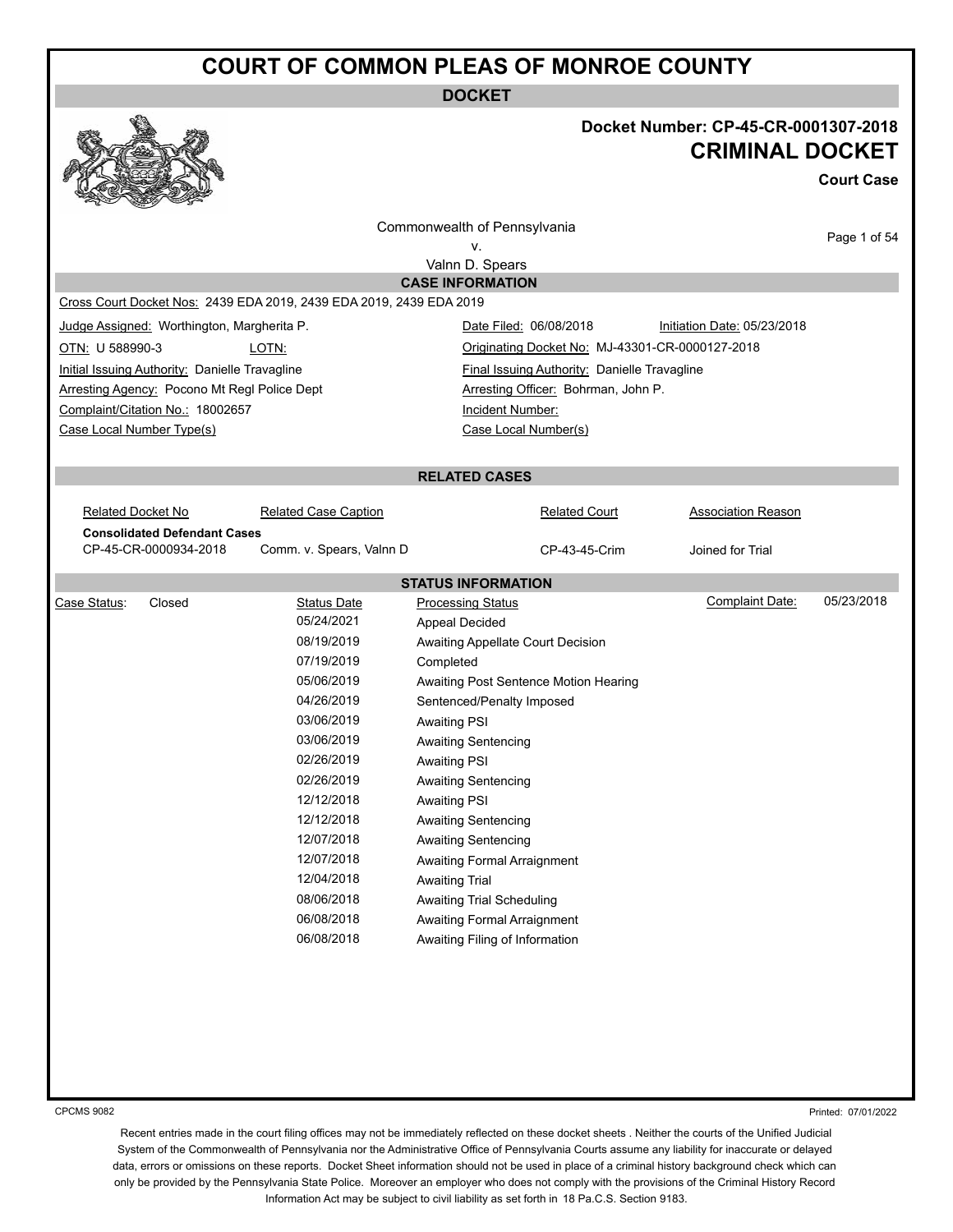**DOCKET**

#### **Docket Number: CP-45-CR-0001307-2018 CRIMINAL DOCKET**

**Court Case**

| Commonwealth of Pennsylvania       |                               |                      |                                |                                              | Page 2 of 54              |  |  |  |
|------------------------------------|-------------------------------|----------------------|--------------------------------|----------------------------------------------|---------------------------|--|--|--|
|                                    |                               |                      | ٧.                             |                                              |                           |  |  |  |
|                                    | Valnn D. Spears               |                      |                                |                                              |                           |  |  |  |
| Case Calendar<br><b>Event Type</b> | Schedule<br><b>Start Date</b> | <b>Start</b><br>Time | <b>CALENDAR EVENTS</b><br>Room | Judge Name                                   | Schedule<br><b>Status</b> |  |  |  |
| Formal Arraignment                 | 07/25/2018                    | 8:30 am              | Courtroom 1                    | Judge Stephen M. Higgins                     | Scheduled                 |  |  |  |
| In-Camera Hearing                  | 07/31/2018                    | 3:00 pm              | Judge's<br>Chambers            | Judge Stephen M. Higgins                     | Scheduled                 |  |  |  |
| Motion                             | 07/31/2018                    | 3:00 pm              | Judge's<br>Chambers            | Judge Stephen M. Higgins                     | Scheduled                 |  |  |  |
| Motion                             | 09/04/2018                    | 2:30 pm              | Courtroom 2                    | Judge Stephen M. Higgins                     | Scheduled                 |  |  |  |
| Pre-Trial<br>Conference            | 09/19/2018                    | 1:30 pm              | Courtroom 1                    | Judge Stephen M. Higgins                     | Scheduled                 |  |  |  |
| Omnibus                            | 09/21/2018                    | 10:00 am             | Courtroom 2                    | Judge Stephen M. Higgins                     | Scheduled                 |  |  |  |
| Motion to Compel                   | 09/21/2018                    | 10:00 am             | Courtroom 2                    | Judge Stephen M. Higgins                     | Scheduled                 |  |  |  |
| Motion to Continue                 | 09/21/2018                    | 10:00 am             | Courtroom 2                    | Judge Stephen M. Higgins                     | Scheduled                 |  |  |  |
| Call/Guilty Plea/ARD               | 10/01/2018                    | $8:30$ am            | Courtroom 2                    | Judge Stephen M. Higgins                     | Scheduled                 |  |  |  |
| Trial Term Jury<br>Selection       | 10/02/2018                    | 8:30 am              | Courtroom 1                    | Judge Stephen M. Higgins                     | Cancelled                 |  |  |  |
| <b>Jury Trial</b>                  | 10/09/2018                    | 9:00 am              | Courtroom 2                    | Judge Stephen M. Higgins                     | Cancelled                 |  |  |  |
| <b>Jury Trial</b>                  | 10/11/2018                    | $9:00$ am            | Courtroom 2                    | Judge Stephen M. Higgins                     | Cancelled                 |  |  |  |
| Jury Trial                         | 10/12/2018                    | $9:00$ am            | Courtroom 2                    | Judge Stephen M. Higgins                     | Cancelled                 |  |  |  |
| Pre-Trial<br>Conference            | 10/22/2018                    | 3:30 pm              | Judge's<br>Chambers            | Judge Stephen M. Higgins                     | Scheduled                 |  |  |  |
| Call/Guilty Plea/ARD               | 11/02/2018                    | 8:30 am              | Courtroom 1                    | President Judge Margherita<br>P. Worthington | Moved                     |  |  |  |
| Call/Guilty Plea/ARD               | 11/02/2018                    | 8:30 am              | Courtroom 2                    | Judge Stephen M. Higgins                     | Scheduled                 |  |  |  |
| Motion                             | 11/20/2018                    | 3:00 pm              | Courtroom 1                    | President Judge Margherita<br>P. Worthington | Scheduled                 |  |  |  |
| Call/Guilty Plea/ARD               | 11/30/2018                    | 8:30 am              | Courtroom 2                    | Judge Stephen M. Higgins                     | Moved                     |  |  |  |
| Call/Guilty Plea/ARD               | 11/30/2018                    | 8:30 am              | Courtroom 1                    | President Judge Margherita<br>P. Worthington | Scheduled                 |  |  |  |
| Trial Term Jury<br>Selection       | 12/04/2018                    | $8:30$ am            | Courtroom 1                    | President Judge Margherita<br>P. Worthington | Scheduled                 |  |  |  |
| Trial                              | 12/05/2018                    | 9:00 am              | Courtroom 3                    | President Judge Margherita<br>P. Worthington | Scheduled                 |  |  |  |
| Trial                              | 12/06/2018                    | $9:00$ am            | Courtroom 3                    | President Judge Margherita<br>P. Worthington | Scheduled                 |  |  |  |
| Trial                              | 12/07/2018                    | $9:00$ am            | Courtroom 3                    | Judge Jonathan Mark                          | Cancelled                 |  |  |  |
| Trial                              | 12/07/2018                    | $9:00$ am            | Courtroom 3                    | President Judge Margherita<br>P. Worthington | Scheduled                 |  |  |  |
| Sentencing                         | 03/04/2019                    | $9:00$ am            | Courtroom 1                    | President Judge Margherita<br>P. Worthington | Scheduled                 |  |  |  |

CPCMS 9082

Printed: 07/01/2022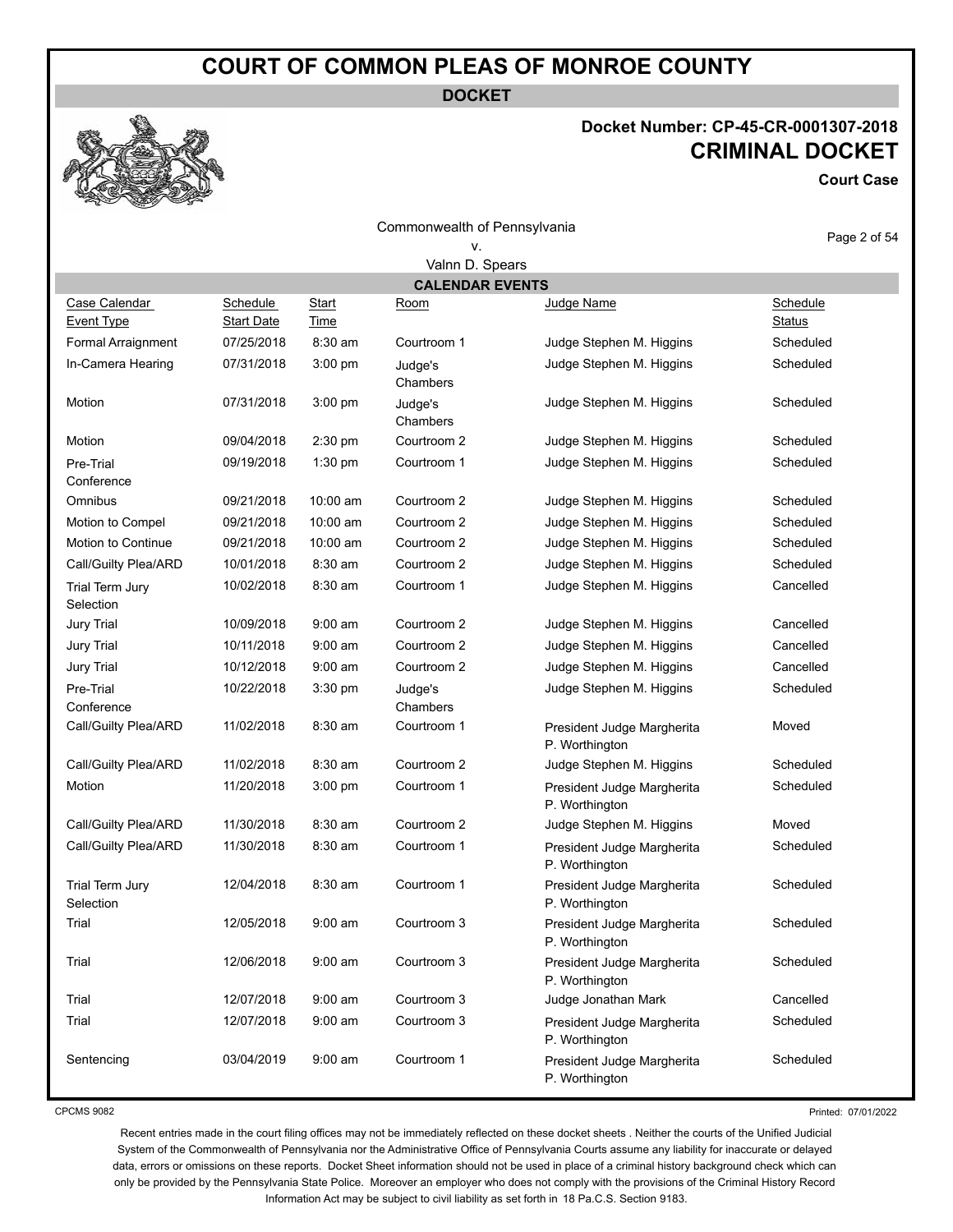**DOCKET**

#### **Docket Number: CP-45-CR-0001307-2018 CRIMINAL DOCKET**

**Court Case**



| Commonwealth of Pennsylvania       |                                       |               |                                       |                                              |                           |  |  |
|------------------------------------|---------------------------------------|---------------|---------------------------------------|----------------------------------------------|---------------------------|--|--|
|                                    |                                       |               | v.<br>Valnn D. Spears                 |                                              |                           |  |  |
|                                    |                                       |               | <b>CALENDAR EVENTS</b>                |                                              |                           |  |  |
| Case Calendar<br><b>Event Type</b> | Schedule<br><b>Start Date</b>         | Start<br>Time | Room                                  | Judge Name                                   | Schedule<br><b>Status</b> |  |  |
| Sentencing                         | 04/22/2019                            | $9:30$ am     | Courtroom 4                           | President Judge Margherita<br>P. Worthington | Scheduled                 |  |  |
| Sentencing                         | 04/26/2019                            | $9:30$ am     | Courtroom 1                           | President Judge Margherita<br>P. Worthington | Scheduled                 |  |  |
| Motion                             | 05/31/2019                            | $2:00$ pm     | Courtroom 1                           | President Judge Margherita<br>P. Worthington | Scheduled                 |  |  |
| <b>PCRA Hearing</b>                | 04/22/2022                            | 10:00 am      | Courtroom 3                           | President Judge Margherita<br>P. Worthington | Moved                     |  |  |
| <b>PCRA Hearing</b>                | 06/17/2022                            | $1:30$ pm     | Courtroom 1                           | President Judge Margherita<br>P. Worthington | Moved                     |  |  |
| PCRA Hearing                       | 08/22/2022                            | 10:00 am      | Courtroom 1                           | President Judge Margherita<br>P. Worthington | Scheduled                 |  |  |
| <b>CONFINEMENT INFORMATION</b>     |                                       |               |                                       |                                              |                           |  |  |
| Confinement<br>Known As Of         | Confinement<br><b>Type</b>            |               | <b>Destination</b><br>Location        | Confinement<br>Reason                        | Still in<br>Custody       |  |  |
| 10/17/2019                         | <b>State Correctional Institution</b> |               | <b>SCI Benner Township</b>            |                                              | Yes                       |  |  |
| <b>DEFENDANT INFORMATION</b>       |                                       |               |                                       |                                              |                           |  |  |
| Date Of Birth:                     | 08/25/1959                            |               | City/State/Zip: Stroudsburg, PA 18360 |                                              |                           |  |  |
|                                    |                                       |               | <b>CASE PARTICIPANTS</b>              |                                              |                           |  |  |
| <b>Participant Type</b>            |                                       | Name          |                                       |                                              |                           |  |  |
| Defendant                          |                                       |               | Spears, Valnn D.                      |                                              |                           |  |  |
|                                    |                                       |               | <b>BAIL INFORMATION</b>               |                                              |                           |  |  |

**Spears, Valnn D. Nebbia Status: None**

| <b>Bail Action</b> |           | Date           |            | <b>Bail Type</b> | Percentage                                              | Amount       |                            |              |
|--------------------|-----------|----------------|------------|------------------|---------------------------------------------------------|--------------|----------------------------|--------------|
|                    |           |                |            |                  |                                                         |              | <b>Bail Posting Status</b> | Posting Date |
| Set                |           |                | 05/23/2018 | Monetary         |                                                         | \$150,000.00 |                            |              |
| Revoke             |           |                | 12/07/2018 | Monetary         |                                                         | \$150,000.00 |                            |              |
|                    |           |                |            |                  | <b>CHARGES</b>                                          |              |                            |              |
| Seq.               | Orig Seg. | Grade          | Statute    |                  | <b>Statute Description</b>                              |              | Offense Dt.                | <b>OTN</b>   |
|                    |           | F <sub>3</sub> |            | 18 § 3126 §§ A7  | Indecent Assault Person Less than 13<br>Years of Age    |              | 11/18/2008                 | U 588990-3   |
| $\overline{2}$     | 3         | F <sub>1</sub> |            | 18 § 6318 §§ A1  | Unlawful Contact With Minor - Sexual<br><b>Offenses</b> |              | 11/18/2008                 | U 588990-3   |
| 3                  | 4         | F <sub>3</sub> |            | 18 § 5903 §§ C1  | Diss Explicit Sex Mat'l Minor                           |              | 11/18/2008                 | U 588990-3   |
|                    |           |                |            |                  |                                                         |              |                            |              |

CPCMS 9082

Printed: 07/01/2022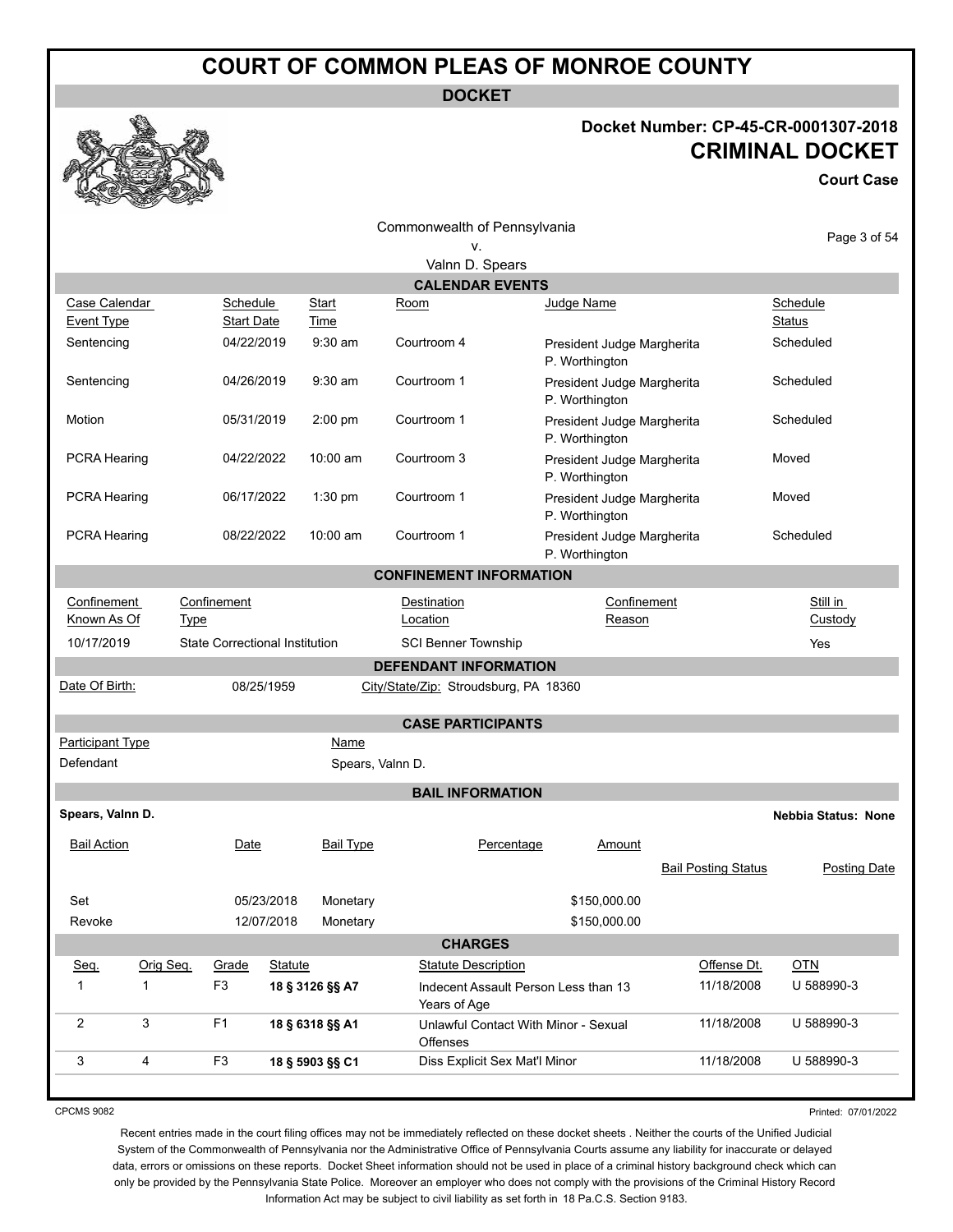**DOCKET**

#### **Docket Number: CP-45-CR-0001307-2018 CRIMINAL DOCKET**

**Court Case**

|                                   | <b>STERN</b><br><b>Contraction</b>  |                |                                                       |                                                                            |                          |                   |                          |
|-----------------------------------|-------------------------------------|----------------|-------------------------------------------------------|----------------------------------------------------------------------------|--------------------------|-------------------|--------------------------|
|                                   |                                     |                |                                                       | Commonwealth of Pennsylvania                                               |                          |                   | Page 4 of 54             |
|                                   |                                     |                |                                                       | ۷.                                                                         |                          |                   |                          |
|                                   |                                     |                |                                                       | Valnn D. Spears                                                            |                          |                   |                          |
|                                   |                                     |                |                                                       | <b>CHARGES</b>                                                             |                          |                   |                          |
| Seq.                              | Orig Seg.                           | Grade          | <b>Statute</b>                                        | <b>Statute Description</b>                                                 |                          | Offense Dt.       | <u>OTN</u><br>U 588990-3 |
| 4                                 | 6                                   | F <sub>2</sub> | 18 § 3125 §§ A7                                       | Agg. Ind. Assault - Comp. Less Than 13<br>Years Old                        |                          | 11/18/2008        |                          |
| 5                                 | $\overline{7}$                      | M1             | 18 § 3127 §§ A                                        | Indecent Exposure                                                          |                          | 11/18/2008        | U 588990-3               |
| 6                                 | 9                                   | M1             | 18 § 6301 §§ A1                                       | Corruption Of Minors                                                       |                          | 11/18/2008        | U 588990-3               |
| $\overline{7}$                    | 11                                  | F <sub>1</sub> | 18 § 3121 §§ C                                        | Rape of Child                                                              |                          | 12/06/2010        | U 588990-3               |
| 8                                 | 12                                  | F <sub>1</sub> | 18 § 3123 §§ B                                        | Invol. Deviate Sexual Intercourse W/Child                                  |                          | 12/06/2010        | U 588990-3               |
| 9                                 | 13                                  | F3             | 18 § 4304 §§ A1                                       | Endangering Welfare of Children -<br>Parent/Guardian/Other Commits Offense |                          | 12/06/2010        | U 588990-3               |
|                                   |                                     |                |                                                       | <b>DISPOSITION SENTENCING/PENALTIES</b>                                    |                          |                   |                          |
| Disposition                       |                                     |                |                                                       |                                                                            |                          |                   |                          |
| Case Event                        |                                     |                |                                                       | <b>Disposition Date</b>                                                    | <b>Final Disposition</b> |                   |                          |
|                                   | Sequence/Description                |                |                                                       | Offense Disposition                                                        | Grade                    | <b>Section</b>    |                          |
|                                   | Sentencing Judge                    |                |                                                       | Sentence Date                                                              |                          |                   | Credit For Time Served   |
|                                   | Sentence/Diversion Program Type     |                |                                                       | Incarceration/Diversionary Period                                          |                          | <b>Start Date</b> |                          |
|                                   | Sentence Conditions                 |                |                                                       |                                                                            |                          |                   |                          |
|                                   | <b>Held for Court (Lower Court)</b> |                | Defendant Was Present                                 |                                                                            |                          |                   |                          |
|                                   | Lower Court Disposition             |                |                                                       | 06/06/2018                                                                 | Not Final                |                   |                          |
|                                   |                                     |                | 1 / Indecent Assault Person Less than 13 Years of Age | Held for Court (Lower Court)                                               | F3                       |                   | 18 § 3126 §§ A7          |
|                                   |                                     |                | 2 / Unlawful Contact With Minor - Sexual Offenses     | Held for Court (Lower Court)                                               | F1                       |                   | 18 § 6318 §§ A1          |
| 3 / Diss Explicit Sex Mat'l Minor |                                     |                |                                                       | Held for Court (Lower Court)                                               | F3                       |                   | 18 § 5903 §§ C1          |
|                                   |                                     |                | 4 / Agg. Ind. Assault - Comp. Less Than 13 Years Old  | Held for Court (Lower Court)                                               | F <sub>2</sub>           |                   | 18 § 3125 §§ A7          |
|                                   | 5 / Indecent Exposure               |                |                                                       | Held for Court (Lower Court)                                               | M1                       |                   | 18 § 3127 §§ A           |
|                                   | 6 / Corruption Of Minors            |                |                                                       | Held for Court (Lower Court)                                               | M1                       |                   | 18 § 6301 §§ A1          |
| <b>Proceed to Court</b>           |                                     |                | Defendant Was Not Present                             |                                                                            |                          |                   |                          |
| <b>Information Filed</b>          |                                     |                |                                                       | 06/21/2018                                                                 | Not Final                |                   |                          |
|                                   |                                     |                | 1 / Indecent Assault Person Less than 13 Years of Age | Proceed to Court                                                           | F <sub>3</sub>           |                   | 18 § 3126 §§ A7          |
|                                   |                                     |                | 2 / Unlawful Contact With Minor - Sexual Offenses     | Proceed to Court                                                           | F1                       |                   | 18 § 6318 §§ A1          |
|                                   | 3 / Diss Explicit Sex Mat'l Minor   |                |                                                       | Proceed to Court                                                           | F3                       |                   | 18 § 5903 §§ C1          |
|                                   |                                     |                | 4 / Agg. Ind. Assault - Comp. Less Than 13 Years Old  | Proceed to Court                                                           | F <sub>2</sub>           |                   | 18 § 3125 §§ A7          |
|                                   | 5 / Indecent Exposure               |                |                                                       | Proceed to Court                                                           | M <sub>1</sub>           |                   | 18 § 3127 §§ A           |
|                                   | 6 / Corruption Of Minors            |                |                                                       | Proceed to Court                                                           | M <sub>1</sub>           |                   | 18 § 6301 §§ A1          |
| Guilty                            |                                     |                |                                                       |                                                                            |                          |                   |                          |
| Trial                             |                                     |                |                                                       | 12/07/2018                                                                 | <b>Final Disposition</b> |                   |                          |
|                                   |                                     |                | 1 / Indecent Assault Person Less than 13 Years of Age | Guilty                                                                     | F <sub>3</sub>           |                   | 18 § 3126 §§ A7          |
|                                   | Worthington, Margherita P.          |                |                                                       | 04/26/2019                                                                 |                          |                   |                          |

CPCMS 9082

Printed: 07/01/2022

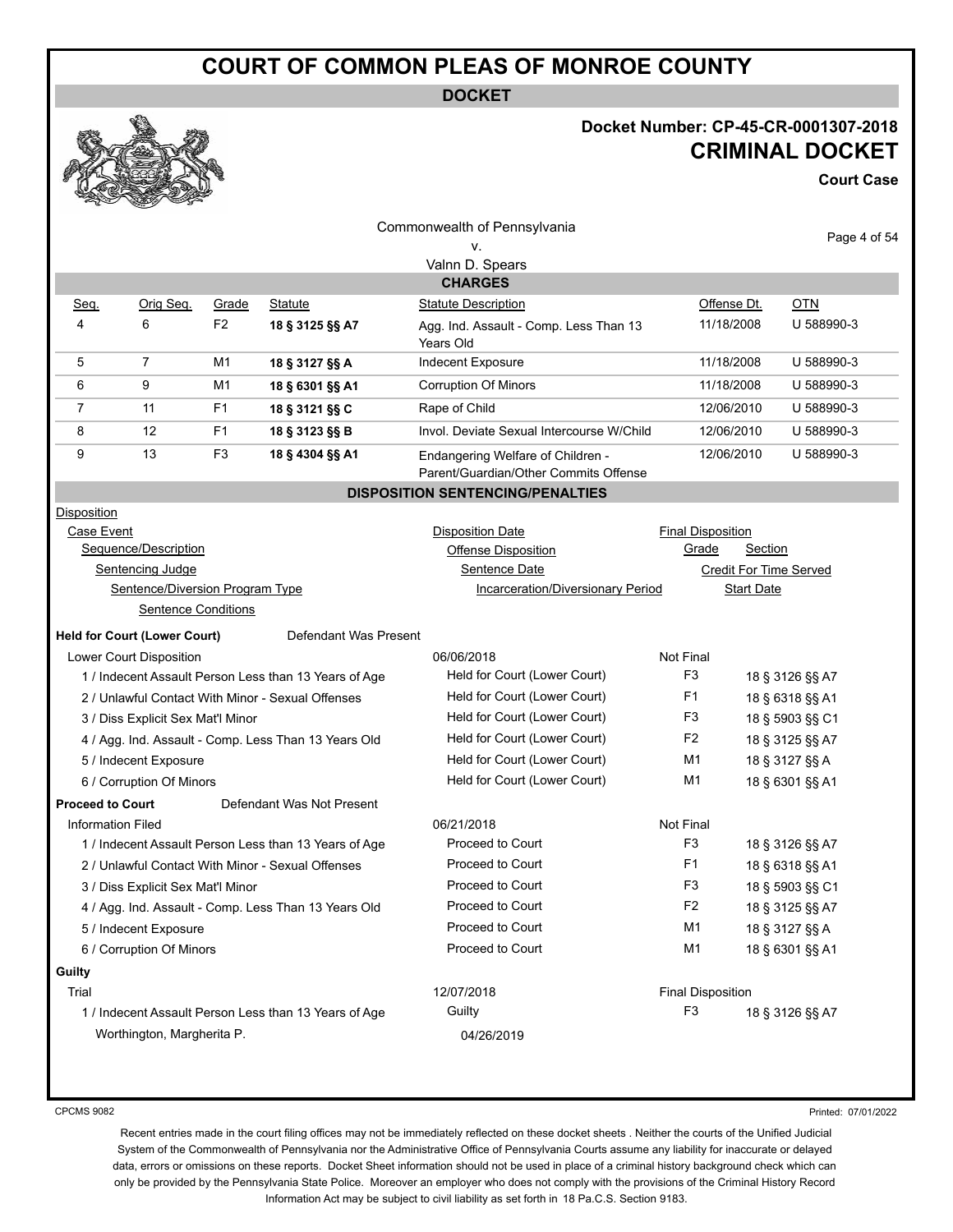**DOCKET**

#### **Docket Number: CP-45-CR-0001307-2018 CRIMINAL DOCKET**

**Court Case**

|                                                                                                                                        | Commonwealth of Pennsylvania<br>٧.                                                                          |                                   |                                                               | Page 5 of 54 |
|----------------------------------------------------------------------------------------------------------------------------------------|-------------------------------------------------------------------------------------------------------------|-----------------------------------|---------------------------------------------------------------|--------------|
|                                                                                                                                        | Valnn D. Spears                                                                                             |                                   |                                                               |              |
|                                                                                                                                        | <b>DISPOSITION SENTENCING/PENALTIES</b>                                                                     |                                   |                                                               |              |
| Disposition<br>Case Event<br>Sequence/Description<br>Sentencing Judge<br>Sentence/Diversion Program Type<br><b>Sentence Conditions</b> | <b>Disposition Date</b><br><b>Offense Disposition</b><br>Sentence Date<br>Incarceration/Diversionary Period | <b>Final Disposition</b><br>Grade | Section<br><b>Credit For Time Served</b><br><b>Start Date</b> |              |
| Confinement<br>Defendant shall pay the costs of these proceedings                                                                      | Min of 12.00 Months<br>Max of 84.00 Months<br>Other                                                         |                                   |                                                               |              |
| 2 / Unlawful Contact With Minor - Sexual Offenses                                                                                      | Guilty                                                                                                      | F <sub>1</sub>                    | 18 § 6318 §§ A1                                               |              |
| Worthington, Margherita P.<br>Confinement                                                                                              | 04/26/2019<br>Min of 120.00 Months<br>Max of 240.00 Months<br>Other                                         |                                   |                                                               |              |
| Defendant shall pay the costs of these proceedings                                                                                     |                                                                                                             |                                   |                                                               |              |
| 3 / Diss Explicit Sex Mat'l Minor<br>Worthington, Margherita P.<br>Confinement                                                         | Guilty<br>04/26/2019<br>Min of 12.00 Months<br>Max of 84.00 Months<br>Other                                 | F <sub>3</sub>                    | 18 § 5903 §§ C1                                               |              |
| Defendant shall pay the costs of these proceedings                                                                                     |                                                                                                             |                                   |                                                               |              |
| 4 / Agg. Ind. Assault - Comp. Less Than 13 Years Old<br>Worthington, Margherita P.<br>Merged                                           | Guilty<br>04/26/2019                                                                                        | F <sub>2</sub>                    | 18 § 3125 §§ A7                                               |              |
| 5 / Indecent Exposure<br>Worthington, Margherita P.<br>Confinement<br>Defendant shall pay the costs of these proceedings               | Guilty<br>04/26/2019<br>Min of 6.00 Months<br>Max of 60.00 Months<br>Other                                  | M1                                | 18 § 3127 §§ A                                                |              |
|                                                                                                                                        |                                                                                                             |                                   |                                                               |              |
| 6 / Corruption Of Minors<br>Worthington, Margherita P.<br>Merged                                                                       | Guilty<br>04/26/2019                                                                                        | M <sub>1</sub>                    | 18 § 6301 §§ A1                                               |              |
| 7 / Rape of Child<br>Worthington, Margherita P.<br>Confinement<br>Defendant shall pay the costs of these proceedings                   | Guilty<br>04/26/2019<br>Min of 120.00 Months<br>Max of 480.00 Months<br>Other                               | F <sub>1</sub>                    | 18 § 3121 §§ C                                                |              |

CPCMS 9082

Printed: 07/01/2022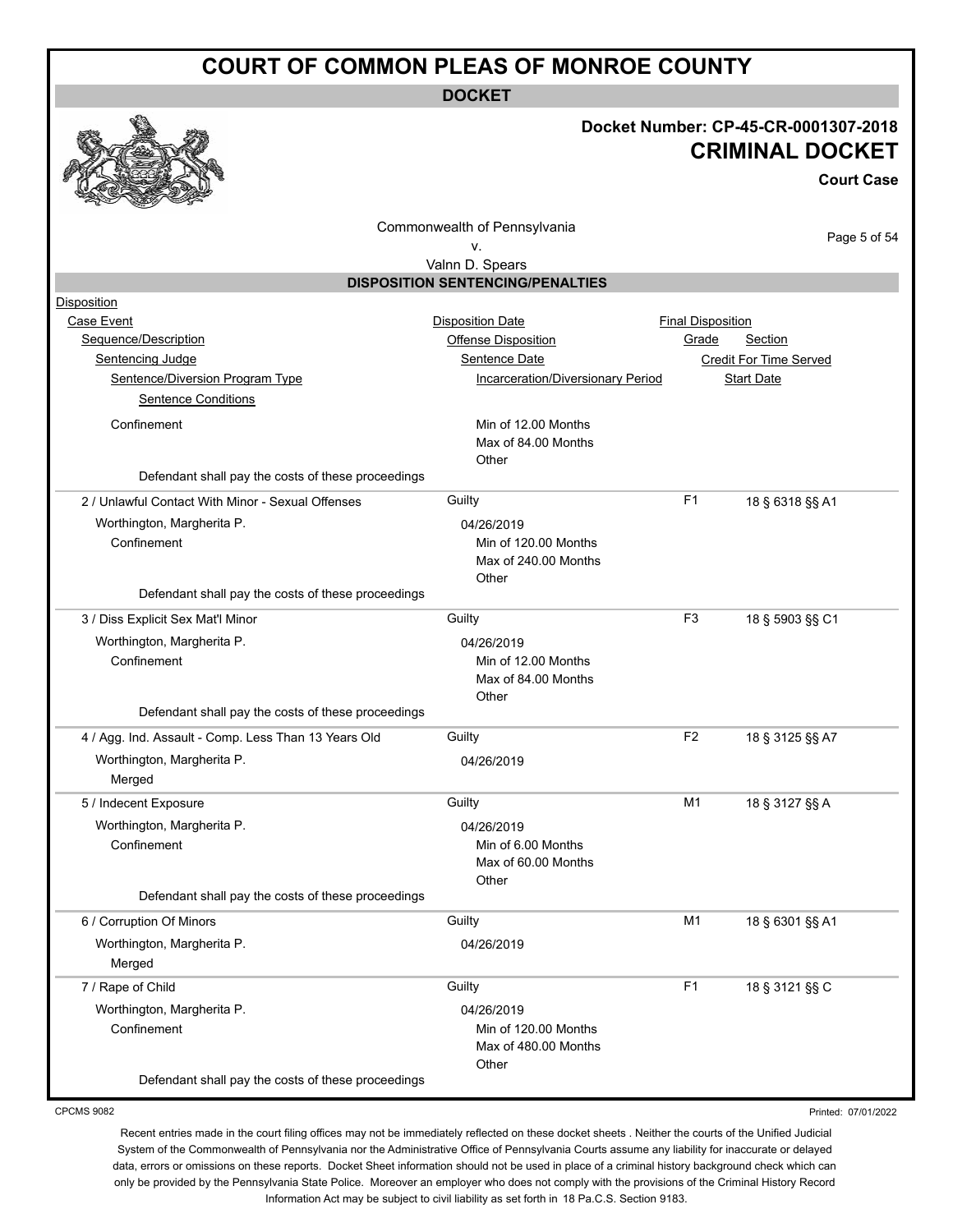**DOCKET**



#### **Docket Number: CP-45-CR-0001307-2018 CRIMINAL DOCKET**

**Court Case**

| ٧.<br>Valnn D. Spears<br><b>DISPOSITION SENTENCING/PENALTIES</b><br>Disposition<br><b>Disposition Date</b><br>Case Event<br>Sequence/Description<br>Sentencing Judge<br>Sentence/Diversion Program Type<br>Sentence Conditions<br>No contact with the victims or their immediate family.<br>Defendant shall comply with all registration requirements under Megan's Law 42 Pa.C.S.A. Section<br>9799.10<br>Guilty<br>8 / Invol. Deviate Sexual Intercourse W/Child<br>Worthington, Margherita P.<br>04/26/2019<br>Merged<br>Guilty<br>9 / Endangering Welfare of Children -<br>Parent/Guardian/Other Commits Offense<br>Worthington, Margherita P.<br>04/26/2019<br>Confinement<br>Other<br>Defendant shall pay the costs of these proceedings | <b>Final Disposition</b><br>Section<br>Grade<br>Offense Disposition<br>Sentence Date<br><b>Credit For Time Served</b><br>Incarceration/Diversionary Period<br><b>Start Date</b><br>F <sub>1</sub><br>18 § 3123 §§ B<br>F <sub>3</sub><br>18 § 4304 §§ A1<br>Min of 18.00 Months<br>Max of 84.00 Months |  |
|------------------------------------------------------------------------------------------------------------------------------------------------------------------------------------------------------------------------------------------------------------------------------------------------------------------------------------------------------------------------------------------------------------------------------------------------------------------------------------------------------------------------------------------------------------------------------------------------------------------------------------------------------------------------------------------------------------------------------------------------|--------------------------------------------------------------------------------------------------------------------------------------------------------------------------------------------------------------------------------------------------------------------------------------------------------|--|
|                                                                                                                                                                                                                                                                                                                                                                                                                                                                                                                                                                                                                                                                                                                                                |                                                                                                                                                                                                                                                                                                        |  |
|                                                                                                                                                                                                                                                                                                                                                                                                                                                                                                                                                                                                                                                                                                                                                |                                                                                                                                                                                                                                                                                                        |  |
|                                                                                                                                                                                                                                                                                                                                                                                                                                                                                                                                                                                                                                                                                                                                                |                                                                                                                                                                                                                                                                                                        |  |
|                                                                                                                                                                                                                                                                                                                                                                                                                                                                                                                                                                                                                                                                                                                                                |                                                                                                                                                                                                                                                                                                        |  |
|                                                                                                                                                                                                                                                                                                                                                                                                                                                                                                                                                                                                                                                                                                                                                |                                                                                                                                                                                                                                                                                                        |  |
|                                                                                                                                                                                                                                                                                                                                                                                                                                                                                                                                                                                                                                                                                                                                                |                                                                                                                                                                                                                                                                                                        |  |
|                                                                                                                                                                                                                                                                                                                                                                                                                                                                                                                                                                                                                                                                                                                                                |                                                                                                                                                                                                                                                                                                        |  |
|                                                                                                                                                                                                                                                                                                                                                                                                                                                                                                                                                                                                                                                                                                                                                |                                                                                                                                                                                                                                                                                                        |  |
|                                                                                                                                                                                                                                                                                                                                                                                                                                                                                                                                                                                                                                                                                                                                                |                                                                                                                                                                                                                                                                                                        |  |
|                                                                                                                                                                                                                                                                                                                                                                                                                                                                                                                                                                                                                                                                                                                                                |                                                                                                                                                                                                                                                                                                        |  |
|                                                                                                                                                                                                                                                                                                                                                                                                                                                                                                                                                                                                                                                                                                                                                |                                                                                                                                                                                                                                                                                                        |  |
|                                                                                                                                                                                                                                                                                                                                                                                                                                                                                                                                                                                                                                                                                                                                                |                                                                                                                                                                                                                                                                                                        |  |
|                                                                                                                                                                                                                                                                                                                                                                                                                                                                                                                                                                                                                                                                                                                                                |                                                                                                                                                                                                                                                                                                        |  |
|                                                                                                                                                                                                                                                                                                                                                                                                                                                                                                                                                                                                                                                                                                                                                |                                                                                                                                                                                                                                                                                                        |  |
|                                                                                                                                                                                                                                                                                                                                                                                                                                                                                                                                                                                                                                                                                                                                                |                                                                                                                                                                                                                                                                                                        |  |
|                                                                                                                                                                                                                                                                                                                                                                                                                                                                                                                                                                                                                                                                                                                                                |                                                                                                                                                                                                                                                                                                        |  |
|                                                                                                                                                                                                                                                                                                                                                                                                                                                                                                                                                                                                                                                                                                                                                |                                                                                                                                                                                                                                                                                                        |  |
|                                                                                                                                                                                                                                                                                                                                                                                                                                                                                                                                                                                                                                                                                                                                                |                                                                                                                                                                                                                                                                                                        |  |
|                                                                                                                                                                                                                                                                                                                                                                                                                                                                                                                                                                                                                                                                                                                                                |                                                                                                                                                                                                                                                                                                        |  |
|                                                                                                                                                                                                                                                                                                                                                                                                                                                                                                                                                                                                                                                                                                                                                |                                                                                                                                                                                                                                                                                                        |  |
|                                                                                                                                                                                                                                                                                                                                                                                                                                                                                                                                                                                                                                                                                                                                                |                                                                                                                                                                                                                                                                                                        |  |
|                                                                                                                                                                                                                                                                                                                                                                                                                                                                                                                                                                                                                                                                                                                                                |                                                                                                                                                                                                                                                                                                        |  |
|                                                                                                                                                                                                                                                                                                                                                                                                                                                                                                                                                                                                                                                                                                                                                |                                                                                                                                                                                                                                                                                                        |  |
|                                                                                                                                                                                                                                                                                                                                                                                                                                                                                                                                                                                                                                                                                                                                                |                                                                                                                                                                                                                                                                                                        |  |
|                                                                                                                                                                                                                                                                                                                                                                                                                                                                                                                                                                                                                                                                                                                                                |                                                                                                                                                                                                                                                                                                        |  |
|                                                                                                                                                                                                                                                                                                                                                                                                                                                                                                                                                                                                                                                                                                                                                |                                                                                                                                                                                                                                                                                                        |  |
|                                                                                                                                                                                                                                                                                                                                                                                                                                                                                                                                                                                                                                                                                                                                                |                                                                                                                                                                                                                                                                                                        |  |
|                                                                                                                                                                                                                                                                                                                                                                                                                                                                                                                                                                                                                                                                                                                                                |                                                                                                                                                                                                                                                                                                        |  |
|                                                                                                                                                                                                                                                                                                                                                                                                                                                                                                                                                                                                                                                                                                                                                |                                                                                                                                                                                                                                                                                                        |  |
|                                                                                                                                                                                                                                                                                                                                                                                                                                                                                                                                                                                                                                                                                                                                                |                                                                                                                                                                                                                                                                                                        |  |
|                                                                                                                                                                                                                                                                                                                                                                                                                                                                                                                                                                                                                                                                                                                                                |                                                                                                                                                                                                                                                                                                        |  |
|                                                                                                                                                                                                                                                                                                                                                                                                                                                                                                                                                                                                                                                                                                                                                |                                                                                                                                                                                                                                                                                                        |  |

CPCMS 9082

Printed: 07/01/2022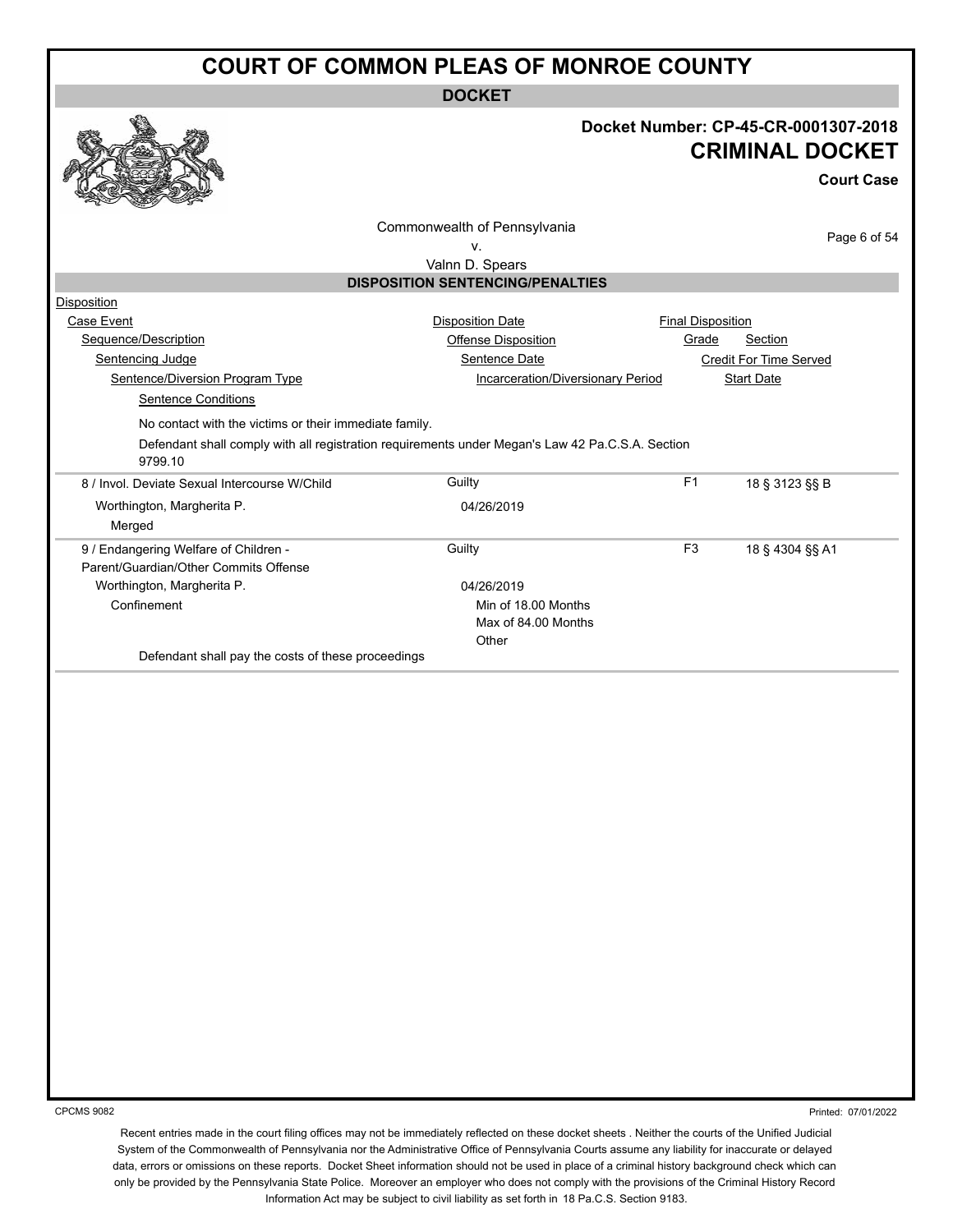**DOCKET**



#### **Docket Number: CP-45-CR-0001307-2018 CRIMINAL DOCKET**

**Court Case**

Page 7 of 54

Commonwealth of Pennsylvania v. Valnn D. Spears

#### **LINKED SENTENCES:**

#### **Link 1**

CP-45-CR-0001307-2018 - Seq. No. 1 (18§ 3126 §§ A7) - Confinement is Consecutive to CP-45-CR-0001307-2018 - Seq. No. 7 (18§ 3121 §§ C) - Confinement

#### **Link 10**

CP-45-CR-0001307-2018 - Seq. No. 5 (18§ 3127 §§ A) - Confinement is Consecutive to CP-45-CR-0001307-2018 - Seq. No. 7 (18§ 3121 §§ C) - Confinement

#### **Link 11**

CP-45-CR-0001307-2018 - Seq. No. 9 (18§ 4304 §§ A1) - Confinement is Consecutive to CP-45-CR-0001307-2018 - Seq. No. 1 (18§ 3126 §§ A7) - Confinement

#### **Link 12**

CP-45-CR-0001307-2018 - Seq. No. 9 (18§ 4304 §§ A1) - Confinement is Consecutive to CP-45-CR-0001307-2018 - Seq. No. 2 (18§ 6318 §§ A1) - Confinement

#### **Link 13**

CP-45-CR-0001307-2018 - Seq. No. 9 (18§ 4304 §§ A1) - Confinement is Consecutive to CP-45-CR-0001307-2018 - Seq. No. 3 (18§ 5903 §§ C1) - Confinement

#### **Link 14**

CP-45-CR-0001307-2018 - Seq. No. 9 (18§ 4304 §§ A1) - Confinement is Consecutive to CP-45-CR-0001307-2018 - Seq. No. 5 (18§ 3127 §§ A) - Confinement

#### **Link 15**

CP-45-CR-0001307-2018 - Seq. No. 9 (18§ 4304 §§ A1) - Confinement is Consecutive to CP-45-CR-0001307-2018 - Seq. No. 7 (18§ 3121 §§ C) - Confinement

#### **Link 16**

CP-45-CR-0001307-2018 - Seq. No. 1 (18§ 3126 §§ A7) - Confinement is Consecutive to CP-45-CR-0000934-2018 - Seq. No. 1 (18§ 3121 §§ C) - Confinement

#### **Link 2**

CP-45-CR-0001307-2018 - Seq. No. 2 (18§ 6318 §§ A1) - Confinement is Consecutive to CP-45-CR-0001307-2018 - Seq. No. 1 (18§ 3126 §§ A7) - Confinement

#### **Link 3**

CP-45-CR-0001307-2018 - Seq. No. 2 (18§ 6318 §§ A1) - Confinement is Consecutive to CP-45-CR-0001307-2018 - Seq. No. 7 (18§ 3121 §§ C) - Confinement

#### **Link 4**

CP-45-CR-0001307-2018 - Seq. No. 3 (18§ 5903 §§ C1) - Confinement is Consecutive to CP-45-CR-0001307-2018 - Seq. No. 1 (18§ 3126 §§ A7) - Confinement

#### **Link 5**

CP-45-CR-0001307-2018 - Seq. No. 3 (18§ 5903 §§ C1) - Confinement is Consecutive to CP-45-CR-0001307-2018 - Seq. No. 2 (18§ 6318 §§ A1) - Confinement

#### **Link 6**

CP-45-CR-0001307-2018 - Seq. No. 3 (18§ 5903 §§ C1) - Confinement is Consecutive to CP-45-CR-0001307-2018 - Seq. No. 7 (18§ 3121 §§ C) - Confinement

#### CPCMS 9082

Printed: 07/01/2022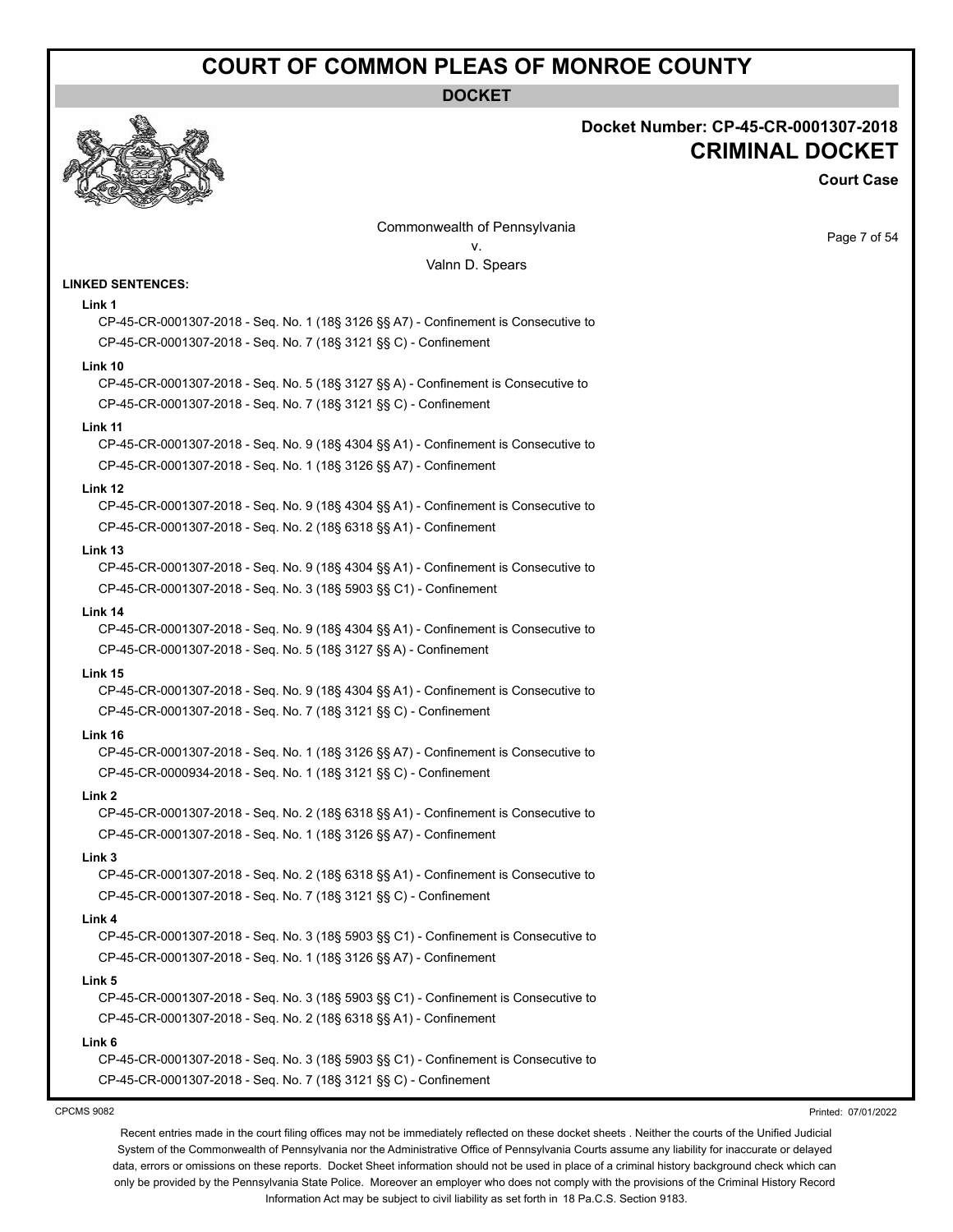**DOCKET**



#### **Docket Number: CP-45-CR-0001307-2018 CRIMINAL DOCKET**

**Court Case**

|                                                                   |                                                 |                                                                                                                                                         | Commonwealth of Pennsylvania |                                                                        |        |                                                        | Page 8 of 54 |
|-------------------------------------------------------------------|-------------------------------------------------|---------------------------------------------------------------------------------------------------------------------------------------------------------|------------------------------|------------------------------------------------------------------------|--------|--------------------------------------------------------|--------------|
|                                                                   |                                                 |                                                                                                                                                         |                              | v.<br>Valnn D. Spears                                                  |        |                                                        |              |
| Link 7                                                            |                                                 | CP-45-CR-0001307-2018 - Seq. No. 5 (18§ 3127 §§ A) - Confinement is Consecutive to<br>CP-45-CR-0001307-2018 - Seq. No. 1 (18§ 3126 §§ A7) - Confinement |                              |                                                                        |        |                                                        |              |
| Link 8                                                            |                                                 | CP-45-CR-0001307-2018 - Seq. No. 5 (18§ 3127 §§ A) - Confinement is Consecutive to<br>CP-45-CR-0001307-2018 - Seq. No. 2 (18§ 6318 §§ A1) - Confinement |                              |                                                                        |        |                                                        |              |
| Link 9                                                            |                                                 |                                                                                                                                                         |                              |                                                                        |        |                                                        |              |
|                                                                   |                                                 | CP-45-CR-0001307-2018 - Seq. No. 5 (18§ 3127 §§ A) - Confinement is Consecutive to                                                                      |                              |                                                                        |        |                                                        |              |
|                                                                   |                                                 | CP-45-CR-0001307-2018 - Seq. No. 3 (18§ 5903 §§ C1) - Confinement                                                                                       |                              |                                                                        |        |                                                        |              |
|                                                                   | <b>COMMONWEALTH INFORMATION</b>                 |                                                                                                                                                         |                              | <b>ATTORNEY INFORMATION</b>                                            |        |                                                        |              |
| Name:                                                             | <b>District Attorney</b>                        | Michael T. Rakaczewski                                                                                                                                  |                              | Name:                                                                  |        | Bradley Warren Weidenbaum<br>Court Appointed - Private |              |
| Supreme Court No:                                                 |                                                 | 081290                                                                                                                                                  |                              | Supreme Court No:                                                      |        | 085241                                                 |              |
| Phone Number(s):<br>570-517-3052<br>Address:                      |                                                 | (Phone)                                                                                                                                                 |                              | Rep. Status:<br>Phone Number(s):<br>570-992-3900                       |        | Active<br>(Phone)                                      |              |
|                                                                   | 610 Monroe St Ste #126<br>Stroudsburg, PA 18360 | Monroe County Office of the District Attorney                                                                                                           |                              | Address:<br>1479 Route 209 S<br>Po Box 721<br>Brodheadsville, PA 18322 |        |                                                        |              |
| Name:                                                             | Office<br><b>District Attorney</b>              | Monroe County District Attorney's                                                                                                                       |                              | Representing: Spears, Valnn D.                                         |        |                                                        |              |
| Supreme Court No:<br>Phone Number(s):<br>570-517-3052<br>Address: |                                                 | (Phone)                                                                                                                                                 |                              |                                                                        |        |                                                        |              |
| 701 Main Street<br>Suite 200                                      | Stroudsburg, PA 18360                           |                                                                                                                                                         |                              |                                                                        |        |                                                        |              |
|                                                                   |                                                 |                                                                                                                                                         |                              | <b>ENTRIES</b>                                                         |        |                                                        |              |
| Sequence Number                                                   |                                                 | CP Filed Date                                                                                                                                           | Document Date                |                                                                        |        | <b>Filed By</b>                                        |              |
| 1                                                                 | Bail Set - Spears, Valnn D.                     | 05/23/2018                                                                                                                                              |                              |                                                                        |        | Travagline, Danielle                                   |              |
| 1                                                                 |                                                 | 06/08/2018                                                                                                                                              |                              |                                                                        |        | Court of Common Pleas - Monroe<br>County               |              |
| Rakaczewski, Michael T.                                           |                                                 | Original Papers Received from Lower Court                                                                                                               |                              |                                                                        |        |                                                        |              |
| 06/08/2018                                                        |                                                 | eService                                                                                                                                                |                              |                                                                        | Served |                                                        |              |

CPCMS 9082

Printed: 07/01/2022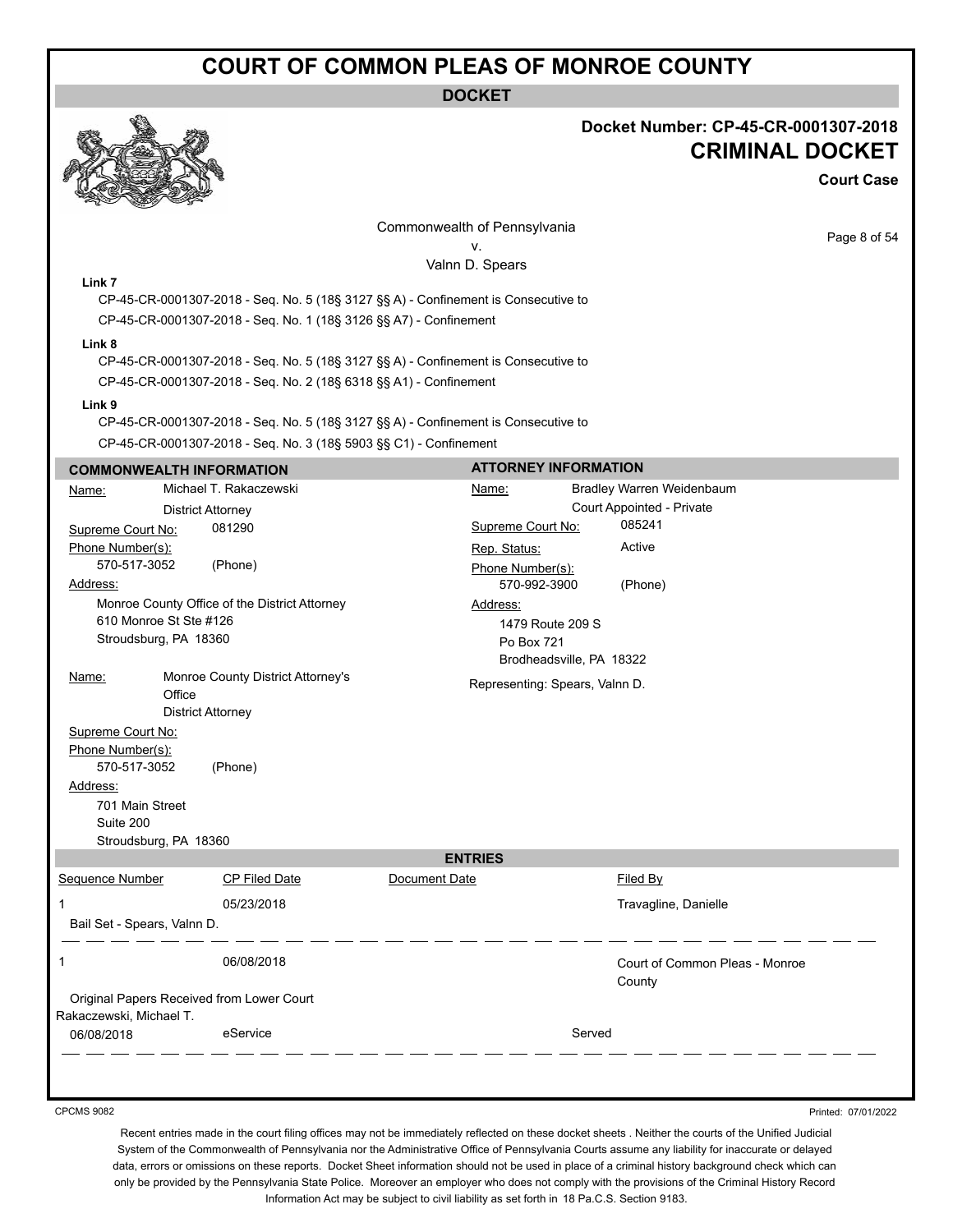**DOCKET**

#### **Docket Number: CP-45-CR-0001307-2018 CRIMINAL DOCKET**

|                                                      |               |                              | Docket Number: CP-45-CR-0001307-2018<br><b>CRIMINAL DOCKET</b> |
|------------------------------------------------------|---------------|------------------------------|----------------------------------------------------------------|
|                                                      |               |                              | <b>Court Case</b>                                              |
|                                                      |               | Commonwealth of Pennsylvania |                                                                |
|                                                      |               | ٧.                           | Page 9 of 54                                                   |
|                                                      |               | Valnn D. Spears              |                                                                |
|                                                      |               | <b>ENTRIES</b>               |                                                                |
| Sequence Number                                      | CP Filed Date | Document Date                | Filed By                                                       |
| Service To                                           |               | Service By                   |                                                                |
| <b>Issue Date</b>                                    | Service Type  | <b>Status Date</b>           | <b>Service Status</b>                                          |
| $\overline{2}$                                       | 06/08/2018    |                              | MDJ-43-3-01                                                    |
| Search Warrant Issued                                |               |                              |                                                                |
| Monroe County District Attorney's Office             |               |                              |                                                                |
| 06/08/2018                                           | eService      |                              | Served                                                         |
| Monroe County Public Defender's Office<br>06/08/2018 | eService      |                              | Served                                                         |
| Rakaczewski, Michael T.                              |               |                              |                                                                |
| 06/08/2018                                           | eService      |                              | Served                                                         |
| 1                                                    | 06/21/2018    |                              | Christine, E. David                                            |
| <b>Information Filed</b>                             |               |                              |                                                                |
| Monroe County District Attorney's Office             |               |                              |                                                                |
| 06/21/2018                                           | eService      |                              | Served                                                         |
| Monroe County Public Defender's Office<br>06/21/2018 | eService      |                              | Served                                                         |
| Rakaczewski, Michael T.                              |               |                              |                                                                |
| 06/21/2018                                           | eService      |                              | Served                                                         |
| 1                                                    | 06/25/2018    |                              | Rakaczewski, Michael T.                                        |
| Notice of Joinder                                    |               |                              |                                                                |
| Monroe County District Attorney's Office             |               |                              |                                                                |
| 06/25/2018                                           | eService      |                              | Served                                                         |
| Monroe County Public Defender's Office               |               |                              |                                                                |
| 06/25/2018                                           | eNotice       |                              | Notified                                                       |
| 2                                                    | 06/25/2018    |                              | Rakaczewski, Michael T.                                        |
| Notice of Joinder                                    |               |                              |                                                                |
| Monroe County District Attorney's Office             |               |                              |                                                                |
| 06/25/2018                                           | eService      |                              | Served                                                         |
| Monroe County Public Defender's Office               |               |                              |                                                                |
| 06/25/2018                                           | eNotice       |                              | Notified                                                       |
| 3                                                    | 06/25/2018    |                              | Rakaczewski, Michael T.                                        |
| Motion for In-Camera Hearing                         |               |                              |                                                                |
| Monroe County District Attorney's Office             |               |                              |                                                                |
| 06/25/2018                                           | eService      |                              | Served                                                         |
| Monroe County Public Defender's Office               |               |                              |                                                                |

CPCMS 9082

Printed: 07/01/2022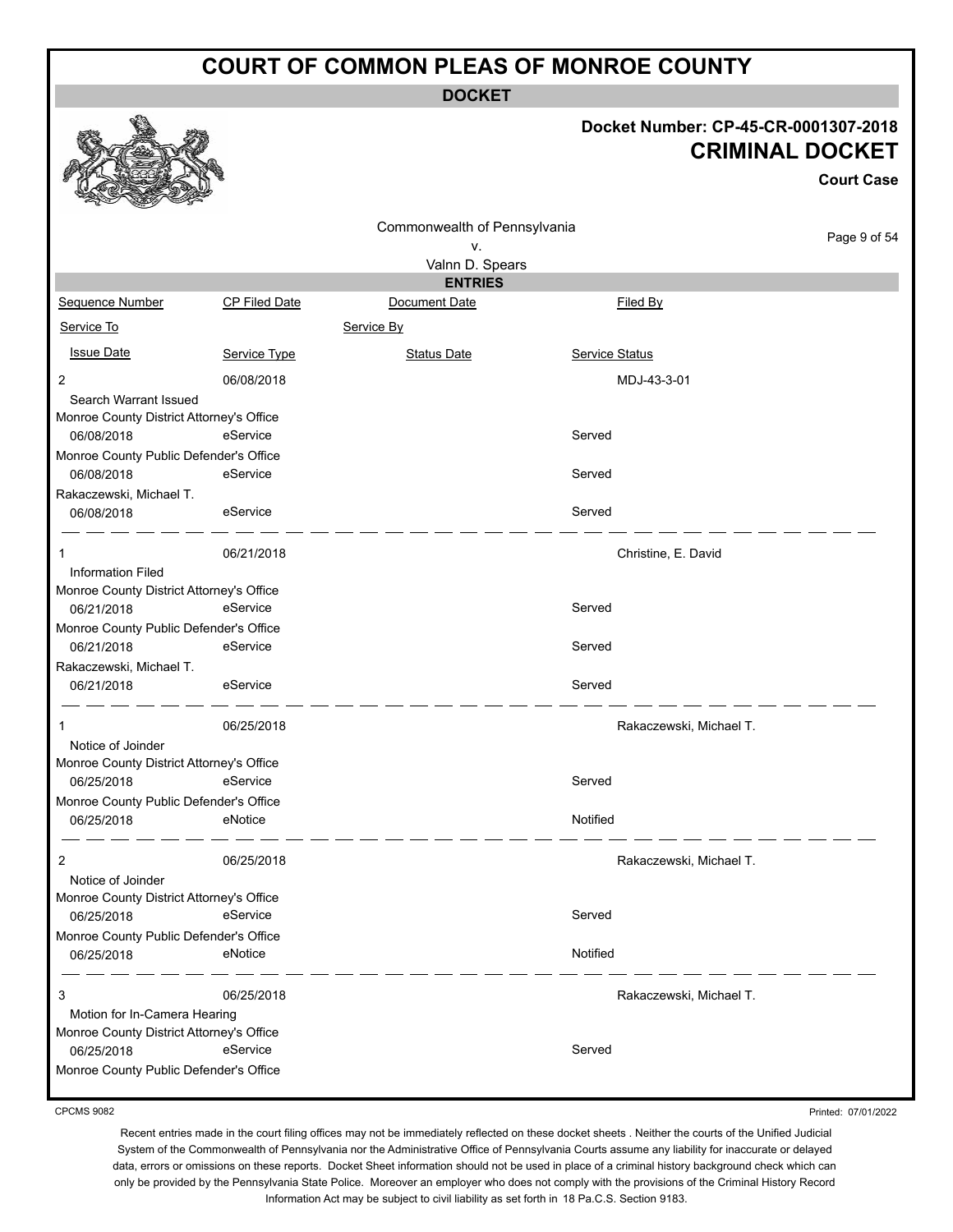**DOCKET**

#### **Docket Number: CP-45-CR-0001307-2018 CRIMINAL DOCKET**

**Court Case**

|                                          |                                                             |                                                                                                      |                         | <b>Court Case</b> |
|------------------------------------------|-------------------------------------------------------------|------------------------------------------------------------------------------------------------------|-------------------------|-------------------|
|                                          |                                                             | Commonwealth of Pennsylvania                                                                         |                         | Page 10 of 54     |
|                                          |                                                             | v.                                                                                                   |                         |                   |
|                                          |                                                             | Valnn D. Spears<br><b>ENTRIES</b>                                                                    |                         |                   |
| Sequence Number                          | <b>CP Filed Date</b>                                        | Document Date                                                                                        | <b>Filed By</b>         |                   |
| Service To                               |                                                             | Service By                                                                                           |                         |                   |
|                                          |                                                             |                                                                                                      |                         |                   |
| <b>Issue Date</b>                        | Service Type                                                | <b>Status Date</b>                                                                                   | <b>Service Status</b>   |                   |
| 06/25/2018                               | eNotice                                                     |                                                                                                      | Notified                |                   |
| 4                                        | 06/25/2018                                                  |                                                                                                      | Rakaczewski, Michael T. |                   |
|                                          | Motion to Allow Child to Testify by Alternative Methods Act |                                                                                                      |                         |                   |
| Monroe County District Attorney's Office |                                                             |                                                                                                      |                         |                   |
| 06/25/2018                               | eService                                                    |                                                                                                      | Served                  |                   |
| Monroe County Public Defender's Office   |                                                             |                                                                                                      |                         |                   |
| 06/25/2018                               | eNotice                                                     |                                                                                                      | Notified                |                   |
| 5                                        | 06/25/2018                                                  |                                                                                                      | Rakaczewski, Michael T. |                   |
|                                          | Notice of Intent to Proceed Under the Tenders Years ACT     |                                                                                                      |                         |                   |
| Monroe County District Attorney's Office |                                                             |                                                                                                      |                         |                   |
| 06/25/2018                               | eService                                                    |                                                                                                      | Served                  |                   |
| Monroe County Public Defender's Office   |                                                             |                                                                                                      |                         |                   |
| 06/25/2018                               | eNotice                                                     |                                                                                                      | Notified                |                   |
| 3                                        | 07/02/2018                                                  |                                                                                                      | Higgins, Stephen M.     |                   |
|                                          |                                                             | Order - hearing 07/31/18 @ 3:00 pm in Chambers on Motion for In-Camera Hearing                       |                         |                   |
| Monroe County Court Administration       |                                                             |                                                                                                      |                         |                   |
| 07/03/2018                               | Clerk of Court's Boxes                                      |                                                                                                      |                         |                   |
| Monroe County District Attorney's Office |                                                             |                                                                                                      |                         |                   |
| 07/03/2018                               | Clerk of Court's Boxes                                      |                                                                                                      |                         |                   |
| Monroe County Public Defender's Office   |                                                             |                                                                                                      |                         |                   |
| 07/03/2018                               | <b>Clerk of Court's Boxes</b>                               |                                                                                                      |                         |                   |
| Monroe County District Attorney's Office |                                                             |                                                                                                      |                         |                   |
| 07/05/2018                               | eService                                                    |                                                                                                      | Served                  |                   |
| Monroe County Public Defender's Office   |                                                             |                                                                                                      |                         |                   |
| 07/05/2018                               | eService                                                    |                                                                                                      | Served                  |                   |
| Rakaczewski, Michael T.                  |                                                             |                                                                                                      |                         |                   |
| 07/05/2018                               | eService                                                    |                                                                                                      | Served                  |                   |
| 4                                        | 07/02/2018                                                  |                                                                                                      | Higgins, Stephen M.     |                   |
|                                          |                                                             | Order Hearing scheduled 7/31/18 3:00 pm - Motion to Allow children to testify by Alternative Methods |                         |                   |
| Monroe County Court Administration       |                                                             |                                                                                                      |                         |                   |
| 07/03/2018                               | Clerk of Court's Boxes                                      |                                                                                                      |                         |                   |
| Monroe County District Attorney's Office |                                                             |                                                                                                      |                         |                   |
| 07/03/2018                               | <b>Clerk of Court's Boxes</b>                               |                                                                                                      |                         |                   |

CPCMS 9082

Printed: 07/01/2022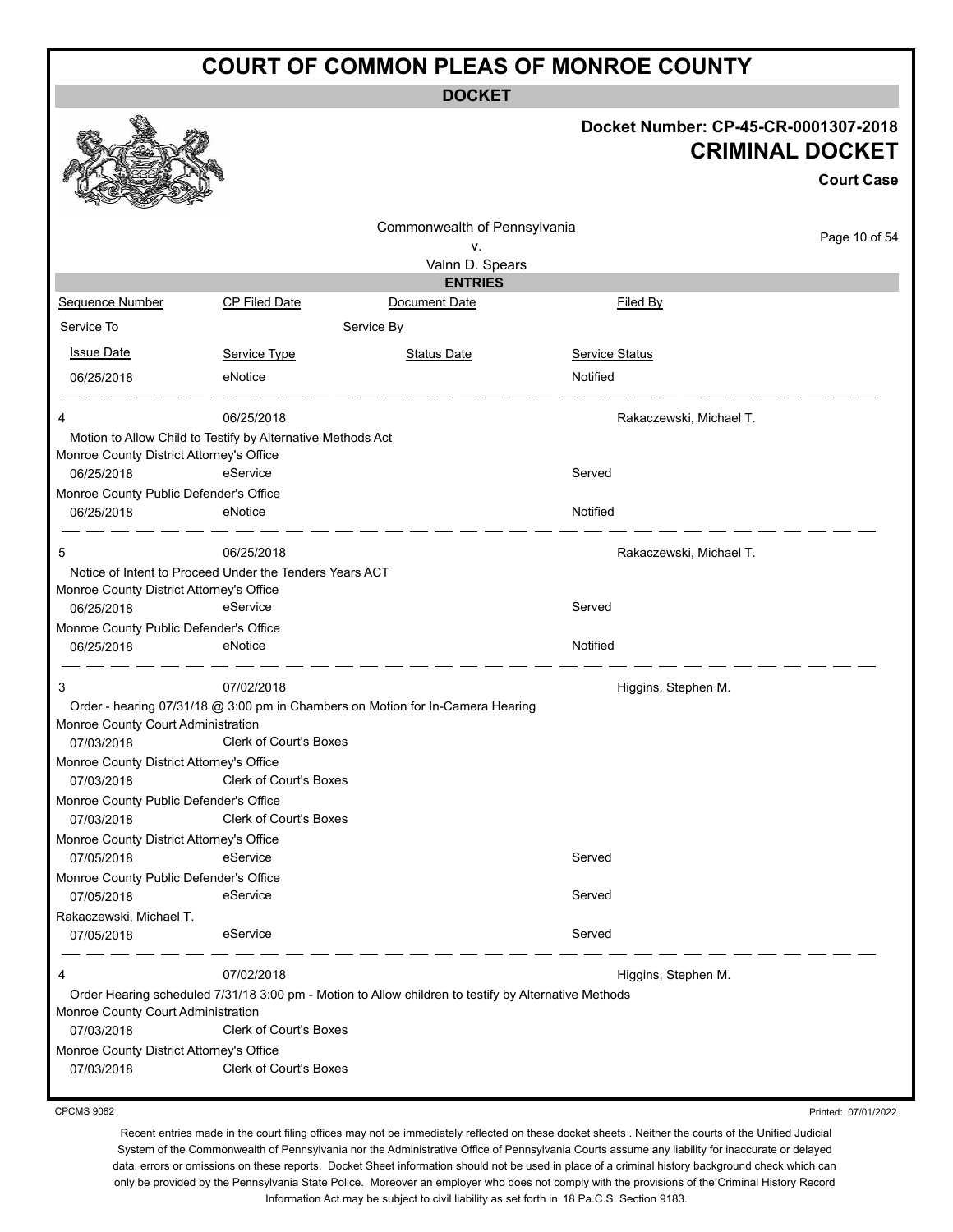**DOCKET**

#### **Docket Number: CP-45-CR-0001307-2018 CRIMINAL DOCKET**

Printed: 07/01/2022

|                                                      |                                                                          |                              |                                           | <b>CRIMINAL DOCKET</b><br><b>Court Case</b> |
|------------------------------------------------------|--------------------------------------------------------------------------|------------------------------|-------------------------------------------|---------------------------------------------|
|                                                      |                                                                          | Commonwealth of Pennsylvania |                                           |                                             |
|                                                      |                                                                          | ۷.                           |                                           | Page 11 of 54                               |
|                                                      |                                                                          | Valnn D. Spears              |                                           |                                             |
|                                                      |                                                                          | <b>ENTRIES</b>               |                                           |                                             |
| Sequence Number                                      | <b>CP Filed Date</b>                                                     | Document Date                | Filed By                                  |                                             |
| Service To                                           |                                                                          | Service By                   |                                           |                                             |
| <b>Issue Date</b>                                    | Service Type                                                             | <b>Status Date</b>           | Service Status                            |                                             |
| Monroe County Public Defender's Office               |                                                                          |                              |                                           |                                             |
| 07/03/2018                                           | Clerk of Court's Boxes                                                   |                              |                                           |                                             |
| Monroe County District Attorney's Office             |                                                                          |                              |                                           |                                             |
| 07/05/2018                                           | eService                                                                 |                              | Served                                    |                                             |
| Monroe County Public Defender's Office               |                                                                          |                              |                                           |                                             |
| 07/05/2018                                           | eService                                                                 |                              | Served                                    |                                             |
| Rakaczewski, Michael T.                              |                                                                          |                              |                                           |                                             |
| 07/05/2018                                           | eService                                                                 |                              | Served                                    |                                             |
| 1                                                    | 07/16/2018                                                               |                              | Monroe County Public Defender's<br>Office |                                             |
|                                                      | Motion for Omnibus Pre-Trial Relief & Pre-Trial Conference               |                              |                                           |                                             |
| Monroe County District Attorney's Office             |                                                                          |                              |                                           |                                             |
| 07/17/2018                                           | eNotice                                                                  |                              | Notified                                  |                                             |
| Rakaczewski, Michael T.                              |                                                                          |                              |                                           |                                             |
| 07/17/2018                                           | eNotice                                                                  |                              | Notified                                  |                                             |
| 1                                                    | 07/19/2018                                                               |                              | Higgins, Stephen M.                       |                                             |
|                                                      | Order Omnibus Motions DENIED without prejudice/ Scheduled 7/31/18@3:00PM |                              |                                           |                                             |
| Monroe County Court Administration                   |                                                                          |                              |                                           |                                             |
| 07/20/2018                                           | <b>Clerk of Court's Boxes</b>                                            |                              |                                           |                                             |
| Monroe County District Attorney's Office             |                                                                          |                              |                                           |                                             |
| 07/20/2018                                           | Clerk of Court's Boxes                                                   |                              |                                           |                                             |
| Monroe County Public Defender's Office<br>07/20/2018 | <b>Clerk of Court's Boxes</b>                                            |                              |                                           |                                             |
| Monroe County District Attorney's Office             |                                                                          |                              |                                           |                                             |
| 07/23/2018                                           | eService                                                                 |                              | Served                                    |                                             |
| Monroe County Public Defender's Office               |                                                                          |                              |                                           |                                             |
| 07/23/2018                                           | eService                                                                 |                              | Served                                    |                                             |
| Rakaczewski, Michael T.                              |                                                                          |                              |                                           |                                             |
| 07/23/2018                                           | eService                                                                 |                              | Served                                    |                                             |
| 1                                                    | 07/26/2018                                                               |                              | Higgins, Stephen M.                       |                                             |
|                                                      | Order- Pre-Trial Conference Scheduled 9/19/18 1:30PM CR#1                |                              |                                           |                                             |
| Monroe County Correctional Facility                  |                                                                          |                              |                                           |                                             |
| 07/27/2018                                           | Clerk of Court's Boxes                                                   |                              |                                           |                                             |
| Monroe County Court Administration                   |                                                                          |                              |                                           |                                             |
| 07/27/2018                                           | Clerk of Court's Boxes                                                   |                              |                                           |                                             |

CPCMS 9082

a An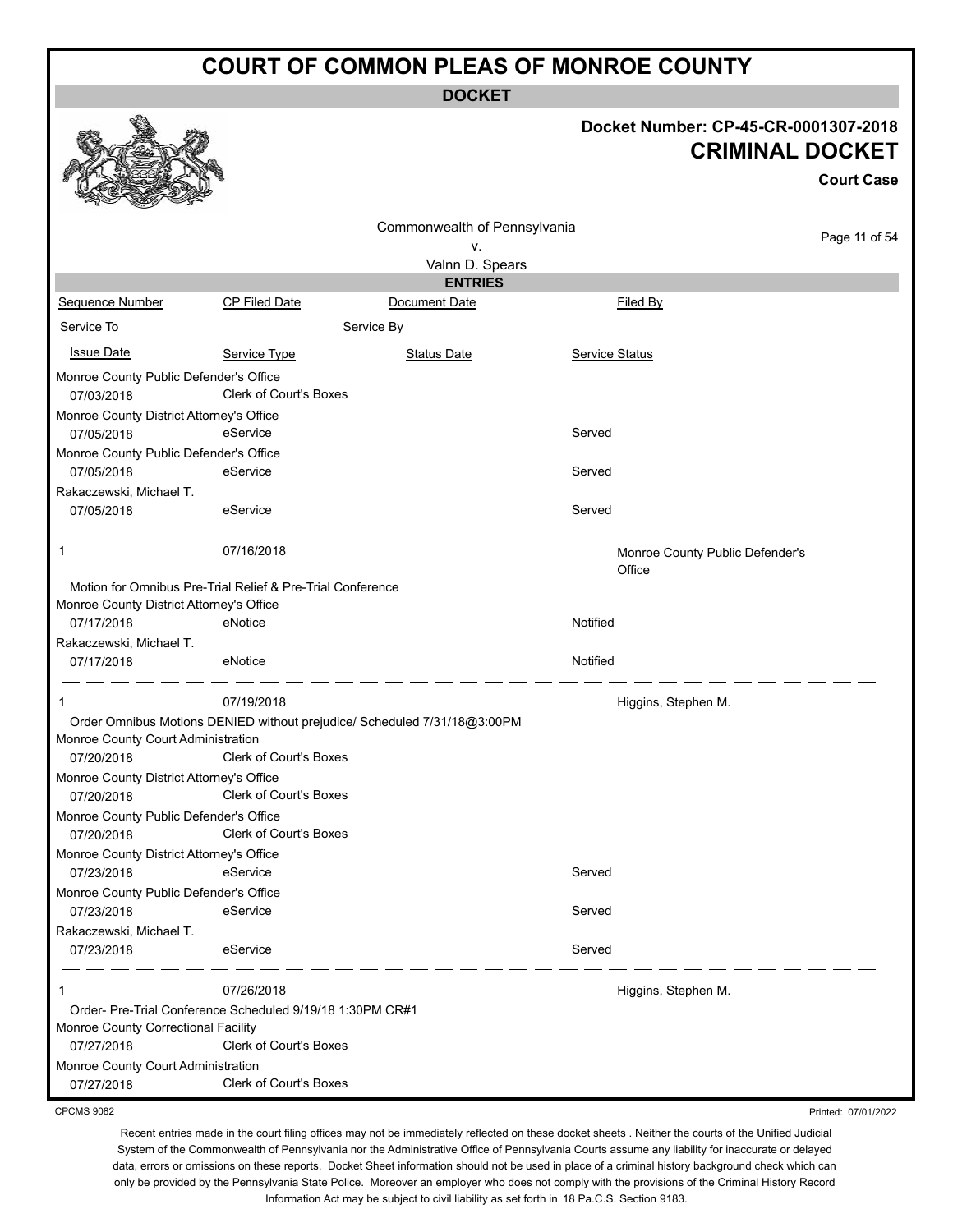**DOCKET**

## **Docket Number: CP-45-CR-0001307-2018**

|                                                      |                                                                               |                              |                 | <b>CRIMINAL DOCKET</b><br><b>Court Case</b> |
|------------------------------------------------------|-------------------------------------------------------------------------------|------------------------------|-----------------|---------------------------------------------|
|                                                      |                                                                               | Commonwealth of Pennsylvania |                 |                                             |
|                                                      |                                                                               | ٧.                           |                 | Page 12 of 54                               |
|                                                      |                                                                               | Valnn D. Spears              |                 |                                             |
|                                                      |                                                                               | <b>ENTRIES</b>               |                 |                                             |
| Sequence Number                                      | <b>CP Filed Date</b>                                                          | Document Date                | <b>Filed By</b> |                                             |
| Service To                                           |                                                                               | Service By                   |                 |                                             |
| <b>Issue Date</b>                                    | Service Type                                                                  | <b>Status Date</b>           | Service Status  |                                             |
| Monroe County District Attorney's Office             |                                                                               |                              |                 |                                             |
| 07/27/2018                                           | <b>Clerk of Court's Boxes</b>                                                 |                              |                 |                                             |
| Monroe County Probation                              |                                                                               |                              |                 |                                             |
| 07/27/2018                                           | <b>Clerk of Court's Boxes</b>                                                 |                              |                 |                                             |
| Monroe County Public Defender's Office               |                                                                               |                              |                 |                                             |
| 07/27/2018                                           | Clerk of Court's Boxes                                                        |                              |                 |                                             |
| Monroe County Sheriff                                |                                                                               |                              |                 |                                             |
| 07/27/2018                                           | Clerk of Court's Boxes                                                        |                              |                 |                                             |
| Monroe County District Attorney's Office             |                                                                               |                              |                 |                                             |
| 07/31/2018<br>Monroe County Public Defender's Office | eService                                                                      |                              | Served          |                                             |
| 07/31/2018                                           | eService                                                                      |                              | Served          |                                             |
| Rakaczewski, Michael T.                              |                                                                               |                              |                 |                                             |
| 07/31/2018                                           | eService                                                                      |                              | Served          |                                             |
| 5                                                    | 08/01/2018                                                                    | 07/31/2018                   |                 | Higgins, Stephen M.                         |
|                                                      | Order Granted Motion for Certain date for Trial/ Trial Scheduled 10/2/18 Ct.1 |                              |                 |                                             |
| Monroe County District Attorney's Office             |                                                                               |                              |                 |                                             |
| 08/03/2018                                           | eService                                                                      |                              | Served          |                                             |
| Monroe County Public Defender's Office               |                                                                               |                              |                 |                                             |
| 08/03/2018                                           | eService                                                                      |                              | Served          |                                             |
| Rakaczewski, Michael T.<br>08/03/2018                | eService                                                                      |                              | Served          |                                             |
| $\mathbf 1$                                          | 08/02/2018                                                                    | 07/31/2018                   |                 | Higgins, Stephen M.                         |
|                                                      | Order Granting Motion to Allow Child to Testify by Alternative Methods Act    |                              |                 |                                             |
| Monroe County Court Administration                   |                                                                               |                              |                 |                                             |
| 08/03/2018                                           | <b>Clerk of Court's Boxes</b>                                                 |                              |                 |                                             |
| Monroe County District Attorney's Office             |                                                                               |                              |                 |                                             |
| 08/03/2018                                           | Clerk of Court's Boxes                                                        |                              |                 |                                             |
| Monroe County Public Defender's Office               |                                                                               |                              |                 |                                             |
| 08/03/2018                                           | <b>Clerk of Court's Boxes</b>                                                 |                              |                 |                                             |
| Monroe County District Attorney's Office             |                                                                               |                              |                 |                                             |
| 08/06/2018                                           | eService                                                                      |                              | Served          |                                             |
| Monroe County Public Defender's Office               |                                                                               |                              |                 |                                             |
| 08/06/2018                                           | eService                                                                      |                              | Served          |                                             |
| Rakaczewski, Michael T.                              |                                                                               |                              |                 |                                             |

CPCMS 9082

 $\mathbb{Z}$ 

Printed: 07/01/2022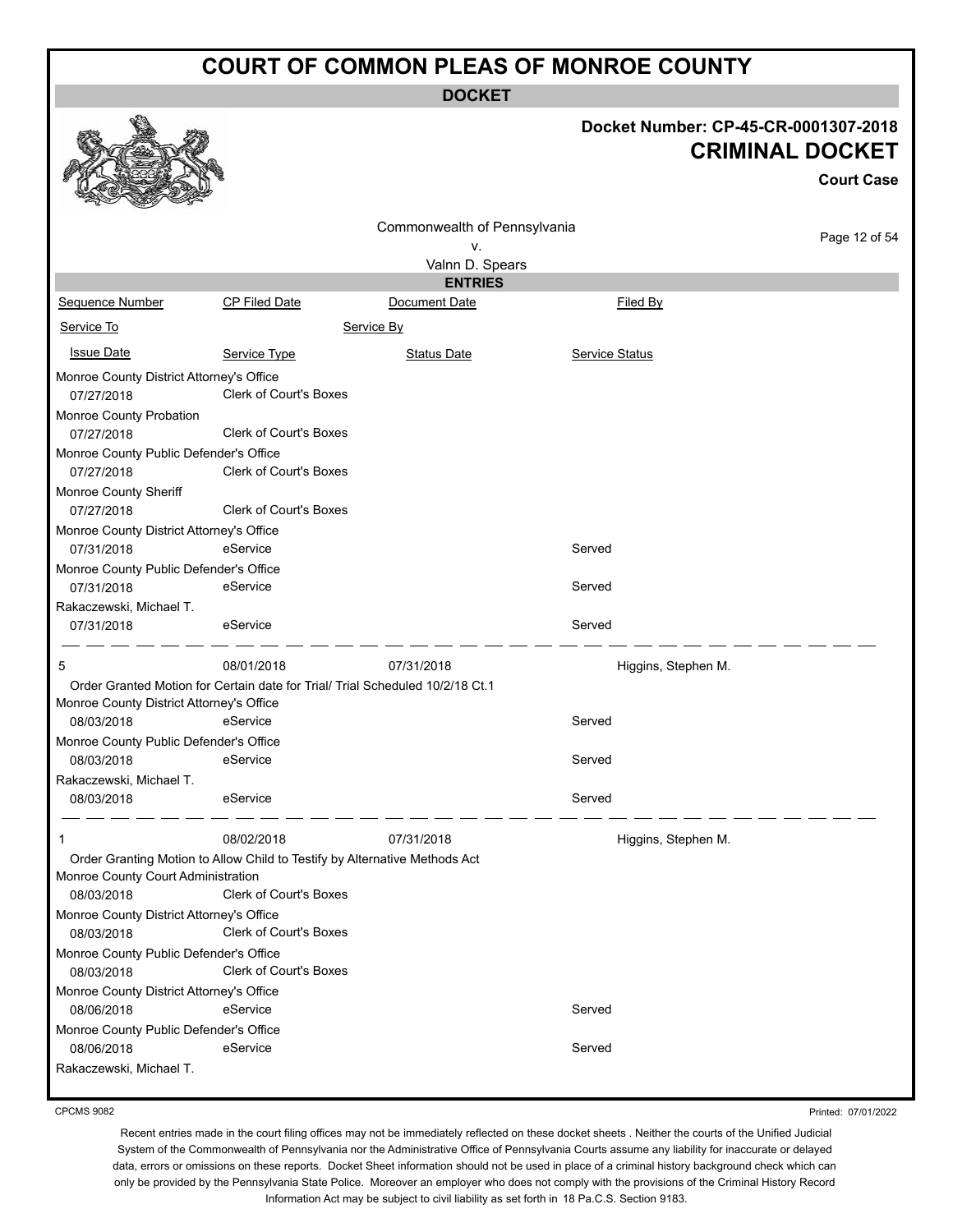**DOCKET**

#### **Docket Number: CP-45-CR-0001307-2018 CRIMINAL DOCKET**

**Court Case**

|                                                                    |                                                                      |                                   |                                           | Gourt Gase    |
|--------------------------------------------------------------------|----------------------------------------------------------------------|-----------------------------------|-------------------------------------------|---------------|
|                                                                    |                                                                      | Commonwealth of Pennsylvania      |                                           | Page 13 of 54 |
|                                                                    |                                                                      | ۷.                                |                                           |               |
|                                                                    |                                                                      | Valnn D. Spears<br><b>ENTRIES</b> |                                           |               |
| Sequence Number                                                    | CP Filed Date                                                        | Document Date                     | Filed By                                  |               |
| Service To                                                         |                                                                      | Service By                        |                                           |               |
| <b>Issue Date</b>                                                  | Service Type                                                         | <b>Status Date</b>                | Service Status                            |               |
| 08/06/2018                                                         | eService                                                             |                                   | Served                                    |               |
| 2                                                                  | 08/02/2018                                                           |                                   | Monroe County Public Defender's<br>Office |               |
| Motion for Transcripts<br>Monroe County District Attorney's Office |                                                                      |                                   |                                           |               |
| 08/02/2018                                                         | eNotice                                                              |                                   | Notified                                  |               |
| Rakaczewski, Michael T.                                            |                                                                      |                                   |                                           |               |
| 08/02/2018                                                         | eNotice                                                              |                                   | Notified                                  |               |
| 1                                                                  | 08/10/2018                                                           |                                   | Monroe County Public Defender's<br>Office |               |
| <b>Omnibus Pre-Trial Motion</b>                                    |                                                                      |                                   |                                           |               |
| Monroe County District Attorney's Office<br>08/10/2018             | eNotice                                                              |                                   | Notified                                  |               |
| Rakaczewski, Michael T.                                            |                                                                      |                                   |                                           |               |
| 08/10/2018                                                         | eNotice                                                              |                                   | Notified                                  |               |
| $\overline{2}$                                                     | 08/24/2018                                                           |                                   | Higgins, Stephen M.                       |               |
| Monroe County Court Administration                                 | Order-Hearing on Motion for Transcripts Scheduled 9/4/18 2:30PM CR#2 |                                   |                                           |               |
| 08/27/2018                                                         | Clerk of Court's Boxes                                               |                                   |                                           |               |
| Monroe County District Attorney's Office<br>08/27/2018             | <b>Clerk of Court's Boxes</b>                                        |                                   |                                           |               |
| Monroe County District Attorney's Office<br>08/27/2018             | eService                                                             |                                   | Served                                    |               |
| Monroe County Probation<br>08/27/2018                              | Clerk of Court's Boxes                                               |                                   |                                           |               |
| Monroe County Public Defender's Office<br>08/27/2018               | Clerk of Court's Boxes                                               |                                   |                                           |               |
| Monroe County Public Defender's Office                             |                                                                      |                                   |                                           |               |
| 08/27/2018                                                         | eService                                                             |                                   | Served                                    |               |
| Rakaczewski, Michael T.                                            |                                                                      |                                   |                                           |               |
| 08/27/2018                                                         | eService                                                             |                                   | Served                                    |               |
| 2<br>Monroe County Court Administration                            | 09/05/2018<br>Order- Omnibus Hearing Scheduled 9/21/18 10:00AM CR#2  | 09/05/2018                        | Higgins, Stephen M.                       |               |

CPCMS 9082

Recent entries made in the court filing offices may not be immediately reflected on these docket sheets . Neither the courts of the Unified Judicial System of the Commonwealth of Pennsylvania nor the Administrative Office of Pennsylvania Courts assume any liability for inaccurate or delayed data, errors or omissions on these reports. Docket Sheet information should not be used in place of a criminal history background check which can only be provided by the Pennsylvania State Police. Moreover an employer who does not comply with the provisions of the Criminal History Record Information Act may be subject to civil liability as set forth in 18 Pa.C.S. Section 9183.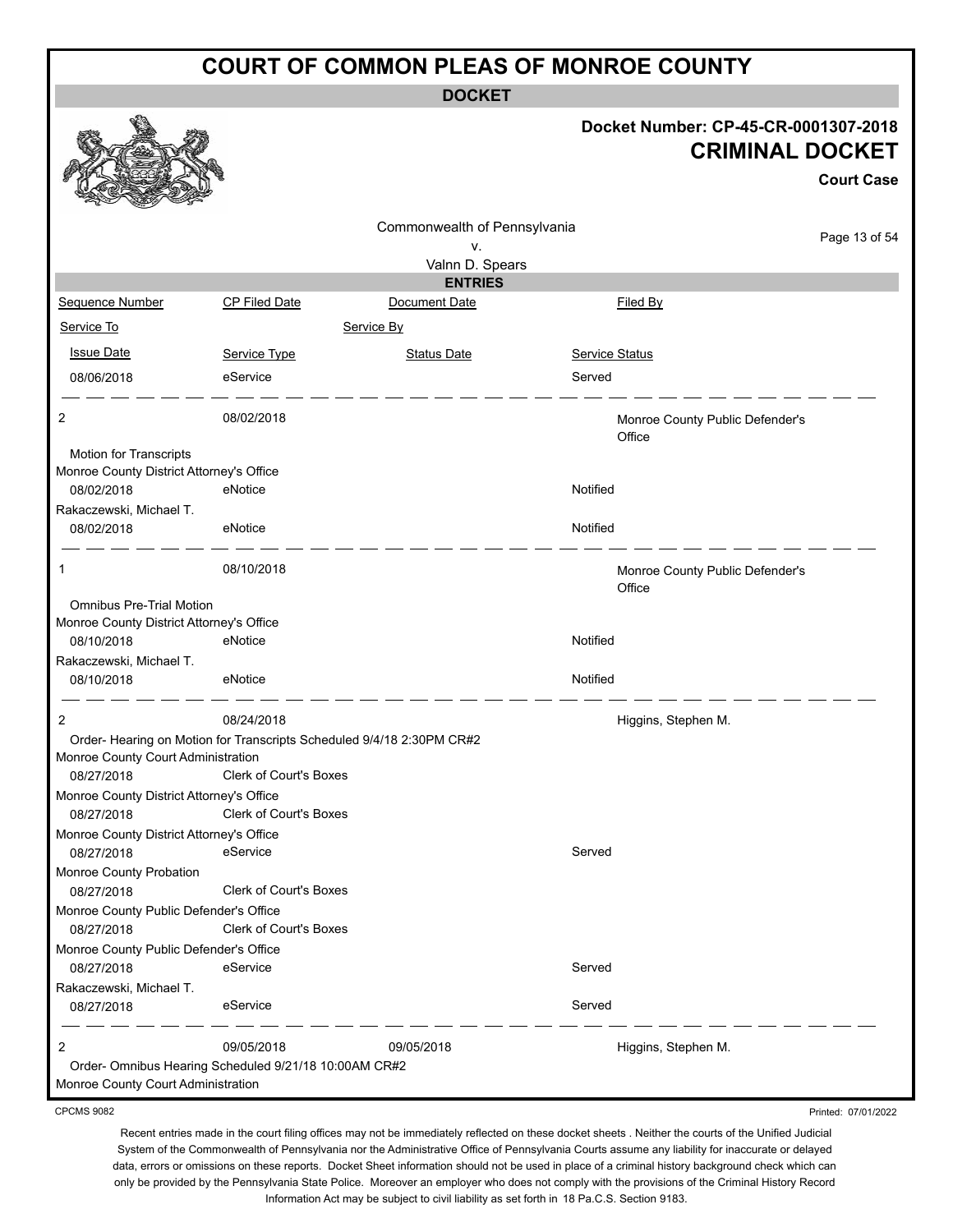**DOCKET**

#### **Docket Number: CP-45-CR-0001307-2018 CRIMINAL DOCKET**

|                                          |                                                                           |                              |          | <b>CRIMINAL DOCKET</b>                      | <b>Court Case</b> |
|------------------------------------------|---------------------------------------------------------------------------|------------------------------|----------|---------------------------------------------|-------------------|
|                                          |                                                                           | Commonwealth of Pennsylvania |          |                                             |                   |
|                                          |                                                                           | ٧.                           |          |                                             | Page 14 of 54     |
|                                          |                                                                           | Valnn D. Spears              |          |                                             |                   |
|                                          |                                                                           | <b>ENTRIES</b>               |          |                                             |                   |
| Sequence Number                          | CP Filed Date                                                             | Document Date                |          | Filed By                                    |                   |
| Service To                               |                                                                           | Service By                   |          |                                             |                   |
| <b>Issue Date</b>                        | Service Type                                                              | <b>Status Date</b>           |          | Service Status                              |                   |
| 09/05/2018                               | <b>Clerk of Court's Boxes</b>                                             |                              |          |                                             |                   |
| Monroe County District Attorney's Office |                                                                           |                              |          |                                             |                   |
| 09/05/2018                               | Clerk of Court's Boxes                                                    |                              |          |                                             |                   |
| Monroe County District Attorney's Office |                                                                           |                              |          |                                             |                   |
| 09/05/2018                               | eService                                                                  |                              | Served   |                                             |                   |
| Monroe County Public Defender's Office   |                                                                           |                              |          |                                             |                   |
| 09/05/2018                               | Clerk of Court's Boxes                                                    |                              |          |                                             |                   |
| Monroe County Public Defender's Office   |                                                                           |                              |          |                                             |                   |
| 09/05/2018                               | eService                                                                  |                              | Served   |                                             |                   |
| Rakaczewski, Michael T.                  |                                                                           |                              |          |                                             |                   |
| 09/05/2018                               | eService                                                                  |                              | Served   |                                             |                   |
| 1                                        | 09/06/2018                                                                |                              |          | Monroe County District Attorney's<br>Office |                   |
| Motion for Transcripts                   |                                                                           |                              |          |                                             |                   |
| Monroe County Public Defender's Office   |                                                                           |                              |          |                                             |                   |
| 09/06/2018                               | eNotice                                                                   |                              | Notified |                                             |                   |
| Rakaczewski, Michael T.                  |                                                                           |                              |          |                                             |                   |
| 09/06/2018                               | eService                                                                  |                              | Served   |                                             |                   |
| 1                                        | 09/10/2018                                                                |                              |          | Higgins, Stephen M.                         |                   |
|                                          | Order Granting Motion for Transcripts / Transcript to be Filed Under Seal |                              |          |                                             |                   |
| Monroe County District Attorney's Office |                                                                           |                              |          |                                             |                   |
| 09/12/2018                               | eService                                                                  |                              | Served   |                                             |                   |
| Monroe County Public Defender's Office   |                                                                           |                              |          |                                             |                   |
| 09/12/2018                               | eService                                                                  |                              | Served   |                                             |                   |
| Rakaczewski, Michael T.                  |                                                                           |                              |          |                                             |                   |
| 09/12/2018                               | eService                                                                  |                              | Served   |                                             |                   |
| 2                                        | 09/10/2018                                                                |                              |          | Higgins, Stephen M.                         |                   |
| Higgins, Stephen M.                      | Order Granting Motion for Transcripts / Transcript to be Filed Under Seal |                              |          |                                             |                   |
| 09/11/2018                               | <b>Clerk of Court's Boxes</b>                                             |                              |          |                                             |                   |
| Monroe County Court Administration       |                                                                           |                              |          |                                             |                   |
| 09/11/2018                               | <b>Clerk of Court's Boxes</b>                                             |                              |          |                                             |                   |
| Monroe County Court Reporters            |                                                                           |                              |          |                                             |                   |
| 09/11/2018                               | Clerk of Court's Boxes                                                    |                              |          |                                             |                   |
| Monroe County District Attorney's Office |                                                                           |                              |          |                                             |                   |

CPCMS 9082

**a A** a

Recent entries made in the court filing offices may not be immediately reflected on these docket sheets . Neither the courts of the Unified Judicial System of the Commonwealth of Pennsylvania nor the Administrative Office of Pennsylvania Courts assume any liability for inaccurate or delayed data, errors or omissions on these reports. Docket Sheet information should not be used in place of a criminal history background check which can only be provided by the Pennsylvania State Police. Moreover an employer who does not comply with the provisions of the Criminal History Record Information Act may be subject to civil liability as set forth in 18 Pa.C.S. Section 9183.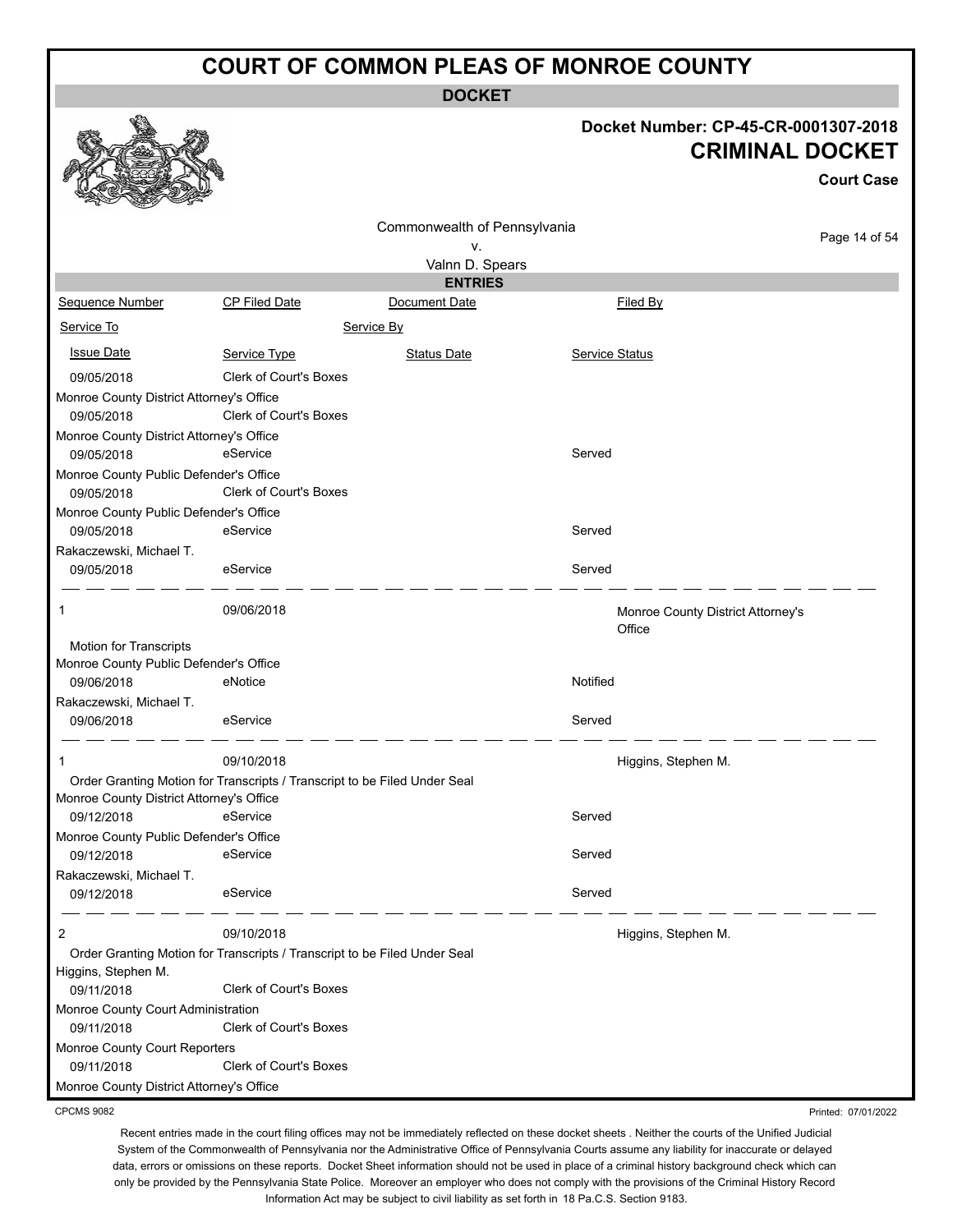**DOCKET**

## **Docket Number: CP-45-CR-0001307-2018**

|                                          |                                                                |                              |                       | <b>CRIMINAL DOCKET</b><br><b>Court Case</b> |
|------------------------------------------|----------------------------------------------------------------|------------------------------|-----------------------|---------------------------------------------|
|                                          |                                                                | Commonwealth of Pennsylvania |                       |                                             |
|                                          |                                                                | v.                           |                       | Page 15 of 54                               |
|                                          |                                                                | Valnn D. Spears              |                       |                                             |
|                                          |                                                                | <b>ENTRIES</b>               |                       |                                             |
| Sequence Number                          | <b>CP Filed Date</b>                                           | Document Date                | Filed By              |                                             |
| Service To                               |                                                                | Service By                   |                       |                                             |
| <b>Issue Date</b>                        | Service Type                                                   | <b>Status Date</b>           | <b>Service Status</b> |                                             |
| 09/11/2018                               | <b>Clerk of Court's Boxes</b>                                  |                              |                       |                                             |
| Monroe County Public Defender's Office   |                                                                |                              |                       |                                             |
| 09/11/2018                               | <b>Clerk of Court's Boxes</b>                                  |                              |                       |                                             |
| Monroe County District Attorney's Office |                                                                |                              |                       |                                             |
| 09/12/2018                               | eService                                                       |                              | Served                |                                             |
| Monroe County Public Defender's Office   |                                                                |                              |                       |                                             |
| 09/12/2018                               | eService                                                       |                              | Served                |                                             |
| Rakaczewski, Michael T.<br>09/12/2018    | eService                                                       |                              | Served                |                                             |
|                                          |                                                                |                              |                       |                                             |
| 3                                        | 09/10/2018                                                     |                              | Closs, Eric Carl      |                                             |
| Motion for Continuance                   |                                                                |                              |                       |                                             |
| Monroe County District Attorney's Office |                                                                |                              |                       |                                             |
| 09/10/2018                               | eNotice                                                        |                              | Notified              |                                             |
| Monroe County Public Defender's Office   |                                                                |                              |                       |                                             |
| 09/10/2018                               | eService                                                       |                              | Served                |                                             |
| Rakaczewski, Michael T.                  |                                                                |                              |                       |                                             |
| 09/10/2018                               | eNotice                                                        |                              | Notified              |                                             |
| 4                                        | 09/10/2018                                                     |                              | Office                | Monroe County Public Defender's             |
| Motion to Compel                         |                                                                |                              |                       |                                             |
| Monroe County District Attorney's Office |                                                                |                              | Notified              |                                             |
| 09/10/2018                               | eNotice                                                        |                              |                       |                                             |
| Rakaczewski, Michael T.<br>09/10/2018    | eNotice                                                        |                              | Notified              |                                             |
|                                          |                                                                |                              |                       |                                             |
| 3                                        | 09/11/2018                                                     |                              |                       | Higgins, Stephen M.                         |
|                                          | Order- Motion to Compel Hearing Scheduled 9/21/18 10:00AM CR#2 |                              |                       |                                             |
| Monroe County Court Administration       |                                                                |                              |                       |                                             |
| 09/12/2018                               | Clerk of Court's Boxes                                         |                              |                       |                                             |
| Monroe County District Attorney's Office |                                                                |                              |                       |                                             |
| 09/12/2018                               | Clerk of Court's Boxes                                         |                              |                       |                                             |
| Monroe County District Attorney's Office | eService                                                       |                              | Served                |                                             |
| 09/12/2018                               |                                                                |                              |                       |                                             |
| Monroe County Probation<br>09/12/2018    | Clerk of Court's Boxes                                         |                              |                       |                                             |
| Monroe County Public Defender's Office   |                                                                |                              |                       |                                             |
|                                          |                                                                |                              |                       |                                             |

CPCMS 9082

 $\mathbb{Z}$ 

Recent entries made in the court filing offices may not be immediately reflected on these docket sheets . Neither the courts of the Unified Judicial System of the Commonwealth of Pennsylvania nor the Administrative Office of Pennsylvania Courts assume any liability for inaccurate or delayed data, errors or omissions on these reports. Docket Sheet information should not be used in place of a criminal history background check which can only be provided by the Pennsylvania State Police. Moreover an employer who does not comply with the provisions of the Criminal History Record Information Act may be subject to civil liability as set forth in 18 Pa.C.S. Section 9183.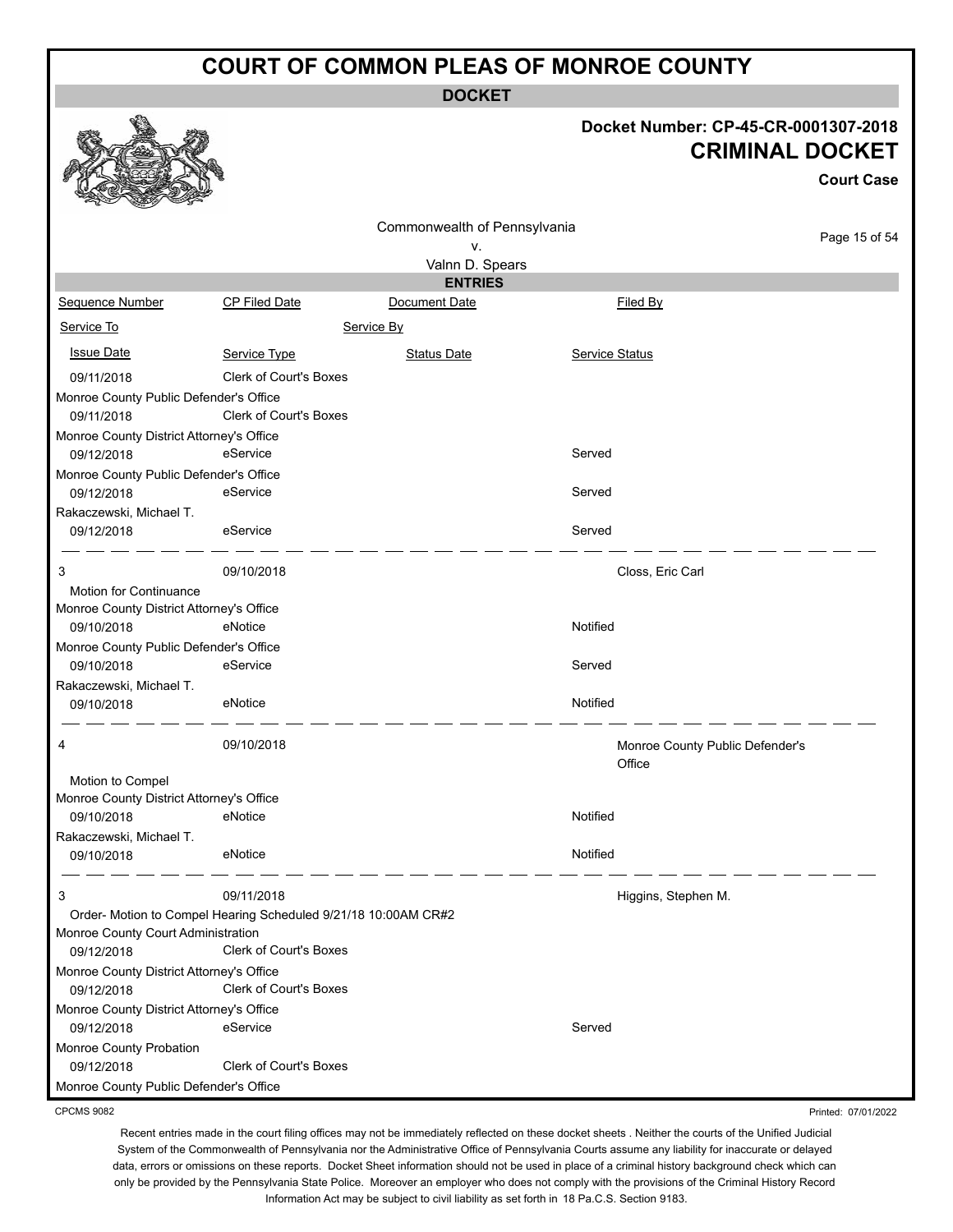**DOCKET**

# **Docket Number: CP-45-CR-0001307-2018**

|                                            |                                               |                              |                       | <b>CRIMINAL DOCKET</b><br><b>Court Case</b> |
|--------------------------------------------|-----------------------------------------------|------------------------------|-----------------------|---------------------------------------------|
|                                            |                                               | Commonwealth of Pennsylvania |                       |                                             |
|                                            |                                               | ٧.                           |                       | Page 16 of 54                               |
|                                            |                                               | Valnn D. Spears              |                       |                                             |
|                                            |                                               | <b>ENTRIES</b>               |                       |                                             |
| Sequence Number                            | CP Filed Date                                 | Document Date                | Filed By              |                                             |
| Service To                                 |                                               | Service By                   |                       |                                             |
| <b>Issue Date</b>                          | Service Type                                  | <b>Status Date</b>           | <b>Service Status</b> |                                             |
| 09/12/2018                                 | <b>Clerk of Court's Boxes</b>                 |                              |                       |                                             |
| Monroe County Public Defender's Office     |                                               |                              |                       |                                             |
| 09/12/2018                                 | eService                                      |                              | Served                |                                             |
| Rakaczewski, Michael T.                    |                                               |                              |                       |                                             |
| 09/12/2018                                 | eService                                      |                              | Served                |                                             |
| 4                                          | 09/11/2018                                    |                              |                       | Higgins, Stephen M.                         |
|                                            | Order- Hearing Scheduled 9/21/18 10:00AM CR#2 |                              |                       |                                             |
| Monroe County Court Administration         |                                               |                              |                       |                                             |
| 09/12/2018                                 | Clerk of Court's Boxes                        |                              |                       |                                             |
| Monroe County District Attorney's Office   |                                               |                              |                       |                                             |
| 09/12/2018                                 | Clerk of Court's Boxes                        |                              |                       |                                             |
| Monroe County District Attorney's Office   |                                               |                              |                       |                                             |
| 09/12/2018                                 | eService                                      |                              | Served                |                                             |
| Monroe County Probation                    |                                               |                              |                       |                                             |
| 09/12/2018                                 | Clerk of Court's Boxes                        |                              |                       |                                             |
| Monroe County Public Defender's Office     |                                               |                              |                       |                                             |
| 09/12/2018                                 | <b>Clerk of Court's Boxes</b>                 |                              |                       |                                             |
| Monroe County Public Defender's Office     |                                               |                              |                       |                                             |
| 09/12/2018                                 | eService                                      |                              | Served                |                                             |
| Rakaczewski, Michael T.                    |                                               |                              |                       |                                             |
| 09/12/2018                                 | eService                                      |                              | Served                |                                             |
| 1                                          | 09/13/2018                                    |                              |                       | Monroe County Court Reporters               |
| Form A: Notice of Completion of Transcript |                                               |                              |                       |                                             |
| Monroe County District Attorney's Office   |                                               |                              |                       |                                             |
| 09/13/2018                                 | eService                                      |                              | Served                |                                             |
| Monroe County Public Defender's Office     |                                               |                              |                       |                                             |
| 09/13/2018                                 | eService                                      |                              | Served                |                                             |
| Rakaczewski, Michael T.                    |                                               |                              |                       |                                             |
| 09/13/2018                                 | eService                                      |                              | Served                |                                             |
| 2                                          | 09/13/2018                                    |                              |                       | Monroe County Court Reporters               |
| Form A: Notice of Completion of Transcript |                                               |                              |                       |                                             |
| Monroe County District Attorney's Office   |                                               |                              |                       |                                             |
| 09/13/2018                                 | eService                                      |                              | Served                |                                             |
| Monroe County Public Defender's Office     |                                               |                              |                       |                                             |

CPCMS 9082

 $\mathbb{R}$ 

أسماء

Printed: 07/01/2022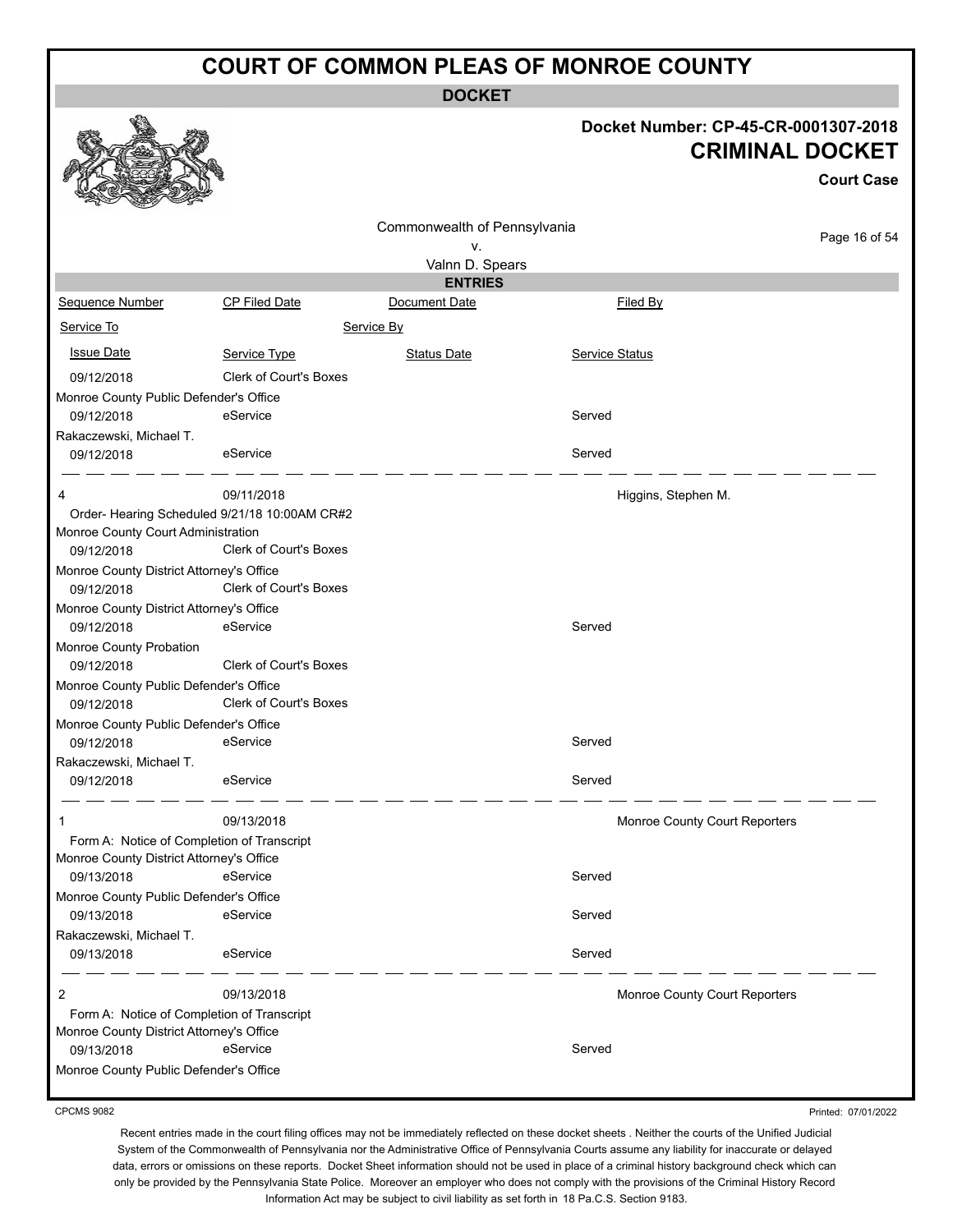**DOCKET**

#### **Docket Number: CP-45-CR-0001307-2018 CRIMINAL DOCKET**

**Court Case**

|                                                           |                        | Commonwealth of Pennsylvania |                                             |               |
|-----------------------------------------------------------|------------------------|------------------------------|---------------------------------------------|---------------|
|                                                           |                        | ۷.                           |                                             | Page 17 of 54 |
|                                                           |                        | Valnn D. Spears              |                                             |               |
|                                                           |                        | <b>ENTRIES</b>               |                                             |               |
| Sequence Number                                           | <b>CP Filed Date</b>   | Document Date                | Filed By                                    |               |
| Service To                                                |                        | Service By                   |                                             |               |
| <b>Issue Date</b>                                         | Service Type           | <b>Status Date</b>           | <b>Service Status</b>                       |               |
| 09/13/2018                                                | eService               |                              | Served                                      |               |
| Rakaczewski, Michael T.                                   |                        |                              |                                             |               |
| 09/13/2018                                                | eService               |                              | Served                                      |               |
| 3                                                         | 09/13/2018             | 07/31/2018                   | Monroe County Court Reporters               |               |
| Sealed Entry                                              |                        |                              |                                             |               |
| Monroe County District Attorney's Office                  |                        |                              |                                             |               |
| 09/13/2018                                                | eService               |                              | Served                                      |               |
| Monroe County Public Defender's Office                    |                        |                              |                                             |               |
| 09/13/2018                                                | eService               |                              | Served                                      |               |
| Rakaczewski, Michael T.                                   |                        |                              |                                             |               |
| 09/13/2018                                                | eService               |                              | Served                                      |               |
| 1                                                         | 09/14/2018             |                              | Monroe County District Attorney's<br>Office |               |
| Motion to Quash<br>Monroe County Public Defender's Office |                        |                              |                                             |               |
| 09/14/2018                                                | eNotice                |                              | Notified                                    |               |
| Rakaczewski, Michael T.                                   |                        |                              |                                             |               |
| 09/14/2018                                                | eService               |                              | Served                                      |               |
| $\mathbf{1}$                                              | 09/18/2018             |                              | Monroe County District Attorney's<br>Office |               |
| Motion for Continuance                                    |                        |                              |                                             |               |
| Monroe County Public Defender's Office                    |                        |                              |                                             |               |
| 09/18/2018                                                | eNotice                |                              | Notified                                    |               |
| Rakaczewski, Michael T.                                   |                        |                              |                                             |               |
| 09/18/2018                                                | eService               |                              | Served                                      |               |
| 1                                                         | 09/21/2018             | 09/20/2018                   | Higgins, Stephen M.                         |               |
| Order Denying Motion for Continuance                      |                        |                              |                                             |               |
| Monroe County District Attorney's Office                  |                        |                              |                                             |               |
| 09/24/2018                                                | Clerk of Court's Boxes |                              |                                             |               |
| Monroe County District Attorney's Office                  |                        |                              |                                             |               |
| 09/24/2018                                                | eService               |                              | Served                                      |               |
| Monroe County Public Defender's Office                    |                        |                              |                                             |               |
| 09/24/2018                                                | Clerk of Court's Boxes |                              |                                             |               |
| Monroe County Public Defender's Office                    |                        |                              |                                             |               |

CPCMS 9082

Recent entries made in the court filing offices may not be immediately reflected on these docket sheets . Neither the courts of the Unified Judicial System of the Commonwealth of Pennsylvania nor the Administrative Office of Pennsylvania Courts assume any liability for inaccurate or delayed data, errors or omissions on these reports. Docket Sheet information should not be used in place of a criminal history background check which can only be provided by the Pennsylvania State Police. Moreover an employer who does not comply with the provisions of the Criminal History Record Information Act may be subject to civil liability as set forth in 18 Pa.C.S. Section 9183.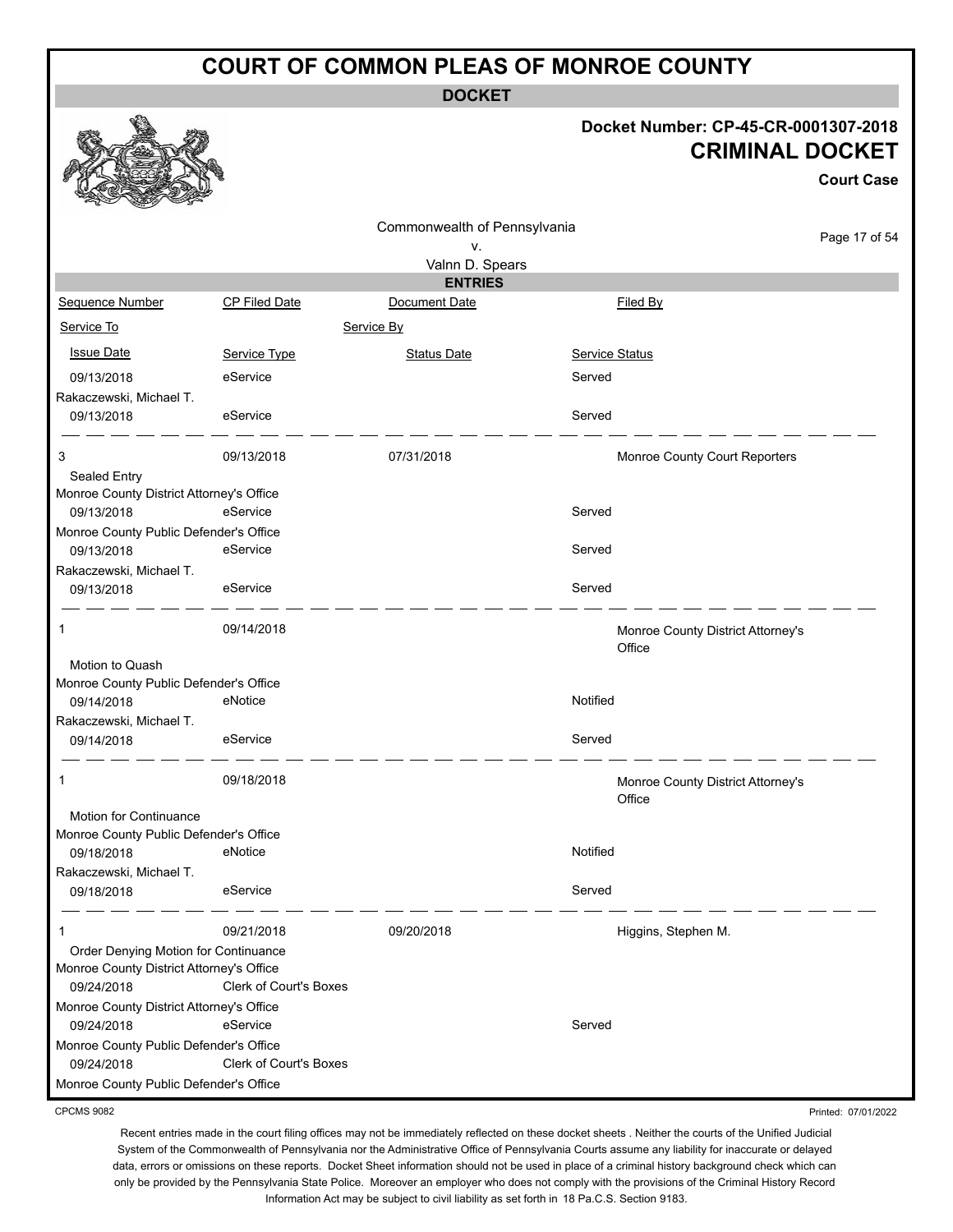**DOCKET**

#### **Docket Number: CP-45-CR-0001307-2018 CRIMINAL DOCKET**

|                                                        |                                                                                           |                                    |                                             | <b>Court Case</b> |
|--------------------------------------------------------|-------------------------------------------------------------------------------------------|------------------------------------|---------------------------------------------|-------------------|
|                                                        |                                                                                           | Commonwealth of Pennsylvania<br>۷. |                                             | Page 18 of 54     |
|                                                        |                                                                                           | Valnn D. Spears                    |                                             |                   |
|                                                        |                                                                                           | <b>ENTRIES</b>                     |                                             |                   |
| Sequence Number                                        | <b>CP Filed Date</b>                                                                      | Document Date                      | Filed By                                    |                   |
| Service To                                             |                                                                                           | Service By                         |                                             |                   |
| <b>Issue Date</b>                                      | Service Type                                                                              | <b>Status Date</b>                 | Service Status                              |                   |
| 09/24/2018                                             | eService                                                                                  |                                    | Served                                      |                   |
| Rakaczewski, Michael T.                                |                                                                                           |                                    |                                             |                   |
| 09/24/2018                                             | eService                                                                                  |                                    | Served                                      |                   |
| $\overline{c}$                                         | 09/21/2018                                                                                | 09/20/2018                         | Higgins, Stephen M.                         |                   |
|                                                        | Order- Hearing on Motion to Quash Scheduled 9/21/18 10:00AM CR#2                          |                                    |                                             |                   |
| Monroe County Court Administration                     |                                                                                           |                                    |                                             |                   |
| 09/24/2018                                             | <b>Clerk of Court's Boxes</b>                                                             |                                    |                                             |                   |
| Monroe County District Attorney's Office<br>09/24/2018 | <b>Clerk of Court's Boxes</b>                                                             |                                    |                                             |                   |
| Monroe County District Attorney's Office               |                                                                                           |                                    |                                             |                   |
| 09/24/2018                                             | eService                                                                                  |                                    | Served                                      |                   |
| Monroe County Public Defender's Office                 |                                                                                           |                                    |                                             |                   |
| 09/24/2018                                             | <b>Clerk of Court's Boxes</b>                                                             |                                    |                                             |                   |
| Monroe County Public Defender's Office                 |                                                                                           |                                    |                                             |                   |
| 09/24/2018                                             | eService                                                                                  |                                    | Served                                      |                   |
| Rakaczewski, Michael T.                                |                                                                                           |                                    |                                             |                   |
| 09/24/2018                                             | eService                                                                                  |                                    | Served                                      |                   |
| 3                                                      | 09/21/2018                                                                                |                                    | Monroe County Public Defender's<br>Office   |                   |
| Motion for Transcripts                                 |                                                                                           |                                    |                                             |                   |
| Monroe County District Attorney's Office               |                                                                                           |                                    |                                             |                   |
| 09/21/2018                                             | eNotice                                                                                   |                                    | Notified                                    |                   |
| Rakaczewski, Michael T.                                |                                                                                           |                                    |                                             |                   |
| 09/21/2018                                             | eNotice                                                                                   |                                    | Notified                                    |                   |
| 1                                                      | 09/24/2018                                                                                |                                    | Monroe County District Attorney's<br>Office |                   |
| Motion for Transcripts                                 |                                                                                           |                                    |                                             |                   |
| Monroe County Public Defender's Office                 |                                                                                           |                                    |                                             |                   |
| 09/24/2018                                             | eNotice                                                                                   |                                    | Notified                                    |                   |
| Rakaczewski, Michael T.                                |                                                                                           |                                    |                                             |                   |
| 09/24/2018                                             | eService                                                                                  |                                    | Served                                      |                   |
| 2                                                      | 09/24/2018                                                                                | 09/21/2018                         | Higgins, Stephen M.                         |                   |
|                                                        | Order Denying Motion to Continue Trial / Omnibus Motions Granted In Part & Denied In Part |                                    |                                             |                   |
| Monroe County Correctional Facility                    |                                                                                           |                                    |                                             |                   |

CPCMS 9082

Printed: 07/01/2022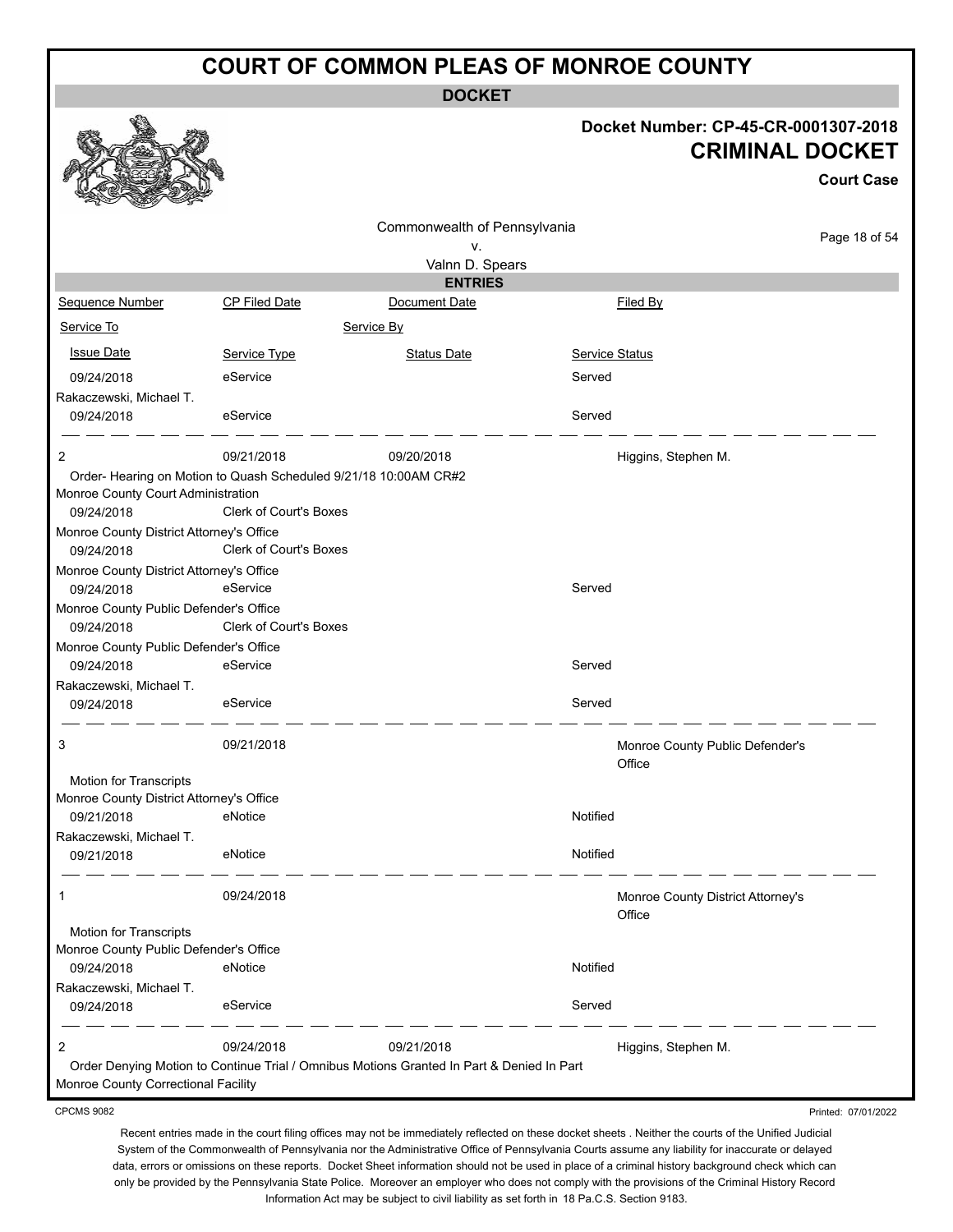**DOCKET**

**Docket Number: CP-45-CR-0001307-2018**

**CRIMINAL DOCKET**

**Court Case**

#### 18 Commonwealth of Pennsylvania Page 19 of 54 v. Valnn D. Spears **ENTRIES** Sequence Number CP Filed Date Document Date **Document Date** Filed By Service To Service By **Issue Date Service Type** Service Type Status Date Service Status Date Service Status Service Status **Service Status** 09/25/2018 Clerk of Court's Boxes Monroe County Court Administration 09/25/2018 Clerk of Court's Boxes Monroe County District Attorney's Office 09/25/2018 Clerk of Court's Boxes Monroe County Probation 09/25/2018 Clerk of Court's Boxes Monroe County Public Defender's Office 09/25/2018 Clerk of Court's Boxes Monroe County Sheriff 09/25/2018 Clerk of Court's Boxes Monroe County District Attorney's Office 09/26/2018 eService Served Monroe County Public Defender's Office 09/26/2018 eService Served Rakaczewski, Michael T. 09/26/2018 eService eService states and served 3 09/24/2018 09/24/2018 Higgins, Stephen M. Order Granting Motion for Transcripts Monroe County Court Administration 09/25/2018 Clerk of Court's Boxes Monroe County Court Reporters 09/25/2018 Clerk of Court's Boxes Monroe County District Attorney's Office 09/25/2018 Clerk of Court's Boxes Monroe County Probation 09/25/2018 Clerk of Court's Boxes Monroe County Public Defender's Office 09/25/2018 Clerk of Court's Boxes Monroe County District Attorney's Office 09/26/2018 eService Served Monroe County Public Defender's Office 09/26/2018 eService Served Rakaczewski, Michael T. 09/26/2018 eService Served

CPCMS 9082

Printed: 07/01/2022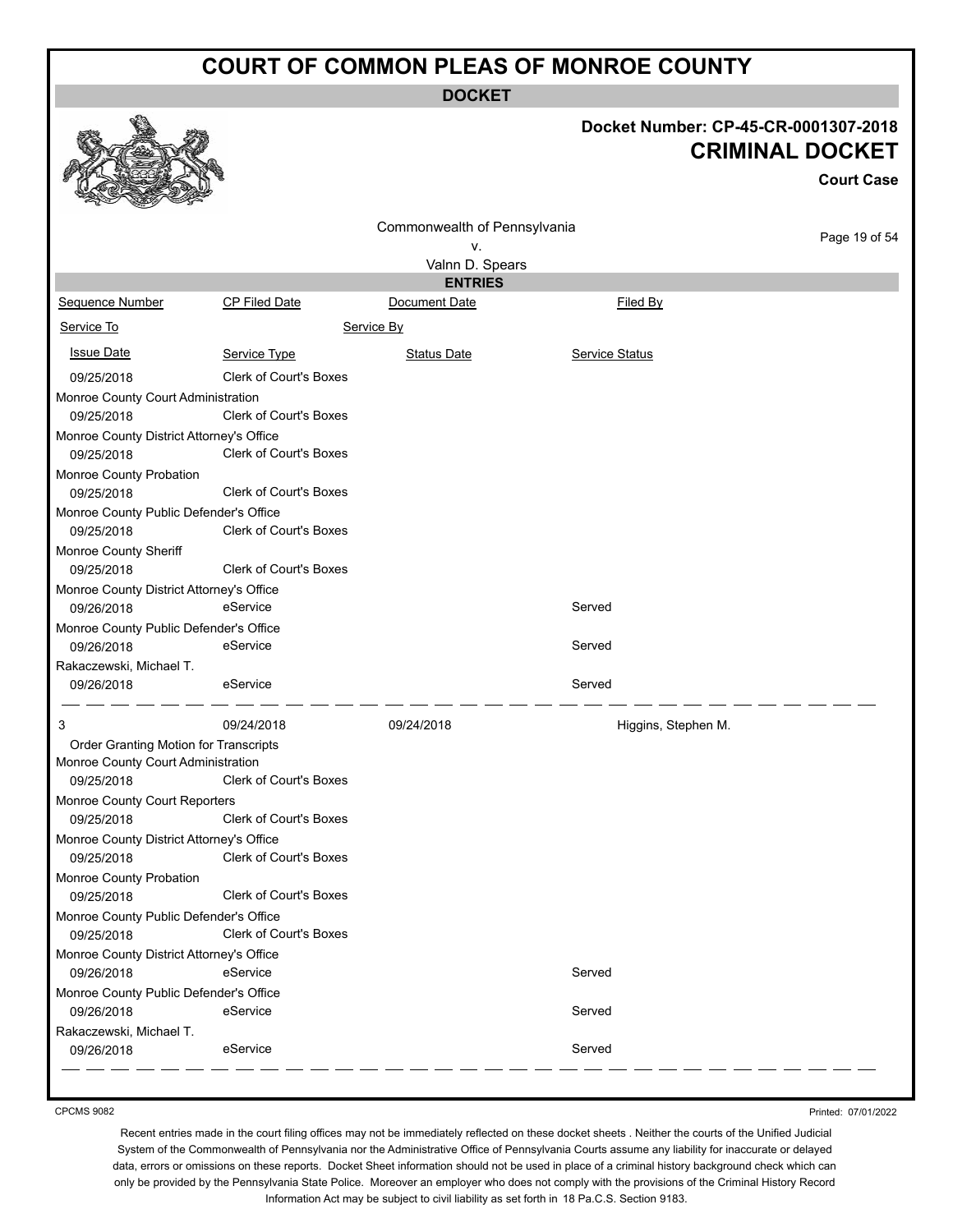**DOCKET**

#### **Docket Number: CP-45-CR-0001307-2018 CRIMINAL DOCKET**

|                                                                                                                        |                               |                              |                |                                           | <b>Court Case</b> |
|------------------------------------------------------------------------------------------------------------------------|-------------------------------|------------------------------|----------------|-------------------------------------------|-------------------|
|                                                                                                                        |                               | Commonwealth of Pennsylvania |                |                                           |                   |
|                                                                                                                        |                               | ۷.                           |                |                                           | Page 20 of 54     |
|                                                                                                                        |                               | Valnn D. Spears              |                |                                           |                   |
|                                                                                                                        |                               | <b>ENTRIES</b>               |                |                                           |                   |
| Sequence Number                                                                                                        | <b>CP Filed Date</b>          | Document Date                |                | Filed By                                  |                   |
| Service To                                                                                                             |                               | Service By                   |                |                                           |                   |
| <b>Issue Date</b>                                                                                                      | Service Type                  | <b>Status Date</b>           | Service Status |                                           |                   |
| 4                                                                                                                      | 09/24/2018                    | 09/24/2018                   |                | Higgins, Stephen M.                       |                   |
| Order Granting Motion for Transcripts                                                                                  |                               |                              |                |                                           |                   |
| Monroe County Court Administration                                                                                     |                               |                              |                |                                           |                   |
| 09/25/2018                                                                                                             | <b>Clerk of Court's Boxes</b> |                              |                |                                           |                   |
| Monroe County Court Reporters<br>09/25/2018                                                                            | <b>Clerk of Court's Boxes</b> |                              |                |                                           |                   |
| Monroe County District Attorney's Office<br>09/25/2018                                                                 | <b>Clerk of Court's Boxes</b> |                              |                |                                           |                   |
| Monroe County Public Defender's Office<br>09/25/2018                                                                   | <b>Clerk of Court's Boxes</b> |                              |                |                                           |                   |
| Monroe County District Attorney's Office<br>09/26/2018                                                                 | eService                      |                              | Served         |                                           |                   |
| Monroe County Public Defender's Office<br>09/26/2018                                                                   | eService                      |                              | Served         |                                           |                   |
| Rakaczewski, Michael T.<br>09/26/2018                                                                                  | eService                      |                              | Served         |                                           |                   |
| 1                                                                                                                      | 09/25/2018                    | 09/19/2018                   |                | Higgins, Stephen M.                       |                   |
| Order Scheduling Case for Final Call and Trial 10/1/18 8:30AM CR#1<br>Monroe County Court Administration<br>09/25/2018 | <b>Clerk of Court's Boxes</b> |                              |                |                                           |                   |
| Monroe County District Attorney's Office<br>09/25/2018                                                                 | Clerk of Court's Boxes        |                              |                |                                           |                   |
| Monroe County District Attorney's Office                                                                               |                               |                              |                |                                           |                   |
| 09/25/2018                                                                                                             | eService                      |                              | Served         |                                           |                   |
| Monroe County Public Defender's Office                                                                                 |                               |                              |                |                                           |                   |
| 09/25/2018                                                                                                             | <b>Clerk of Court's Boxes</b> |                              |                |                                           |                   |
| Monroe County Public Defender's Office                                                                                 |                               |                              |                |                                           |                   |
| 09/25/2018                                                                                                             | eService                      |                              | Served         |                                           |                   |
| Rakaczewski, Michael T.<br>09/25/2018                                                                                  | eService                      |                              | Served         |                                           |                   |
| 3                                                                                                                      | 09/25/2018                    |                              |                | Monroe County Public Defender's<br>Office |                   |
| <b>Brief in Opposition</b>                                                                                             |                               |                              |                |                                           |                   |
| Monroe County District Attorney's Office<br>09/25/2018                                                                 | eNotice                       |                              | Notified       |                                           |                   |
| Rakaczewski, Michael T.                                                                                                |                               |                              |                |                                           |                   |

CPCMS 9082

Printed: 07/01/2022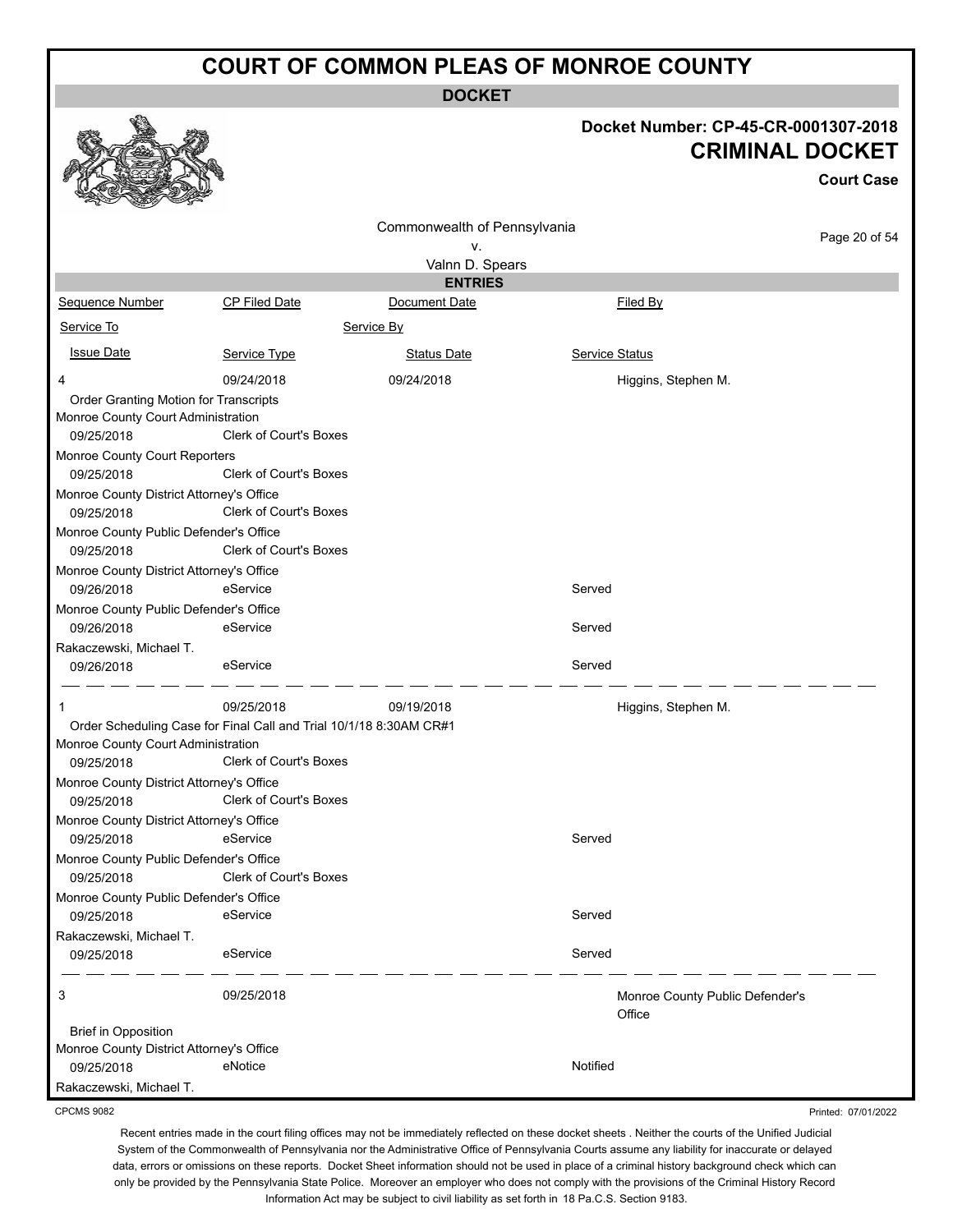**DOCKET**

#### **Docket Number: CP-45-CR-0001307-2018 CRIMINAL DOCKET**

**Court Case**

|                                                      |               |                              |                                             | Gourt Gase    |
|------------------------------------------------------|---------------|------------------------------|---------------------------------------------|---------------|
|                                                      |               | Commonwealth of Pennsylvania |                                             |               |
|                                                      |               | ۷.                           |                                             | Page 21 of 54 |
|                                                      |               | Valnn D. Spears              |                                             |               |
|                                                      |               | <b>ENTRIES</b>               |                                             |               |
| Sequence Number                                      | CP Filed Date | Document Date                | Filed By                                    |               |
| Service To                                           |               | Service By                   |                                             |               |
| <b>Issue Date</b>                                    | Service Type  | <b>Status Date</b>           | <b>Service Status</b>                       |               |
| 09/25/2018                                           | eNotice       |                              | Notified                                    |               |
| 1                                                    | 09/27/2018    |                              | Monroe County District Attorney's<br>Office |               |
| Notice for Expert Witness                            |               |                              |                                             |               |
| Monroe County Public Defender's Office               |               |                              |                                             |               |
| 09/27/2018                                           | eNotice       |                              | Notified                                    |               |
| Rakaczewski, Michael T.<br>09/27/2018                | eService      |                              | Served                                      |               |
| 2                                                    | 09/27/2018    |                              | Monroe County Court Reporters               |               |
| Notice of Completion of Transcript                   |               |                              |                                             |               |
| Monroe County District Attorney's Office             |               |                              |                                             |               |
| 09/27/2018                                           | eService      |                              | Served                                      |               |
| Monroe County Public Defender's Office<br>09/27/2018 | eService      |                              | Served                                      |               |
| Rakaczewski, Michael T.<br>09/27/2018                | eService      |                              | Served                                      |               |
| 3                                                    | 09/27/2018    |                              | Monroe County Court Reporters               |               |
| Notice of Completion of Transcript                   |               |                              |                                             |               |
| Monroe County District Attorney's Office             |               |                              |                                             |               |
| 09/27/2018                                           | eService      |                              | Served                                      |               |
| Monroe County Public Defender's Office               | eService      |                              |                                             |               |
| 09/27/2018                                           |               |                              | Served                                      |               |
| Rakaczewski, Michael T.<br>09/27/2018                | eService      |                              | Served                                      |               |
| 4                                                    | 09/27/2018    | 09/21/2018                   | Monroe County Court Reporters               |               |
| <b>Transcript of Proceedings Filed</b>               |               |                              |                                             |               |
| Monroe County District Attorney's Office             |               |                              |                                             |               |
| 09/27/2018                                           | eService      |                              | Served                                      |               |
| Monroe County Public Defender's Office               |               |                              |                                             |               |
| 09/27/2018                                           | eService      |                              | Served                                      |               |
| Rakaczewski, Michael T.<br>09/27/2018                | eService      |                              | Served                                      |               |

CPCMS 9082

Printed: 07/01/2022

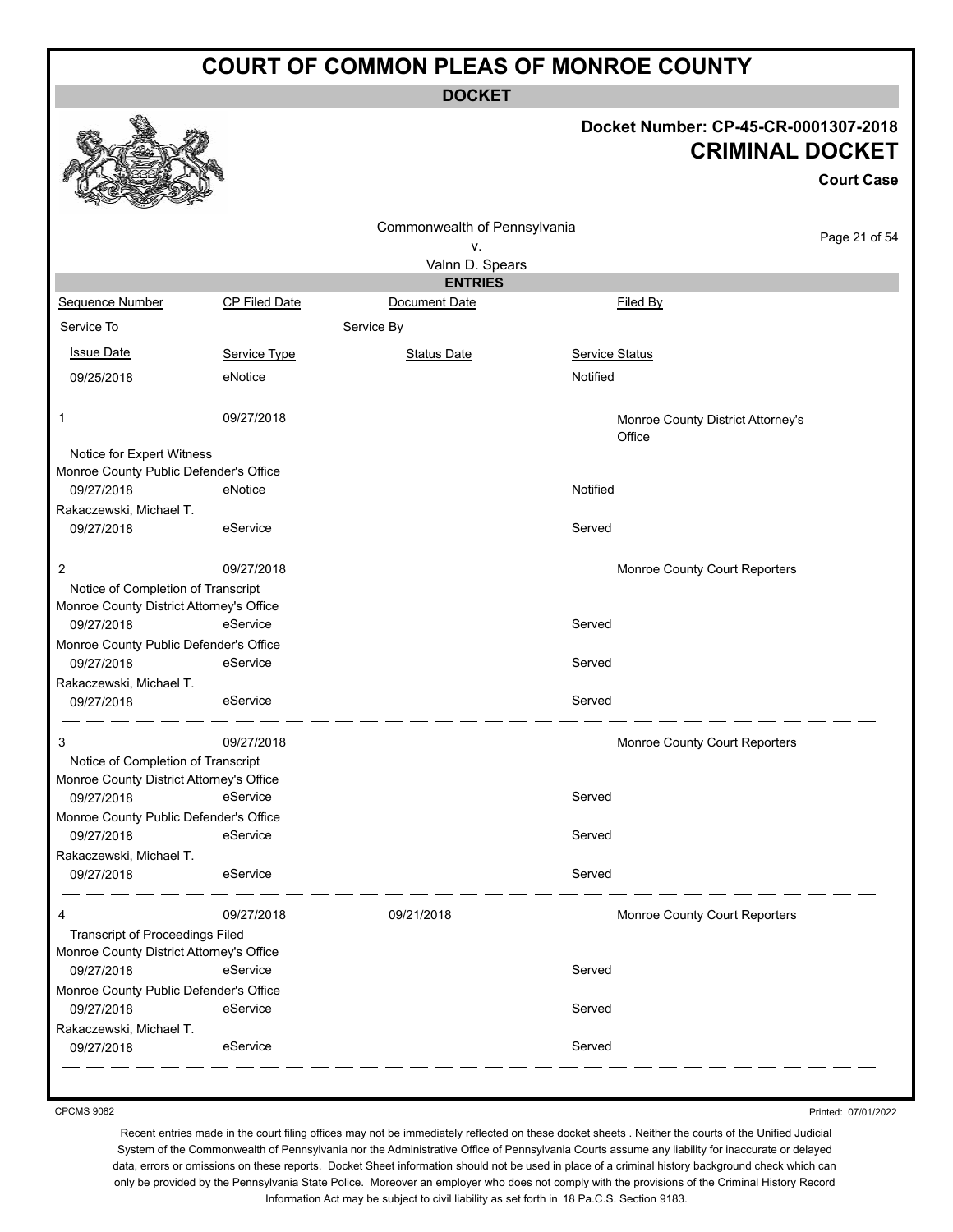**DOCKET**

#### **Docket Number: CP-45-CR-0001307-2018 CRIMINAL DOCKET**

**Court Case**

|                                                        |                                                                      | Commonwealth of Pennsylvania |                                             |               |
|--------------------------------------------------------|----------------------------------------------------------------------|------------------------------|---------------------------------------------|---------------|
|                                                        |                                                                      | ٧.                           |                                             | Page 22 of 54 |
|                                                        |                                                                      | Valnn D. Spears              |                                             |               |
|                                                        |                                                                      | <b>ENTRIES</b>               |                                             |               |
| Sequence Number                                        | <b>CP Filed Date</b>                                                 | Document Date                | Filed By                                    |               |
| Service To                                             |                                                                      | Service By                   |                                             |               |
| <b>Issue Date</b>                                      | Service Type                                                         | <b>Status Date</b>           | Service Status                              |               |
| 5                                                      | 09/27/2018                                                           |                              | Monroe County District Attorney's<br>Office |               |
| <b>Brief in Opposition</b>                             |                                                                      |                              |                                             |               |
| Monroe County Public Defender's Office                 |                                                                      |                              | Notified                                    |               |
| 09/27/2018                                             | eNotice                                                              |                              |                                             |               |
| Rakaczewski, Michael T.<br>09/27/2018                  | eService                                                             |                              | Served                                      |               |
| 1                                                      | 09/28/2018                                                           |                              | Monroe County Public Defender's<br>Office   |               |
| Motion to Compel Discovery                             |                                                                      |                              |                                             |               |
| Monroe County District Attorney's Office<br>09/28/2018 | eNotice                                                              |                              | Notified                                    |               |
| Rakaczewski, Michael T.                                |                                                                      |                              |                                             |               |
| 09/28/2018                                             | eNotice                                                              |                              | Notified                                    |               |
| 1                                                      | 10/03/2018                                                           |                              | Monroe County District Attorney's<br>Office |               |
|                                                        | Notice of Intent to Introduce Other Crimes, Wrongs, Acts or Evidence |                              |                                             |               |
| Monroe County Public Defender's Office                 |                                                                      |                              |                                             |               |
| 10/03/2018                                             | eNotice                                                              |                              | Notified                                    |               |
| Rakaczewski, Michael T.                                |                                                                      |                              |                                             |               |
| 10/03/2018                                             | eService                                                             |                              | Served                                      |               |
| 2                                                      | 10/03/2018                                                           | 10/01/2018                   | Worthington, Margherita P.                  |               |
|                                                        | Order- Final Call Continued to 11/2/18 8:30AM CR#1                   |                              |                                             |               |
| Monroe County Court Administration                     | Clerk of Court's Boxes                                               |                              |                                             |               |
| 10/03/2018<br>Monroe County District Attorney's Office |                                                                      |                              |                                             |               |
| 10/03/2018                                             | Clerk of Court's Boxes                                               |                              |                                             |               |
| Monroe County District Attorney's Office               |                                                                      |                              |                                             |               |
| 10/03/2018                                             | eService                                                             |                              | Served                                      |               |
| Monroe County Probation                                |                                                                      |                              |                                             |               |
| 10/03/2018                                             | <b>Clerk of Court's Boxes</b>                                        |                              |                                             |               |
| Monroe County Public Defender's Office                 |                                                                      |                              |                                             |               |
| 10/03/2018                                             | Clerk of Court's Boxes                                               |                              |                                             |               |
| Monroe County Public Defender's Office                 |                                                                      |                              |                                             |               |
| 10/03/2018                                             | eService                                                             |                              | Served                                      |               |

CPCMS 9082

Recent entries made in the court filing offices may not be immediately reflected on these docket sheets . Neither the courts of the Unified Judicial System of the Commonwealth of Pennsylvania nor the Administrative Office of Pennsylvania Courts assume any liability for inaccurate or delayed data, errors or omissions on these reports. Docket Sheet information should not be used in place of a criminal history background check which can only be provided by the Pennsylvania State Police. Moreover an employer who does not comply with the provisions of the Criminal History Record Information Act may be subject to civil liability as set forth in 18 Pa.C.S. Section 9183.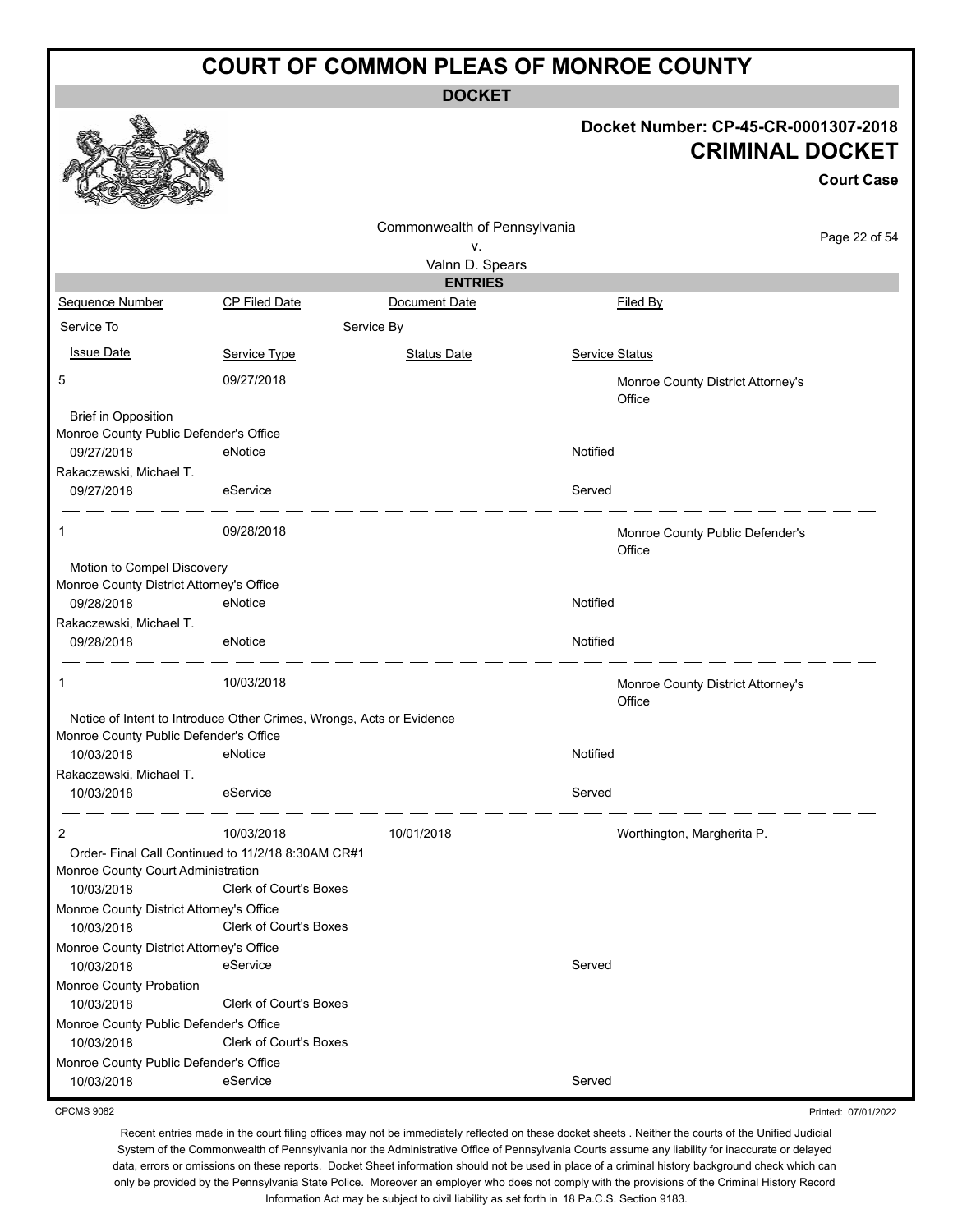**DOCKET**

#### **Docket Number: CP-45-CR-0001307-2018 CRIMINAL DOCKET**

|                                                                                                      |                               |                              |                |                                             | <b>Court Case</b> |
|------------------------------------------------------------------------------------------------------|-------------------------------|------------------------------|----------------|---------------------------------------------|-------------------|
|                                                                                                      |                               | Commonwealth of Pennsylvania |                |                                             |                   |
|                                                                                                      |                               | ν.                           |                |                                             | Page 23 of 54     |
|                                                                                                      |                               | Valnn D. Spears              |                |                                             |                   |
|                                                                                                      |                               | <b>ENTRIES</b>               |                |                                             |                   |
| Sequence Number                                                                                      | CP Filed Date                 | Document Date                |                | Filed By                                    |                   |
| Service To                                                                                           |                               | Service By                   |                |                                             |                   |
| <b>Issue Date</b>                                                                                    | Service Type                  | <b>Status Date</b>           | Service Status |                                             |                   |
| Monroe County Sheriff<br>10/03/2018                                                                  | <b>Clerk of Court's Boxes</b> |                              |                |                                             |                   |
| Rakaczewski, Michael T.<br>10/03/2018                                                                | eService                      |                              | Served         |                                             |                   |
| 3                                                                                                    | 10/03/2018                    |                              |                | Monroe County District Attorney's<br>Office |                   |
| Motion for Pre-Trial Conference<br>Monroe County Public Defender's Office<br>10/03/2018              | eNotice                       |                              | Notified       |                                             |                   |
| Rakaczewski, Michael T.<br>10/03/2018                                                                | eService                      |                              | Served         |                                             |                   |
| 3                                                                                                    | 10/04/2018                    |                              |                | Higgins, Stephen M.                         |                   |
| Order- Pre-Trial Hearing Scheduled 10/22/18 3:30PM in Chambers<br>Monroe County Court Administration |                               |                              |                |                                             |                   |
| 10/05/2018                                                                                           | <b>Clerk of Court's Boxes</b> |                              |                |                                             |                   |
| Monroe County District Attorney's Office<br>10/05/2018                                               | <b>Clerk of Court's Boxes</b> |                              |                |                                             |                   |
| Monroe County Public Defender's Office<br>10/05/2018                                                 | <b>Clerk of Court's Boxes</b> |                              |                |                                             |                   |
| Monroe County District Attorney's Office                                                             |                               |                              |                |                                             |                   |
| 10/09/2018                                                                                           | eService                      |                              | Served         |                                             |                   |
| Monroe County Public Defender's Office<br>10/09/2018                                                 | eService                      |                              | Served         |                                             |                   |
| Rakaczewski, Michael T.                                                                              |                               |                              |                |                                             |                   |
| 10/09/2018                                                                                           | eService                      |                              | Served         |                                             |                   |
| 1                                                                                                    | 10/05/2018                    |                              |                | Monroe County District Attorney's<br>Office |                   |
| Notice of Intent to Introduce Other Crimes, Wrongs, Acts or Evidence                                 |                               |                              |                |                                             |                   |
| Monroe County Public Defender's Office                                                               |                               |                              |                |                                             |                   |
| 10/05/2018                                                                                           | eNotice                       |                              | Notified       |                                             |                   |
| Rakaczewski, Michael T.<br>10/05/2018                                                                | eService                      |                              | Served         |                                             |                   |
|                                                                                                      |                               |                              |                |                                             |                   |

CPCMS 9082

Printed: 07/01/2022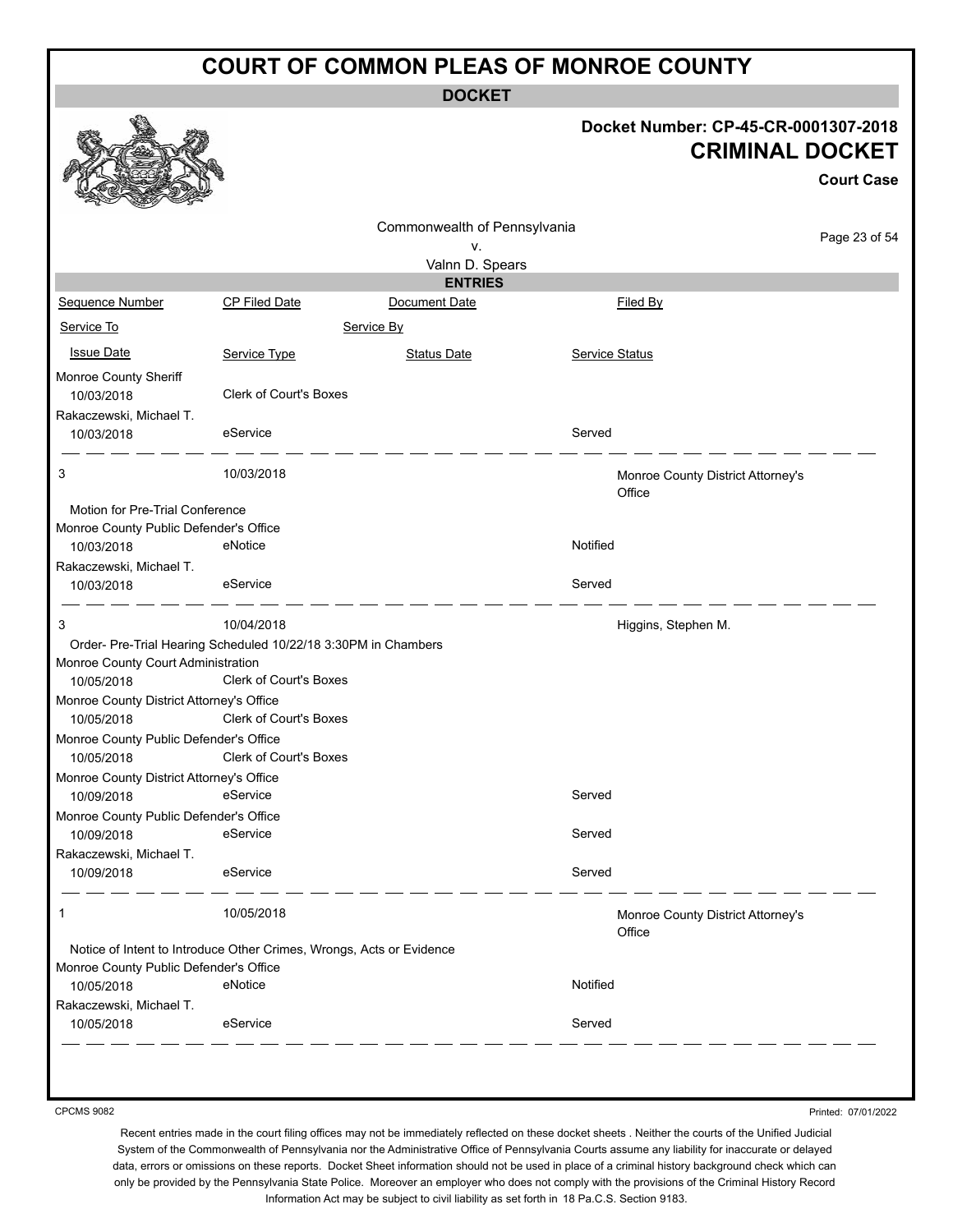**DOCKET**

#### **Docket Number: CP-45-CR-0001307-2018 CRIMINAL DOCKET**

**Court Case**

|                                          |                                                                     |                              |                                           | UUUIL UASE    |  |
|------------------------------------------|---------------------------------------------------------------------|------------------------------|-------------------------------------------|---------------|--|
|                                          |                                                                     | Commonwealth of Pennsylvania |                                           |               |  |
|                                          |                                                                     | v.                           |                                           | Page 24 of 54 |  |
|                                          |                                                                     | Valnn D. Spears              |                                           |               |  |
|                                          |                                                                     | <b>ENTRIES</b>               |                                           |               |  |
| <b>Sequence Number</b>                   | <b>CP Filed Date</b>                                                | Document Date                | Filed By                                  |               |  |
| Service To                               |                                                                     | Service By                   |                                           |               |  |
| <b>Issue Date</b>                        | Service Type                                                        | <b>Status Date</b>           | Service Status                            |               |  |
| 1                                        | 10/26/2018                                                          |                              | Monroe County Public Defender's<br>Office |               |  |
| Motion in Limine                         |                                                                     |                              |                                           |               |  |
| Monroe County District Attorney's Office |                                                                     |                              |                                           |               |  |
| 10/26/2018                               | eNotice                                                             |                              | Notified                                  |               |  |
| Rakaczewski, Michael T.                  |                                                                     |                              |                                           |               |  |
| 10/26/2018                               | eNotice                                                             |                              | Notified                                  |               |  |
|                                          | 11/05/2018                                                          |                              | Higgins, Stephen M.                       |               |  |
| Order Denying Omnibus Pre-Trial Motions  |                                                                     |                              |                                           |               |  |
| Monroe County District Attorney's Office |                                                                     |                              |                                           |               |  |
| 11/07/2018                               | Clerk of Court's Boxes                                              |                              |                                           |               |  |
| Monroe County Public Defender's Office   |                                                                     |                              |                                           |               |  |
| 11/07/2018                               | <b>Clerk of Court's Boxes</b>                                       |                              |                                           |               |  |
| Monroe County District Attorney's Office |                                                                     |                              |                                           |               |  |
| 11/09/2018                               | eService                                                            |                              | Served                                    |               |  |
| Monroe County Public Defender's Office   |                                                                     |                              |                                           |               |  |
| 11/09/2018                               | eService                                                            |                              | Served                                    |               |  |
| Rakaczewski, Michael T.                  |                                                                     |                              |                                           |               |  |
| 11/09/2018                               | eService                                                            |                              | Served                                    |               |  |
|                                          |                                                                     |                              |                                           |               |  |
| 1                                        | 11/06/2018                                                          | 11/05/2018                   | Higgins, Stephen M.                       |               |  |
|                                          | Order Scheduling Case for Final Call and Trial 11/30/18 8:30AM CR#1 |                              |                                           |               |  |
| Monroe County Court Administration       |                                                                     |                              |                                           |               |  |
| 11/07/2018                               | Clerk of Court's Boxes                                              |                              |                                           |               |  |
| Monroe County District Attorney's Office |                                                                     |                              |                                           |               |  |
| 11/07/2018                               | Clerk of Court's Boxes                                              |                              |                                           |               |  |
| Monroe County Public Defender's Office   |                                                                     |                              |                                           |               |  |
| 11/07/2018                               | Clerk of Court's Boxes                                              |                              |                                           |               |  |
| Worthington, Margherita P.               |                                                                     |                              |                                           |               |  |
| 11/07/2018                               | Clerk of Court's Boxes                                              |                              |                                           |               |  |
| Monroe County District Attorney's Office |                                                                     |                              |                                           |               |  |
| 11/08/2018                               | eService                                                            |                              | Served                                    |               |  |
| Monroe County Public Defender's Office   |                                                                     |                              |                                           |               |  |
| 11/08/2018                               | eService                                                            |                              | Served                                    |               |  |
| Rakaczewski, Michael T.                  |                                                                     |                              |                                           |               |  |
| 11/08/2018                               | eService                                                            |                              | Served                                    |               |  |

CPCMS 9082

Printed: 07/01/2022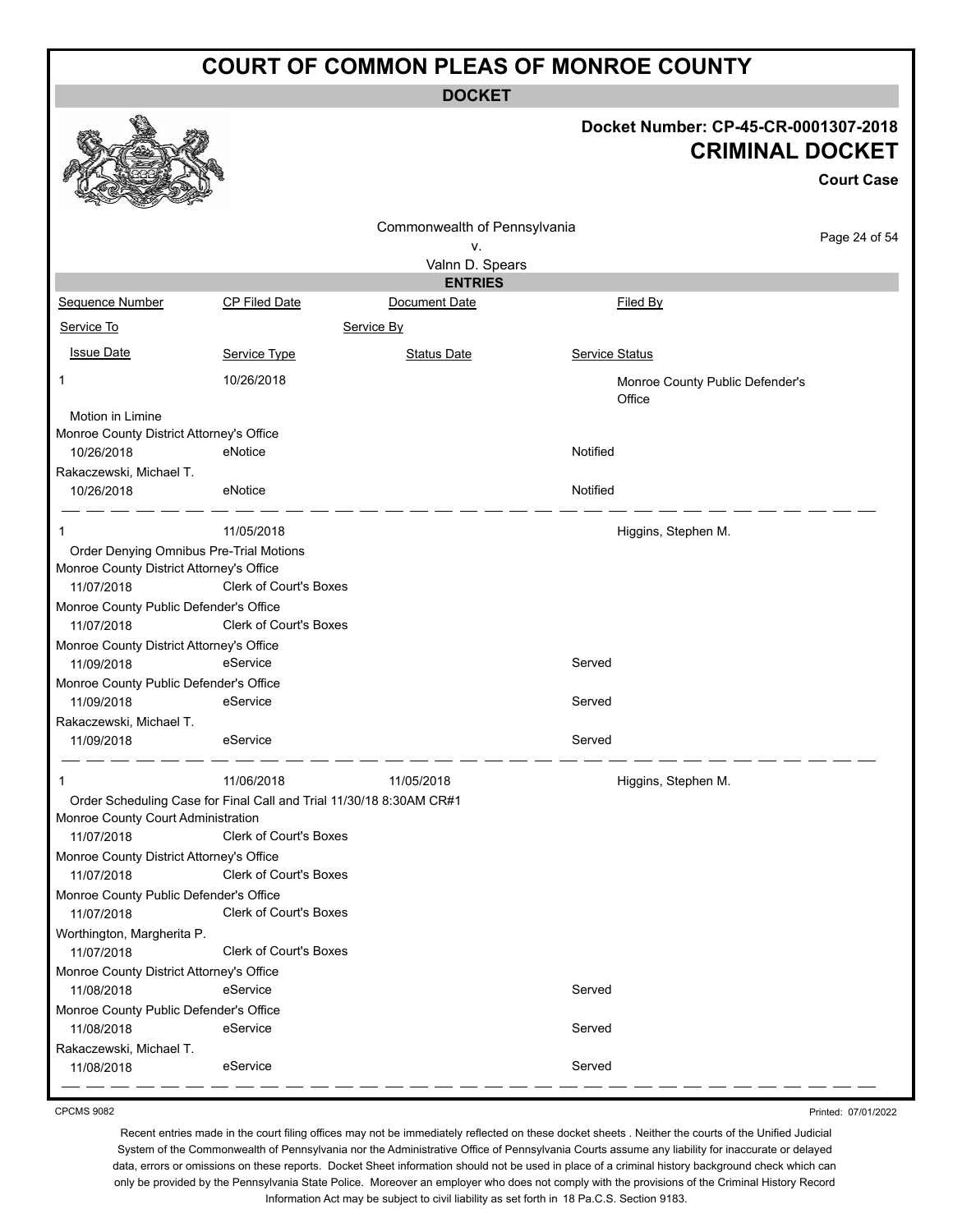**DOCKET**

#### **Docket Number: CP-45-CR-0001307-2018 CRIMINAL DOCKET**

|                                                        |                                                                              |                                    |                                             | <b>Court Case</b> |
|--------------------------------------------------------|------------------------------------------------------------------------------|------------------------------------|---------------------------------------------|-------------------|
|                                                        |                                                                              | Commonwealth of Pennsylvania<br>v. |                                             | Page 25 of 54     |
|                                                        |                                                                              | Valnn D. Spears                    |                                             |                   |
|                                                        |                                                                              | <b>ENTRIES</b>                     |                                             |                   |
| Sequence Number                                        | <b>CP Filed Date</b>                                                         | Document Date                      | Filed By                                    |                   |
| Service To                                             | Service By                                                                   |                                    |                                             |                   |
| <b>Issue Date</b>                                      | Service Type                                                                 | <b>Status Date</b>                 | Service Status                              |                   |
| 2                                                      | 11/06/2018                                                                   |                                    | Monroe County Public Defender's<br>Office   |                   |
| Motion for Modification of Bail                        |                                                                              |                                    |                                             |                   |
| Monroe County District Attorney's Office               |                                                                              |                                    |                                             |                   |
| 11/06/2018                                             | eNotice                                                                      |                                    | Notified                                    |                   |
| Rakaczewski, Michael T.<br>11/06/2018                  | eNotice                                                                      |                                    | Notified                                    |                   |
| 1                                                      | 11/07/2018                                                                   | 11/07/2018                         | Worthington, Margherita P.                  |                   |
| Monroe County Correctional Facility<br>11/07/2018      | Order- Bail Hearing Scheduled 11/20/18 3:00PM CR#1<br>Clerk of Court's Boxes |                                    |                                             |                   |
| Monroe County Court Administration                     |                                                                              |                                    |                                             |                   |
| 11/07/2018                                             | <b>Clerk of Court's Boxes</b>                                                |                                    |                                             |                   |
| Monroe County District Attorney's Office<br>11/07/2018 | Clerk of Court's Boxes                                                       |                                    |                                             |                   |
| Monroe County District Attorney's Office<br>11/07/2018 | eService                                                                     |                                    | Served                                      |                   |
| Monroe County Probation<br>11/07/2018                  | Clerk of Court's Boxes                                                       |                                    |                                             |                   |
| Monroe County Public Defender's Office<br>11/07/2018   | Clerk of Court's Boxes                                                       |                                    |                                             |                   |
| Monroe County Public Defender's Office                 |                                                                              |                                    |                                             |                   |
| 11/07/2018                                             | eService                                                                     |                                    | Served                                      |                   |
| Monroe County Sheriff<br>11/07/2018                    | <b>Clerk of Court's Boxes</b>                                                |                                    |                                             |                   |
| Rakaczewski, Michael T.                                |                                                                              |                                    |                                             |                   |
| 11/07/2018                                             | eService                                                                     |                                    | Served                                      |                   |
| 2                                                      | 11/07/2018                                                                   |                                    | Monroe County District Attorney's<br>Office |                   |
| Motion for Transcripts                                 |                                                                              |                                    |                                             |                   |
| Monroe County Public Defender's Office                 |                                                                              |                                    |                                             |                   |
| 11/07/2018                                             | eNotice                                                                      |                                    | Notified                                    |                   |
| Rakaczewski, Michael T.<br>11/07/2018                  | eService                                                                     |                                    | Served                                      |                   |

CPCMS 9082

Printed: 07/01/2022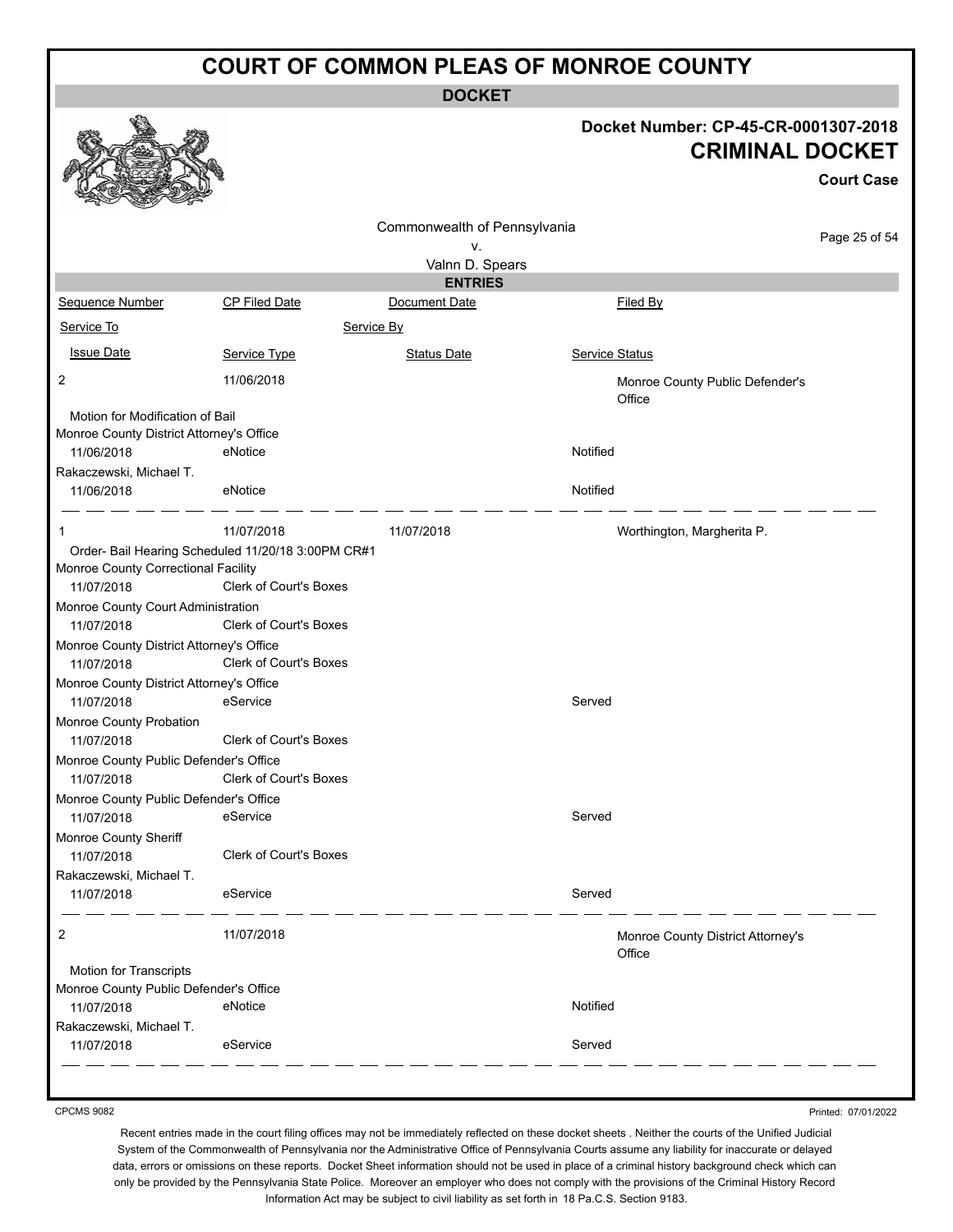**DOCKET**

#### **Docket Number: CP-45-CR-0001307-2018 CRIMINAL DOCKET**

**Court Case**

|                                             |                               | Commonwealth of Pennsylvania |                               |               |
|---------------------------------------------|-------------------------------|------------------------------|-------------------------------|---------------|
|                                             |                               | ٧.                           |                               | Page 26 of 54 |
|                                             |                               | Valnn D. Spears              |                               |               |
|                                             |                               | <b>ENTRIES</b>               |                               |               |
| Sequence Number                             | CP Filed Date                 | Document Date                | Filed By                      |               |
| Service To                                  |                               | Service By                   |                               |               |
| <b>Issue Date</b>                           | Service Type                  | <b>Status Date</b>           | Service Status                |               |
| 3                                           | 11/08/2018                    |                              | Mark, Jonathan                |               |
|                                             |                               |                              | Worthington, Margherita P.    |               |
| Order Granting Motion for Transcripts       |                               |                              |                               |               |
| Monroe County Court Administration          | <b>Clerk of Court's Boxes</b> |                              |                               |               |
| 11/09/2018                                  |                               |                              |                               |               |
| Monroe County Court Reporters<br>11/09/2018 | <b>Clerk of Court's Boxes</b> |                              |                               |               |
| Monroe County District Attorney's Office    |                               |                              |                               |               |
| 11/09/2018                                  | <b>Clerk of Court's Boxes</b> |                              |                               |               |
| Monroe County Public Defender's Office      |                               |                              |                               |               |
| 11/09/2018                                  | <b>Clerk of Court's Boxes</b> |                              |                               |               |
| Monroe County District Attorney's Office    |                               |                              |                               |               |
| 11/14/2018                                  | eService                      |                              | Served                        |               |
| Monroe County Public Defender's Office      |                               |                              |                               |               |
| 11/14/2018                                  | eService                      |                              | Served                        |               |
| Rakaczewski, Michael T.                     |                               |                              |                               |               |
| 11/14/2018                                  | eService                      |                              | Served                        |               |
|                                             | 11/13/2018                    |                              | Monroe County Court Reporters |               |
| Form A: Notice of Completion of Transcript  |                               |                              |                               |               |
| Monroe County District Attorney's Office    |                               |                              |                               |               |
| 11/13/2018                                  | eService                      |                              | Served                        |               |
| Monroe County Public Defender's Office      |                               |                              |                               |               |
| 11/13/2018                                  | eService                      |                              | Served                        |               |
| Rakaczewski, Michael T.                     |                               |                              |                               |               |
| 11/13/2018                                  | eService                      |                              | Served                        |               |
| 2                                           | 11/13/2018                    | 10/01/2018                   | Monroe County Court Reporters |               |
| <b>Transcript of Proceedings Filed</b>      |                               |                              |                               |               |
| Monroe County District Attorney's Office    |                               |                              |                               |               |
| 11/13/2018                                  | eService                      |                              | Served                        |               |
| Monroe County Public Defender's Office      |                               |                              |                               |               |
| 11/13/2018                                  | eService                      |                              | Served                        |               |
| Rakaczewski, Michael T.                     |                               |                              |                               |               |
| 11/13/2018                                  | eService                      |                              | Served                        |               |
|                                             |                               |                              |                               |               |

CPCMS 9082

Printed: 07/01/2022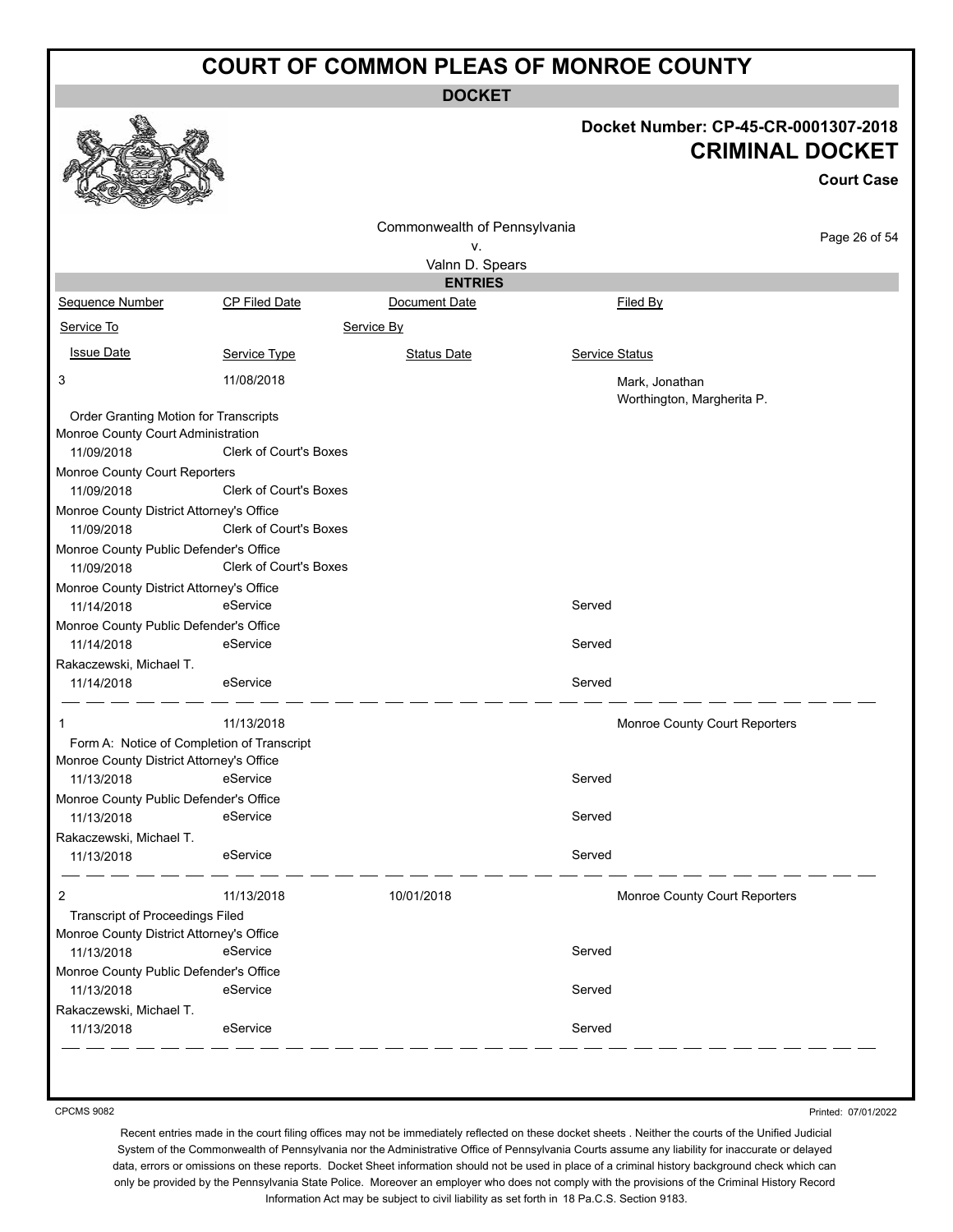**DOCKET**

# **Docket Number: CP-45-CR-0001307-2018**

|                                                        |                                                                                         |                              |                | <b>CRIMINAL DOCKET</b><br><b>Court Case</b> |  |
|--------------------------------------------------------|-----------------------------------------------------------------------------------------|------------------------------|----------------|---------------------------------------------|--|
|                                                        |                                                                                         | Commonwealth of Pennsylvania |                |                                             |  |
|                                                        |                                                                                         | v.                           |                | Page 27 of 54                               |  |
|                                                        |                                                                                         | Valnn D. Spears              |                |                                             |  |
|                                                        |                                                                                         | <b>ENTRIES</b>               |                |                                             |  |
| Sequence Number                                        | <b>CP Filed Date</b>                                                                    | Document Date                | Filed By       |                                             |  |
| Service To                                             |                                                                                         | Service By                   |                |                                             |  |
| <b>Issue Date</b>                                      | Service Type                                                                            | <b>Status Date</b>           | Service Status |                                             |  |
| 1                                                      | 11/16/2018                                                                              | 11/16/2018                   |                | Worthington, Margherita P.                  |  |
| Monroe County Court Administration                     | Order- Motion in Limine Hearing Scheduled 11/20/18 3:00PM CR#1                          |                              |                |                                             |  |
| 11/16/2018                                             | <b>Clerk of Court's Boxes</b>                                                           |                              |                |                                             |  |
| Monroe County District Attorney's Office               |                                                                                         |                              |                |                                             |  |
| 11/16/2018                                             | Clerk of Court's Boxes                                                                  |                              |                |                                             |  |
| Monroe County District Attorney's Office<br>11/16/2018 | eService                                                                                |                              | Served         |                                             |  |
| Monroe County Probation<br>11/16/2018                  | Clerk of Court's Boxes                                                                  |                              |                |                                             |  |
| Monroe County Public Defender's Office<br>11/16/2018   | Clerk of Court's Boxes                                                                  |                              |                |                                             |  |
| Monroe County Public Defender's Office<br>11/16/2018   | eService                                                                                |                              | Served         |                                             |  |
| Monroe County Sheriff<br>11/16/2018                    | Clerk of Court's Boxes                                                                  |                              |                |                                             |  |
| Rakaczewski, Michael T.                                |                                                                                         |                              |                |                                             |  |
| 11/16/2018                                             | eService                                                                                |                              | Served         |                                             |  |
| 2                                                      | 11/21/2018                                                                              | 11/20/2018                   |                | Worthington, Margherita P.                  |  |
|                                                        | Order Denying Motion to Set Nominal Bail / Jury Selection Scheduled 12/4/18 8:30AM CR#1 |                              |                |                                             |  |
| Monroe County Correctional Facility<br>11/28/2018      | <b>Clerk of Court's Boxes</b>                                                           |                              |                |                                             |  |
| Monroe County Court Administration<br>11/28/2018       | Clerk of Court's Boxes                                                                  |                              |                |                                             |  |
| Monroe County District Attorney's Office<br>11/28/2018 | <b>Clerk of Court's Boxes</b>                                                           |                              |                |                                             |  |
| Monroe County District Attorney's Office               |                                                                                         |                              |                |                                             |  |
| 11/28/2018                                             | eService                                                                                |                              | Served         |                                             |  |
| Monroe County Probation                                |                                                                                         |                              |                |                                             |  |
| 11/28/2018                                             | <b>Clerk of Court's Boxes</b>                                                           |                              |                |                                             |  |
| Monroe County Public Defender's Office                 |                                                                                         |                              |                |                                             |  |
| 11/28/2018                                             | <b>Clerk of Court's Boxes</b>                                                           |                              |                |                                             |  |
| Monroe County Public Defender's Office                 |                                                                                         |                              |                |                                             |  |
| 11/28/2018                                             | eService                                                                                |                              | Served         |                                             |  |
| Monroe County Sheriff                                  |                                                                                         |                              |                |                                             |  |
| 11/28/2018                                             | Clerk of Court's Boxes                                                                  |                              |                |                                             |  |

CPCMS 9082

 $\mathcal{P}$ 

**Address** 

Printed: 07/01/2022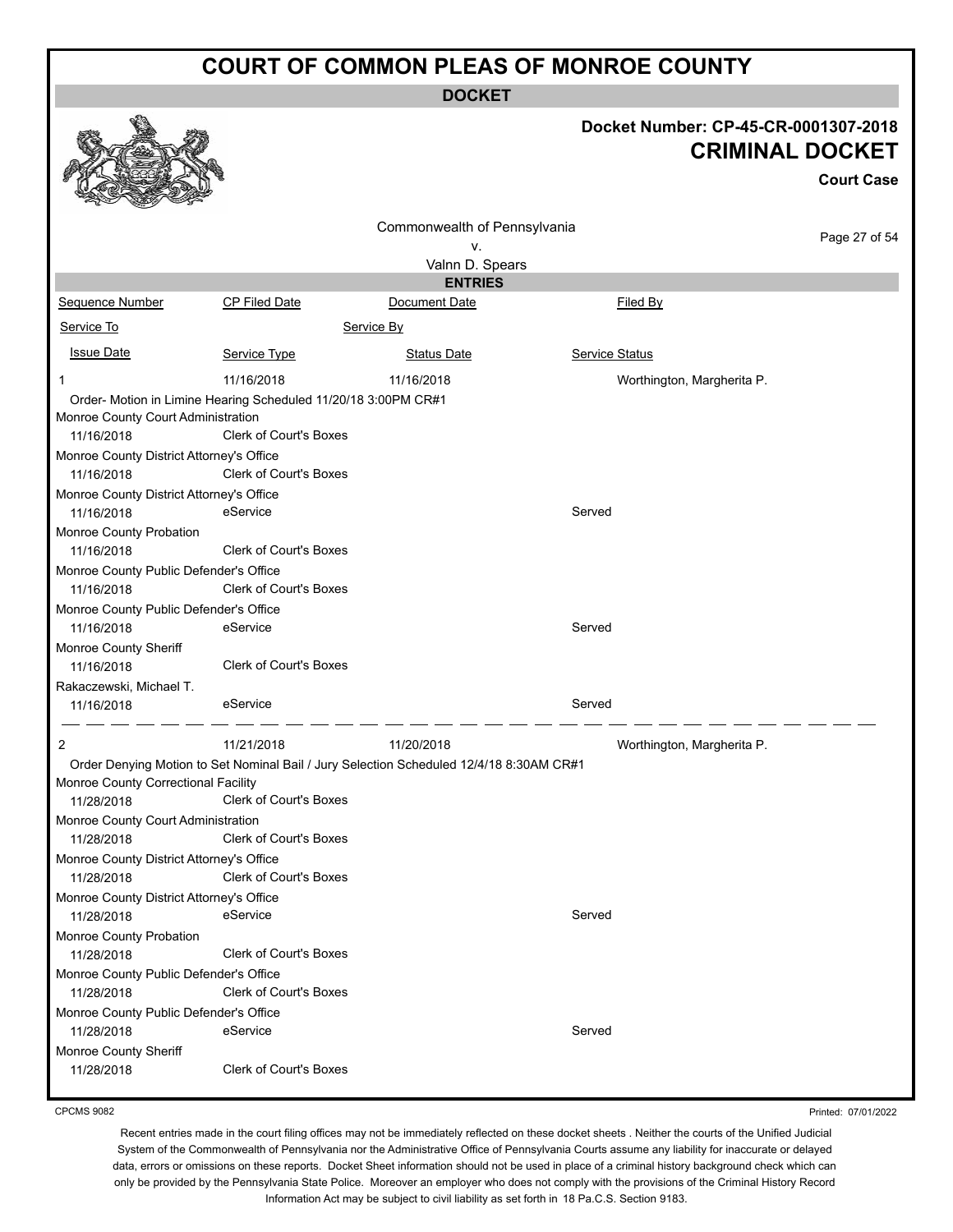**DOCKET**

#### **Docket Number: CP-45-CR-0001307-2018 CRIMINAL DOCKET**

Printed: 07/01/2022

|                                          |                               |                                                                                                      |                |                                             | <b>Court Case</b> |
|------------------------------------------|-------------------------------|------------------------------------------------------------------------------------------------------|----------------|---------------------------------------------|-------------------|
|                                          |                               | Commonwealth of Pennsylvania                                                                         |                |                                             |                   |
|                                          |                               | ۷.                                                                                                   |                |                                             | Page 28 of 54     |
|                                          |                               | Valnn D. Spears                                                                                      |                |                                             |                   |
|                                          |                               | <b>ENTRIES</b>                                                                                       |                |                                             |                   |
| <b>Sequence Number</b>                   | <b>CP Filed Date</b>          | Document Date                                                                                        |                | Filed By                                    |                   |
| Service To                               |                               | Service By                                                                                           |                |                                             |                   |
| <b>Issue Date</b>                        | Service Type                  | <b>Status Date</b>                                                                                   | Service Status |                                             |                   |
| Rakaczewski, Michael T.<br>11/28/2018    | eService                      |                                                                                                      | Served         |                                             |                   |
| 3                                        | 11/21/2018                    |                                                                                                      |                | Rakaczewski, Michael T.                     |                   |
| Commonwealth's Notice of Prior Bad Acts  |                               |                                                                                                      |                |                                             |                   |
| Monroe County District Attorney's Office |                               |                                                                                                      |                |                                             |                   |
| 11/21/2018                               | eService                      |                                                                                                      | Served         |                                             |                   |
| Monroe County Public Defender's Office   |                               |                                                                                                      |                |                                             |                   |
| 11/21/2018                               | eNotice                       |                                                                                                      | Notified       |                                             |                   |
| 2                                        | 11/29/2018                    |                                                                                                      |                | Monroe County District Attorney's<br>Office |                   |
| Monroe County Public Defender's Office   |                               | Commonwealth's Amended Notice of Intent to Introduce Other Crimes, Wrongs, Acts or Evidence          |                |                                             |                   |
| 11/29/2018                               | eNotice                       |                                                                                                      | Notified       |                                             |                   |
| Rakaczewski, Michael T.                  |                               |                                                                                                      |                |                                             |                   |
| 11/29/2018                               | eService                      |                                                                                                      | Served         |                                             |                   |
| 2                                        | 12/06/2018                    |                                                                                                      |                | Rakaczewski, Michael T.                     |                   |
| Amended Information                      |                               |                                                                                                      |                |                                             |                   |
| Monroe County District Attorney's Office |                               |                                                                                                      |                |                                             |                   |
| 12/07/2018                               | eService                      |                                                                                                      | Served         |                                             |                   |
| Monroe County Public Defender's Office   |                               |                                                                                                      |                |                                             |                   |
| 12/07/2018                               | eNotice                       |                                                                                                      | Notified       |                                             |                   |
|                                          | 12/07/2018                    |                                                                                                      |                | Monroe County District Attorney's<br>Office |                   |
| Amended Information                      |                               |                                                                                                      |                |                                             |                   |
| Monroe County Public Defender's Office   |                               |                                                                                                      |                |                                             |                   |
| 12/07/2018                               | eNotice                       |                                                                                                      | Notified       |                                             |                   |
| Rakaczewski, Michael T.                  |                               |                                                                                                      |                |                                             |                   |
| 12/07/2018                               | eService                      |                                                                                                      | Served         |                                             |                   |
| 2                                        | 12/07/2018                    |                                                                                                      |                | Worthington, Margherita P.                  |                   |
|                                          |                               | Order Granting Motion for Leave to Amend Information-Add Count X-Endangering the Welfare of Children |                |                                             |                   |
| Monroe County Correctional Facility      |                               |                                                                                                      |                |                                             |                   |
| 12/10/2018                               | <b>Clerk of Court's Boxes</b> |                                                                                                      |                |                                             |                   |
| Monroe County Court Administration       |                               |                                                                                                      |                |                                             |                   |

CPCMS 9082

 $\mathcal{R}_{\mathcal{A}}$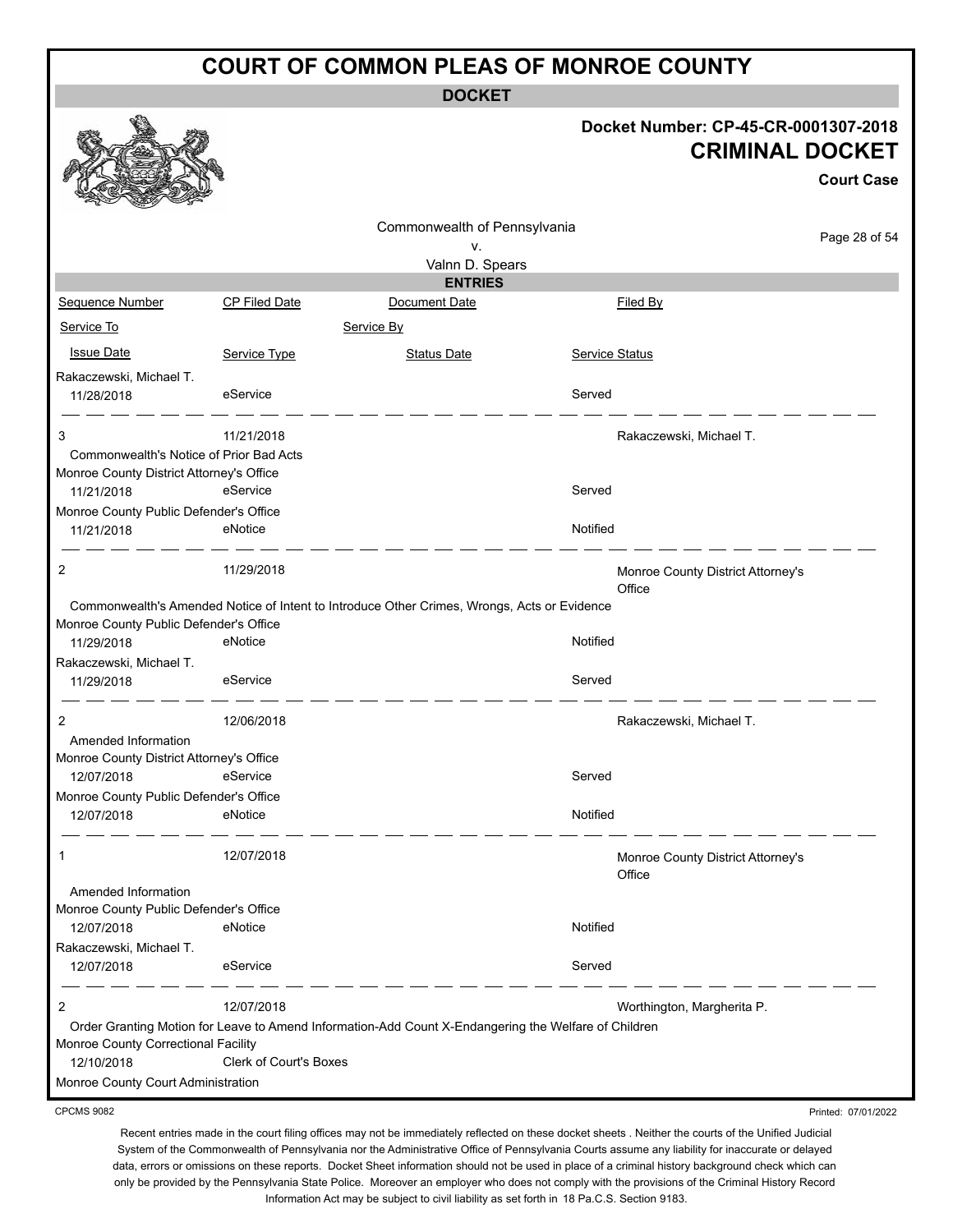**DOCKET**

# **Docket Number: CP-45-CR-0001307-2018**

|                                                        |                                                                             |                                   |                            | Docket Number: CP-45-CR-0001307-2018        |
|--------------------------------------------------------|-----------------------------------------------------------------------------|-----------------------------------|----------------------------|---------------------------------------------|
|                                                        |                                                                             |                                   |                            | <b>CRIMINAL DOCKET</b><br><b>Court Case</b> |
|                                                        |                                                                             |                                   |                            |                                             |
|                                                        |                                                                             | Commonwealth of Pennsylvania      |                            | Page 29 of 54                               |
|                                                        |                                                                             | v.                                |                            |                                             |
|                                                        |                                                                             | Valnn D. Spears<br><b>ENTRIES</b> |                            |                                             |
| Sequence Number                                        | <b>CP Filed Date</b>                                                        | Document Date                     | Filed By                   |                                             |
| Service To                                             |                                                                             | Service By                        |                            |                                             |
| <b>Issue Date</b>                                      | Service Type                                                                | <b>Status Date</b>                | <b>Service Status</b>      |                                             |
|                                                        | <b>Clerk of Court's Boxes</b>                                               |                                   |                            |                                             |
| 12/10/2018                                             |                                                                             |                                   |                            |                                             |
| Monroe County District Attorney's Office<br>12/10/2018 | <b>Clerk of Court's Boxes</b>                                               |                                   |                            |                                             |
| Monroe County Probation Department                     |                                                                             |                                   |                            |                                             |
| 12/10/2018                                             | <b>Clerk of Court's Boxes</b>                                               |                                   |                            |                                             |
| Monroe County Public Defender's Office                 |                                                                             |                                   |                            |                                             |
| 12/10/2018                                             | <b>Clerk of Court's Boxes</b>                                               |                                   |                            |                                             |
|                                                        |                                                                             |                                   |                            |                                             |
| Monroe County Sheriff's Department<br>12/10/2018       | <b>Clerk of Court's Boxes</b>                                               |                                   |                            |                                             |
|                                                        |                                                                             |                                   |                            |                                             |
| Monroe County District Attorney's Office<br>12/11/2018 | eService                                                                    |                                   | Served                     |                                             |
|                                                        |                                                                             |                                   |                            |                                             |
| Monroe County Public Defender's Office<br>12/11/2018   | eService                                                                    |                                   | Served                     |                                             |
|                                                        |                                                                             |                                   |                            |                                             |
| Rakaczewski, Michael T.                                | eService                                                                    |                                   | Served                     |                                             |
| 12/11/2018                                             |                                                                             |                                   |                            |                                             |
| 3                                                      | 12/07/2018                                                                  |                                   | Worthington, Margherita P. |                                             |
|                                                        | Order Granting Motion to Revoke/Release and Forfeit Bail - Spears, Valnn D. |                                   |                            |                                             |
| Monroe County District Attorney's Office               |                                                                             |                                   |                            |                                             |
| 12/07/2018                                             | eService                                                                    |                                   | Served                     |                                             |
| Monroe County Public Defender's Office                 |                                                                             |                                   |                            |                                             |
| 12/07/2018                                             | eService                                                                    |                                   | Served                     |                                             |
| Rakaczewski, Michael T.                                |                                                                             |                                   |                            |                                             |
| 12/07/2018                                             | eService                                                                    |                                   | Served                     |                                             |
| 4                                                      | 12/07/2018                                                                  |                                   | Worthington, Margherita P. |                                             |
| Guilty                                                 |                                                                             |                                   |                            |                                             |
| Monroe County District Attorney's Office               |                                                                             |                                   |                            |                                             |
| 12/10/2018                                             | eService                                                                    |                                   | Served                     |                                             |
| Monroe County Public Defender's Office                 |                                                                             |                                   |                            |                                             |
| 12/10/2018                                             | eService                                                                    |                                   | Served                     |                                             |
| Rakaczewski, Michael T.                                |                                                                             |                                   |                            |                                             |
| 12/10/2018                                             | eService                                                                    |                                   | Served                     |                                             |
| 5                                                      | 12/07/2018                                                                  |                                   | Commonwealth Court of      |                                             |
|                                                        |                                                                             |                                   | Pennsylvania               |                                             |
| Verdict or Verdict Slips Filed                         |                                                                             |                                   |                            |                                             |

Monroe County District Attorney's Office

 $\mathbf{A}$ 

CPCMS 9082

Printed: 07/01/2022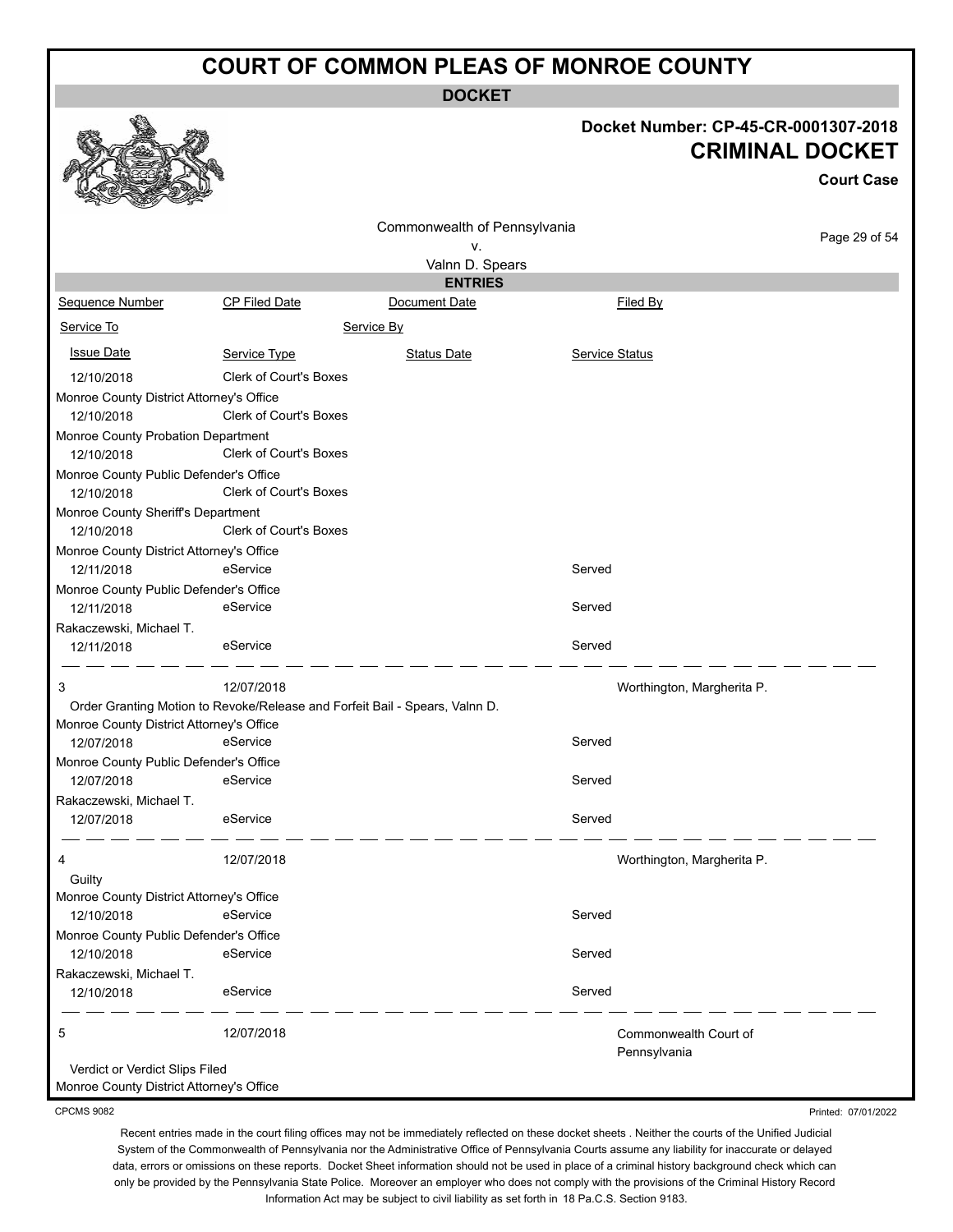**DOCKET**

#### **Docket Number: CP-45-CR-0001307-2018 CRIMINAL DOCKET**

**Court Case**

Page 30 of 54

|                                          |                                                                | Commonwealth of Pennsylvania |                            |
|------------------------------------------|----------------------------------------------------------------|------------------------------|----------------------------|
|                                          |                                                                | v.                           |                            |
|                                          |                                                                | Valnn D. Spears              |                            |
|                                          |                                                                | <b>ENTRIES</b>               |                            |
| <b>Sequence Number</b>                   | <b>CP Filed Date</b>                                           | Document Date                | Filed By                   |
| Service To                               |                                                                | Service By                   |                            |
| <b>Issue Date</b>                        | Service Type                                                   | <b>Status Date</b>           | <b>Service Status</b>      |
| 12/11/2018                               | eService                                                       |                              | Served                     |
| Monroe County Public Defender's Office   |                                                                |                              |                            |
| 12/11/2018                               | eService                                                       |                              | Served                     |
| Rakaczewski, Michael T.                  |                                                                |                              |                            |
| 12/11/2018                               | eService                                                       |                              | Served                     |
| 6                                        | 12/07/2018                                                     |                              | Worthington, Margherita P. |
| Jury Impaneled                           |                                                                |                              |                            |
| Monroe County District Attorney's Office |                                                                |                              |                            |
| 12/11/2018                               | eService                                                       |                              | Served                     |
| Monroe County Public Defender's Office   |                                                                |                              |                            |
| 12/11/2018                               | eService                                                       |                              | Served                     |
| Rakaczewski, Michael T.                  |                                                                |                              |                            |
| 12/11/2018                               | eService                                                       |                              | Served                     |
| 7                                        | 12/07/2018                                                     | 12/06/2018                   | Worthington, Margherita P. |
|                                          | Order Granting Motion to Withdraw Count VII of the Information |                              |                            |
| Monroe County Correctional Facility      |                                                                |                              |                            |
| 12/07/2018                               | <b>Clerk of Court's Boxes</b>                                  |                              |                            |
| Monroe County Court Administration       |                                                                |                              |                            |
| 12/07/2018                               | Clerk of Court's Boxes                                         |                              |                            |
| Monroe County District Attorney's Office |                                                                |                              |                            |
| 12/07/2018                               | Clerk of Court's Boxes                                         |                              |                            |
| Monroe County Probation Department       |                                                                |                              |                            |
| 12/07/2018                               | <b>Clerk of Court's Boxes</b>                                  |                              |                            |
| Monroe County Public Defender's Office   |                                                                |                              |                            |
| 12/07/2018                               | <b>Clerk of Court's Boxes</b>                                  |                              |                            |
| Monroe County Sheriff's Department       |                                                                |                              |                            |
| 12/07/2018                               | Clerk of Court's Boxes                                         |                              |                            |

7 12/07/2018 12/06/2018 Worthington, Margherita P. Monroe County District Attorney's Office 12/10/2018 eService entertainment of the Served Monroe County Public Defender's Office 12/10/2018 eService eService Served Rakaczewski, Michael T. 12/10/2018 eService Served

CPCMS 9082

Printed: 07/01/2022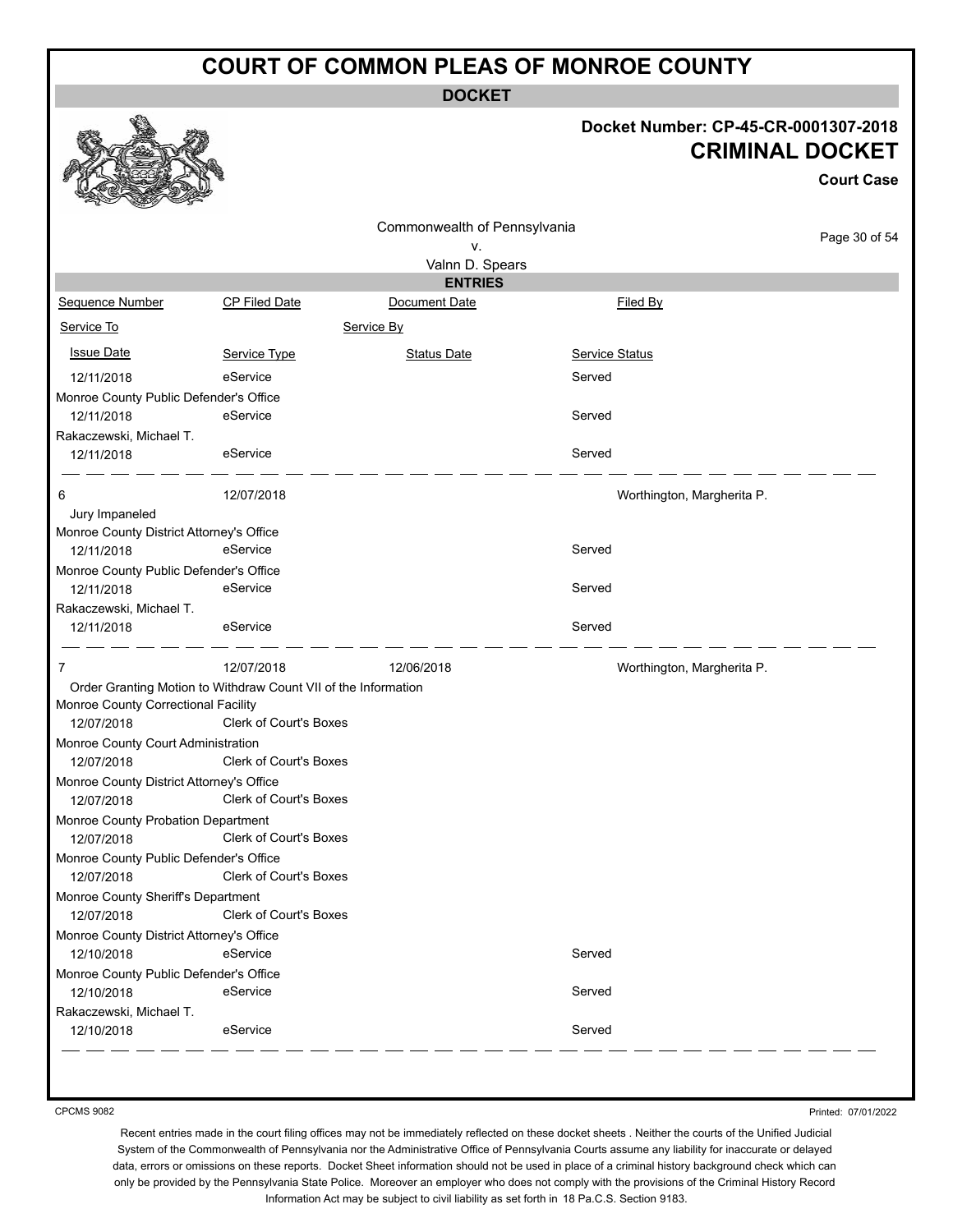**DOCKET**

|                                                      |                               |                                                                                         | Docket Number: CP-45-CR-0001307-2018<br><b>CRIMINAL DOCKET</b><br><b>Court Case</b> |
|------------------------------------------------------|-------------------------------|-----------------------------------------------------------------------------------------|-------------------------------------------------------------------------------------|
|                                                      |                               | Commonwealth of Pennsylvania                                                            | Page 31 of 54                                                                       |
|                                                      |                               | v.                                                                                      |                                                                                     |
|                                                      |                               | Valnn D. Spears                                                                         |                                                                                     |
|                                                      |                               | <b>ENTRIES</b><br>Document Date                                                         |                                                                                     |
| Sequence Number                                      | CP Filed Date                 |                                                                                         | Filed By                                                                            |
| Service To                                           |                               | Service By                                                                              |                                                                                     |
| <b>Issue Date</b>                                    | Service Type                  | <b>Status Date</b>                                                                      | <b>Service Status</b>                                                               |
| 1                                                    | 12/11/2018                    | 12/07/2018                                                                              | Worthington, Margherita P.                                                          |
|                                                      |                               | Order Jury Verdict - Guilty of all Charges - Sentencing Scheduled 3/4/18 at 9 a.m. Ct#1 |                                                                                     |
| Monroe County Court Administration                   |                               |                                                                                         |                                                                                     |
| 12/11/2018                                           | <b>Clerk of Court's Boxes</b> |                                                                                         |                                                                                     |
| Monroe County District Attorney's Office             |                               |                                                                                         |                                                                                     |
| 12/11/2018                                           | <b>Clerk of Court's Boxes</b> |                                                                                         |                                                                                     |
| Monroe County Probation Department                   |                               |                                                                                         |                                                                                     |
| 12/11/2018                                           | Clerk of Court's Boxes        |                                                                                         |                                                                                     |
| Monroe County Public Defender's Office<br>12/11/2018 | Clerk of Court's Boxes        |                                                                                         |                                                                                     |
| Monroe County Sheriff's Department<br>12/11/2018     | <b>Clerk of Court's Boxes</b> |                                                                                         |                                                                                     |
| Other<br>12/11/2018                                  | Fax                           |                                                                                         |                                                                                     |
| Monroe County District Attorney's Office             |                               |                                                                                         |                                                                                     |
| 12/12/2018                                           | eService                      |                                                                                         | Served                                                                              |
| Monroe County Public Defender's Office               |                               |                                                                                         |                                                                                     |
| 12/12/2018                                           | eService                      |                                                                                         | Served                                                                              |
| Rakaczewski, Michael T.                              |                               |                                                                                         |                                                                                     |
| 12/12/2018                                           | eService                      |                                                                                         | Served                                                                              |
|                                                      | 12/12/2018                    |                                                                                         | Rakaczewski, Michael T.                                                             |
| Amended Information                                  |                               |                                                                                         |                                                                                     |
| Monroe County District Attorney's Office             |                               |                                                                                         |                                                                                     |
| 12/12/2018                                           | eService                      |                                                                                         | Served                                                                              |
| Monroe County Public Defender's Office               |                               |                                                                                         |                                                                                     |
| 12/12/2018                                           | eNotice                       |                                                                                         | Notified                                                                            |
| 1                                                    | 12/18/2018                    |                                                                                         | Monroe County District Attorney's<br>Office                                         |
| <b>Motion for Transcripts</b>                        |                               |                                                                                         |                                                                                     |
| Monroe County Public Defender's Office               |                               |                                                                                         |                                                                                     |
| 12/18/2018                                           | eNotice                       |                                                                                         | Notified                                                                            |
| Rakaczewski, Michael T.<br>12/18/2018                | eService                      |                                                                                         | Served                                                                              |
|                                                      |                               |                                                                                         |                                                                                     |

CPCMS 9082

Printed: 07/01/2022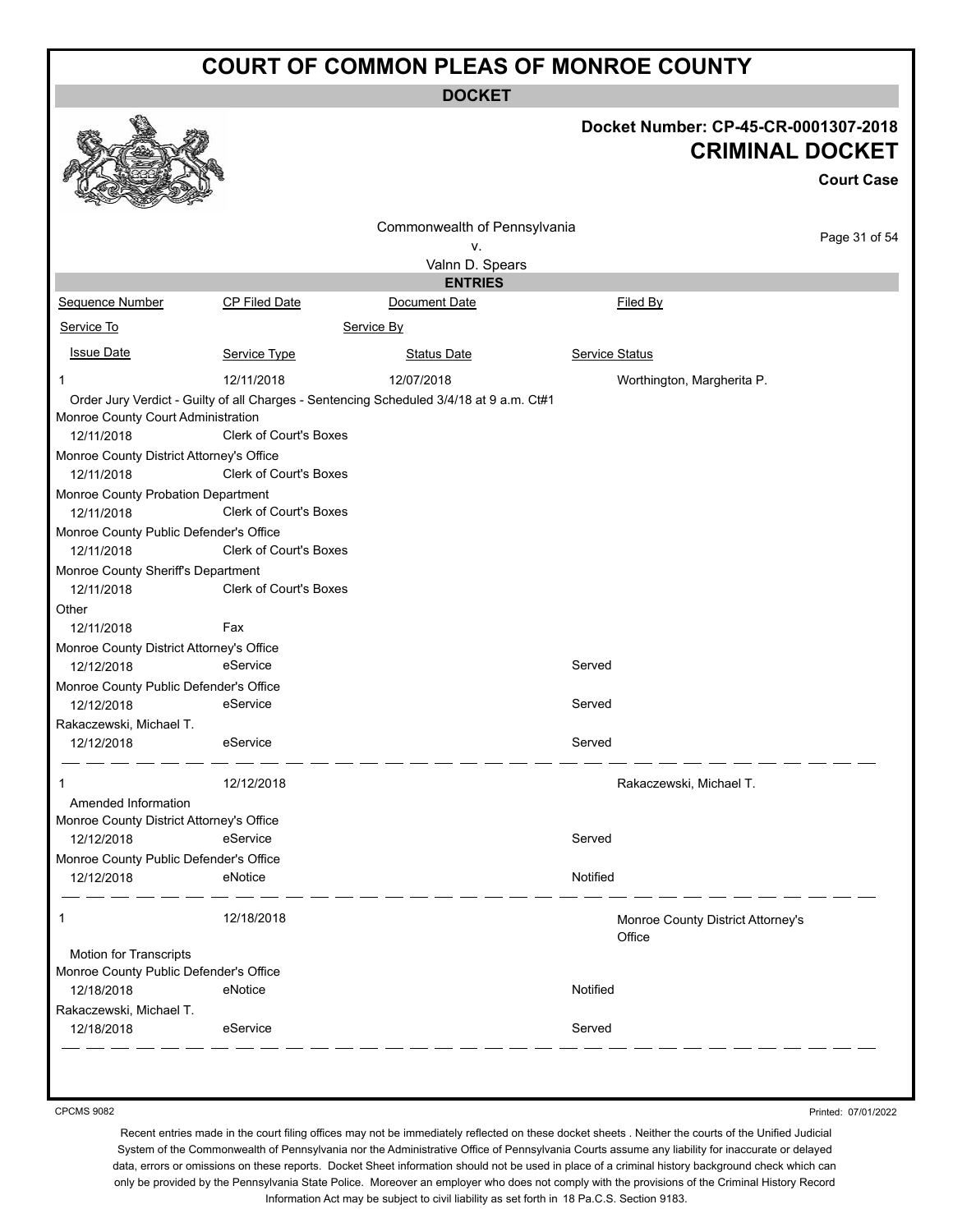**DOCKET**

#### **Docket Number: CP-45-CR-0001307-2018 CRIMINAL DOCKET**

Printed: 07/01/2022

|                                                                             |                               |                              |                                           | UNIIIIIIIAL DUUNE I |
|-----------------------------------------------------------------------------|-------------------------------|------------------------------|-------------------------------------------|---------------------|
|                                                                             |                               |                              |                                           | <b>Court Case</b>   |
|                                                                             |                               | Commonwealth of Pennsylvania |                                           |                     |
|                                                                             |                               | ٧.                           |                                           | Page 32 of 54       |
|                                                                             |                               | Valnn D. Spears              |                                           |                     |
|                                                                             |                               | <b>ENTRIES</b>               |                                           |                     |
| Sequence Number                                                             | CP Filed Date                 | Document Date                | Filed By                                  |                     |
| Service To                                                                  |                               | Service By                   |                                           |                     |
| <b>Issue Date</b>                                                           | Service Type                  | <b>Status Date</b>           | Service Status                            |                     |
| $\overline{2}$                                                              | 12/18/2018                    |                              | Worthington, Margherita P.                |                     |
| Order Granting Motion for Transcripts<br>Monroe County Court Administration |                               |                              |                                           |                     |
| 12/19/2018                                                                  | <b>Clerk of Court's Boxes</b> |                              |                                           |                     |
| Monroe County District Attorney's Office                                    |                               |                              |                                           |                     |
| 12/19/2018                                                                  | Clerk of Court's Boxes        |                              |                                           |                     |
| Monroe County Public Defender's Office<br>12/19/2018                        | Clerk of Court's Boxes        |                              |                                           |                     |
| Other                                                                       |                               |                              |                                           |                     |
| 12/19/2018                                                                  | <b>First Class</b>            |                              |                                           |                     |
| Monroe County District Attorney's Office                                    |                               |                              |                                           |                     |
| 12/20/2018                                                                  | eService                      |                              | Served                                    |                     |
| Monroe County Public Defender's Office                                      |                               |                              |                                           |                     |
| 12/20/2018                                                                  | eService                      |                              | Served                                    |                     |
| Rakaczewski, Michael T.                                                     |                               |                              |                                           |                     |
| 12/20/2018                                                                  | eService                      |                              | Served                                    |                     |
| 1                                                                           | 12/31/2018                    |                              | Monroe County Public Defender's<br>Office |                     |
| Motion for Transcripts                                                      |                               |                              |                                           |                     |
| Monroe County District Attorney's Office                                    |                               |                              |                                           |                     |
| 12/31/2018                                                                  | eNotice                       |                              | Notified                                  |                     |
| Rakaczewski, Michael T.<br>12/31/2018                                       | eNotice                       |                              | Notified                                  |                     |
| 1                                                                           | 01/02/2019                    |                              | Worthington, Margherita P.                |                     |
| Order Granting Motion for Transcripts                                       |                               |                              |                                           |                     |
| Monroe County Court Administration                                          |                               |                              |                                           |                     |
| 01/03/2019                                                                  | Clerk of Court's Boxes        |                              |                                           |                     |
| Monroe County Court Reporters                                               |                               |                              |                                           |                     |
| 01/03/2019                                                                  | Clerk of Court's Boxes        |                              |                                           |                     |
| Monroe County District Attorney's Office<br>01/03/2019                      | Clerk of Court's Boxes        |                              |                                           |                     |
|                                                                             |                               |                              |                                           |                     |
| Monroe County District Attorney's Office<br>01/03/2019                      | eService                      |                              | Served                                    |                     |
| Monroe County Probation                                                     |                               |                              |                                           |                     |
| 01/03/2019                                                                  | Clerk of Court's Boxes        |                              |                                           |                     |
| Monroe County Public Defender's Office                                      |                               |                              |                                           |                     |

CPCMS 9082

**RAA**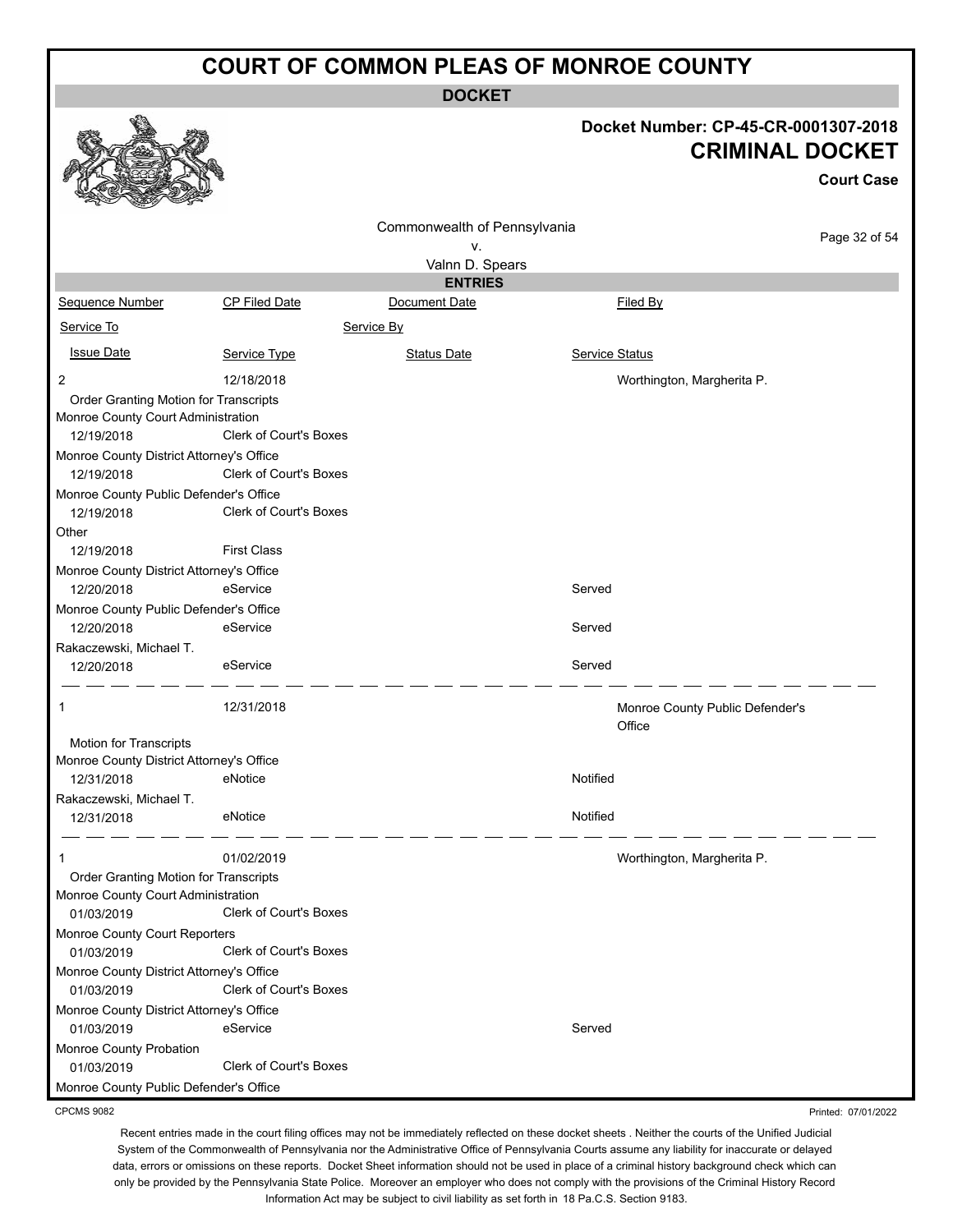**DOCKET**

# **Docket Number: CP-45-CR-0001307-2018**

|                                                      |                               |                                 |                | <b>CRIMINAL DOCKET</b>        |
|------------------------------------------------------|-------------------------------|---------------------------------|----------------|-------------------------------|
|                                                      |                               |                                 |                | <b>Court Case</b>             |
|                                                      |                               | Commonwealth of Pennsylvania    |                | Page 33 of 54                 |
|                                                      |                               | ۷.                              |                |                               |
|                                                      |                               | Valnn D. Spears                 |                |                               |
| Sequence Number                                      | CP Filed Date                 | <b>ENTRIES</b><br>Document Date | Filed By       |                               |
|                                                      |                               |                                 |                |                               |
| Service To                                           |                               | Service By                      |                |                               |
| <b>Issue Date</b>                                    | Service Type                  | <b>Status Date</b>              | Service Status |                               |
| 01/03/2019                                           | <b>Clerk of Court's Boxes</b> |                                 |                |                               |
| Monroe County Public Defender's Office               |                               |                                 |                |                               |
| 01/03/2019                                           | eService                      |                                 | Served         |                               |
| Rakaczewski, Michael T.                              |                               |                                 |                |                               |
| 01/03/2019                                           | eService                      |                                 | Served         |                               |
| 1                                                    | 01/11/2019                    |                                 |                | Monroe County Court Reporters |
| Notice of Completion of Transcript                   |                               |                                 |                |                               |
| Monroe County District Attorney's Office             |                               |                                 |                |                               |
| 01/11/2019                                           | eService                      |                                 | Served         |                               |
| Monroe County Public Defender's Office               |                               |                                 |                |                               |
| 01/11/2019                                           | eService                      |                                 | Served         |                               |
| Rakaczewski, Michael T.<br>01/11/2019                | eService                      |                                 | Served         |                               |
|                                                      |                               |                                 |                |                               |
| 2                                                    | 01/11/2019                    |                                 |                | Monroe County Court Reporters |
| Notice of Completion of Transcript                   |                               |                                 |                |                               |
| Monroe County District Attorney's Office             |                               |                                 |                |                               |
| 01/11/2019                                           | eService                      |                                 | Served         |                               |
| Monroe County Public Defender's Office<br>01/11/2019 | eService                      |                                 | Served         |                               |
| Rakaczewski, Michael T.                              |                               |                                 |                |                               |
| 01/11/2019                                           | eService                      |                                 | Served         |                               |
|                                                      |                               |                                 |                |                               |
| 3                                                    | 01/11/2019                    |                                 |                | Monroe County Court Reporters |
| Transcript of Proceedings 12-06-18                   |                               |                                 |                |                               |
| Monroe County District Attorney's Office             |                               |                                 |                |                               |
| 01/11/2019                                           | eService                      |                                 | Served         |                               |
| Monroe County Public Defender's Office               | eService                      |                                 | Served         |                               |
| 01/11/2019<br>Rakaczewski, Michael T.                |                               |                                 |                |                               |
| 01/11/2019                                           | eService                      |                                 | Served         |                               |
|                                                      |                               |                                 |                |                               |
| 4                                                    | 01/11/2019                    |                                 |                | Monroe County Court Reporters |
| Transcript of Proceedings 12-5-18 E.S.               |                               |                                 |                |                               |
| Monroe County District Attorney's Office             |                               |                                 |                |                               |
| 01/11/2019                                           | eService                      |                                 | Served         |                               |

CPCMS 9082

 $\mathbb{R}$ 

أسماء

Printed: 07/01/2022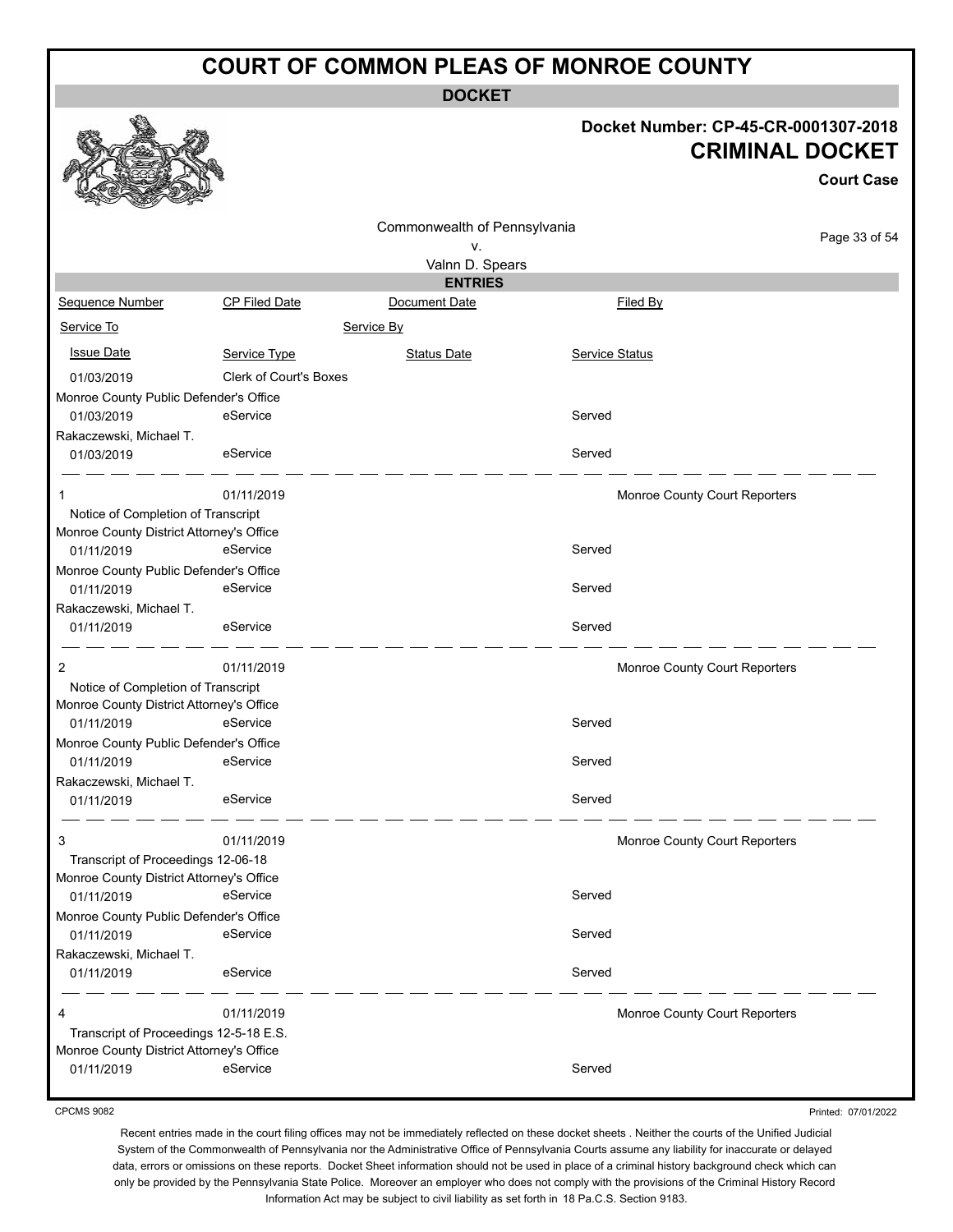**DOCKET**

#### **Docket Number: CP-45-CR-0001307-2018 CRIMINAL DOCKET**

|                                            |               |                                    |                | <b>Court Case</b>             |
|--------------------------------------------|---------------|------------------------------------|----------------|-------------------------------|
|                                            |               | Commonwealth of Pennsylvania<br>ν. |                | Page 34 of 54                 |
|                                            |               | Valnn D. Spears                    |                |                               |
|                                            |               | <b>ENTRIES</b>                     |                |                               |
| Sequence Number                            | CP Filed Date | Document Date                      | Filed By       |                               |
| Service To                                 |               | Service By                         |                |                               |
| <b>Issue Date</b>                          | Service Type  | <b>Status Date</b>                 | Service Status |                               |
| Monroe County Public Defender's Office     |               |                                    |                |                               |
| 01/11/2019                                 | eService      |                                    | Served         |                               |
| Rakaczewski, Michael T.                    |               |                                    |                |                               |
| 01/11/2019                                 | eService      |                                    | Served         |                               |
| 5                                          | 01/11/2019    | 12/05/2018                         |                | Monroe County Court Reporters |
| Transcript of Proceedings 12-05-18 M.S.    |               |                                    |                |                               |
| Monroe County District Attorney's Office   |               |                                    |                |                               |
| 01/11/2019                                 | eService      |                                    | Served         |                               |
| Monroe County Public Defender's Office     |               |                                    |                |                               |
| 01/11/2019                                 | eService      |                                    | Served         |                               |
| Rakaczewski, Michael T.                    |               |                                    |                |                               |
| 01/11/2019                                 | eService      |                                    | Served         |                               |
| 1                                          | 01/31/2019    | 12/05/2018                         |                | Monroe County Court Reporters |
| <b>Transcript of Proceedings Filed</b>     |               |                                    |                |                               |
| Monroe County District Attorney's Office   |               |                                    |                |                               |
| 01/31/2019                                 | eService      |                                    | Served         |                               |
| Monroe County Public Defender's Office     |               |                                    |                |                               |
| 01/31/2019                                 | eService      |                                    | Served         |                               |
| Rakaczewski, Michael T.                    | eService      |                                    | Served         |                               |
| 01/31/2019                                 |               |                                    |                |                               |
| 2                                          | 01/31/2019    |                                    |                | Monroe County Court Reporters |
| Form A: Notice of Completion of Transcript |               |                                    |                |                               |
| Monroe County District Attorney's Office   |               |                                    |                |                               |
| 01/31/2019                                 | eService      |                                    | Served         |                               |
| Monroe County Public Defender's Office     |               |                                    |                |                               |
| 01/31/2019                                 | eService      |                                    | Served         |                               |
| Rakaczewski, Michael T.<br>01/31/2019      | eService      |                                    | Served         |                               |
|                                            |               |                                    |                |                               |
| 3                                          | 01/31/2019    |                                    |                | Monroe County Court Reporters |
| <b>Exhibits Filed</b>                      |               |                                    |                |                               |
| Monroe County District Attorney's Office   |               |                                    |                |                               |
| 01/31/2019                                 | eService      |                                    | Served         |                               |
| Monroe County Public Defender's Office     |               |                                    |                |                               |

CPCMS 9082

Printed: 07/01/2022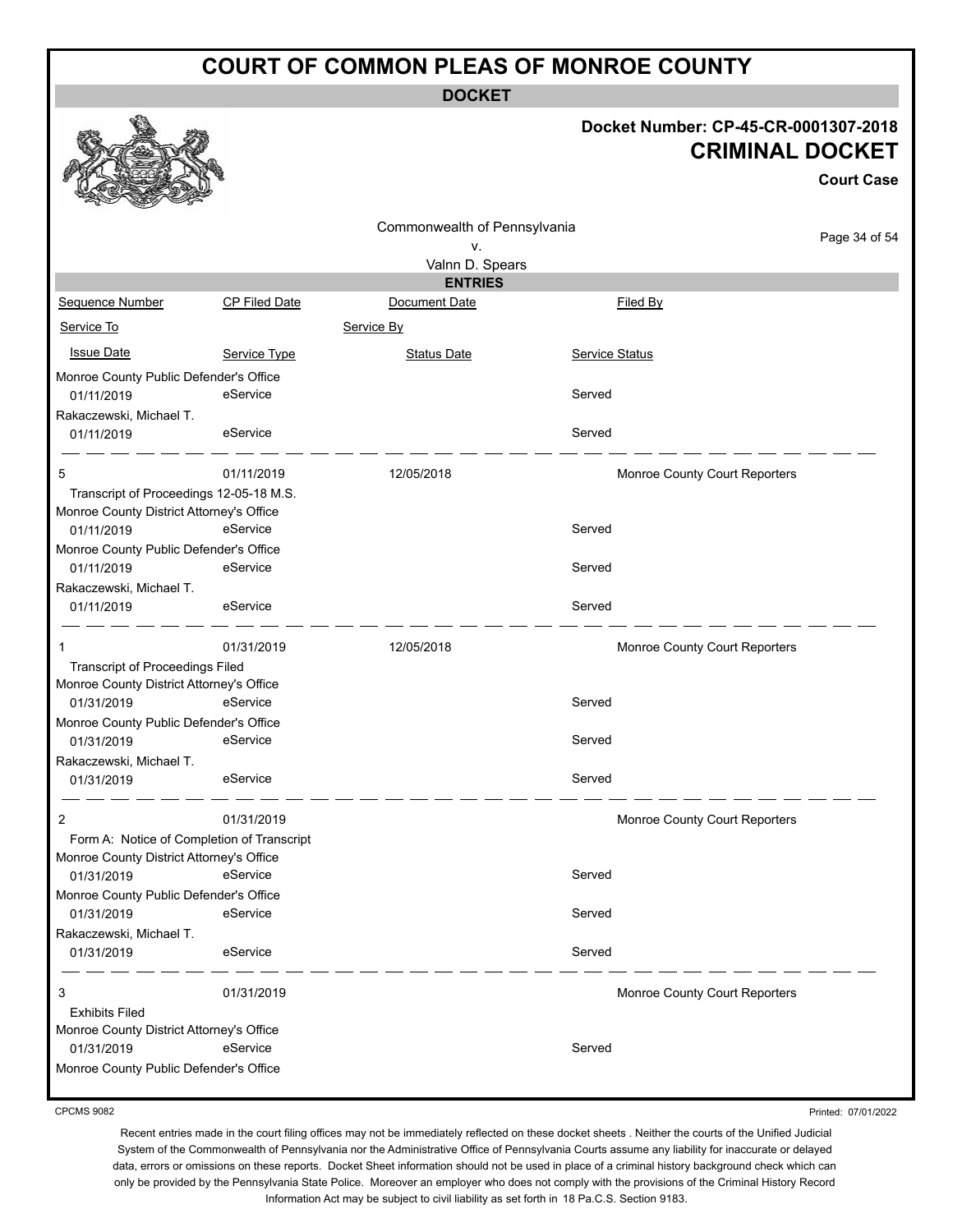**DOCKET**

#### **Docket Number: CP-45-CR-0001307-2018 RIMINAL DOCKET**

**Court Case**

|                                                                                              |                      |                                    | CRIMINAL                      |
|----------------------------------------------------------------------------------------------|----------------------|------------------------------------|-------------------------------|
|                                                                                              |                      | Commonwealth of Pennsylvania<br>۷. |                               |
|                                                                                              |                      | Valnn D. Spears                    |                               |
|                                                                                              |                      | <b>ENTRIES</b>                     |                               |
| Sequence Number                                                                              | <b>CP Filed Date</b> | Document Date                      | Filed By                      |
| Service To                                                                                   |                      | Service By                         |                               |
| <b>Issue Date</b>                                                                            | Service Type         | <b>Status Date</b>                 | <b>Service Status</b>         |
| 01/31/2019                                                                                   | eService             |                                    | Served                        |
| Rakaczewski, Michael T.<br>01/31/2019                                                        | eService             |                                    | Served                        |
| 1                                                                                            | 02/01/2019           |                                    | Monroe County Court Reporters |
| Notice of Completion of Transcript<br>Monroe County District Attorney's Office<br>02/01/2019 | eService             |                                    | Served                        |
| Monroe County Public Defender's Office<br>02/01/2019                                         | eService             |                                    | Served                        |
| Rakaczewski, Michael T.<br>02/01/2019                                                        | eService             |                                    | Served                        |
| 2<br>Transcript of Proceedings 12/6/18                                                       | 02/01/2019           |                                    | Monroe County Court Reporters |
| Monroe County District Attorney's Office<br>02/01/2019                                       | eService             |                                    | Served                        |
| Monroe County Public Defender's Office                                                       |                      |                                    |                               |
| 02/01/2019                                                                                   | eService             |                                    | Served                        |
| Rakaczewski, Michael T.<br>02/01/2019                                                        | eService             |                                    | Served                        |
| 3                                                                                            | 02/01/2019           | 12/07/2018                         | Monroe County Court Reporters |
| Transcript of Proceedings 12/7/18<br>Monroe County District Attorney's Office<br>02/01/2019  | eService             |                                    | Served                        |
| Monroe County Public Defender's Office<br>02/01/2019                                         | eService             |                                    | Served                        |
| Rakaczewski, Michael T.<br>02/01/2019                                                        | eService             |                                    | Served                        |

1 02/21/2019 Rakaczewski, Michael T. Commonwealth's Praecipe for Hearing Monroe County District Attorney's Office 02/21/2019 eService Served Monroe County Public Defender's Office 02/21/2019 eNotice environmental environmental environmental environmental environmental environmental environmental environmental environmental environmental environmental environmental environmental environmental environ

Printed: 07/01/2022

Recent entries made in the court filing offices may not be immediately reflected on these docket sheets . Neither the courts of the Unified Judicial System of the Commonwealth of Pennsylvania nor the Administrative Office of Pennsylvania Courts assume any liability for inaccurate or delayed data, errors or omissions on these reports. Docket Sheet information should not be used in place of a criminal history background check which can only be provided by the Pennsylvania State Police. Moreover an employer who does not comply with the provisions of the Criminal History Record Information Act may be subject to civil liability as set forth in 18 Pa.C.S. Section 9183.



CPCMS 9082

Page 35 of 54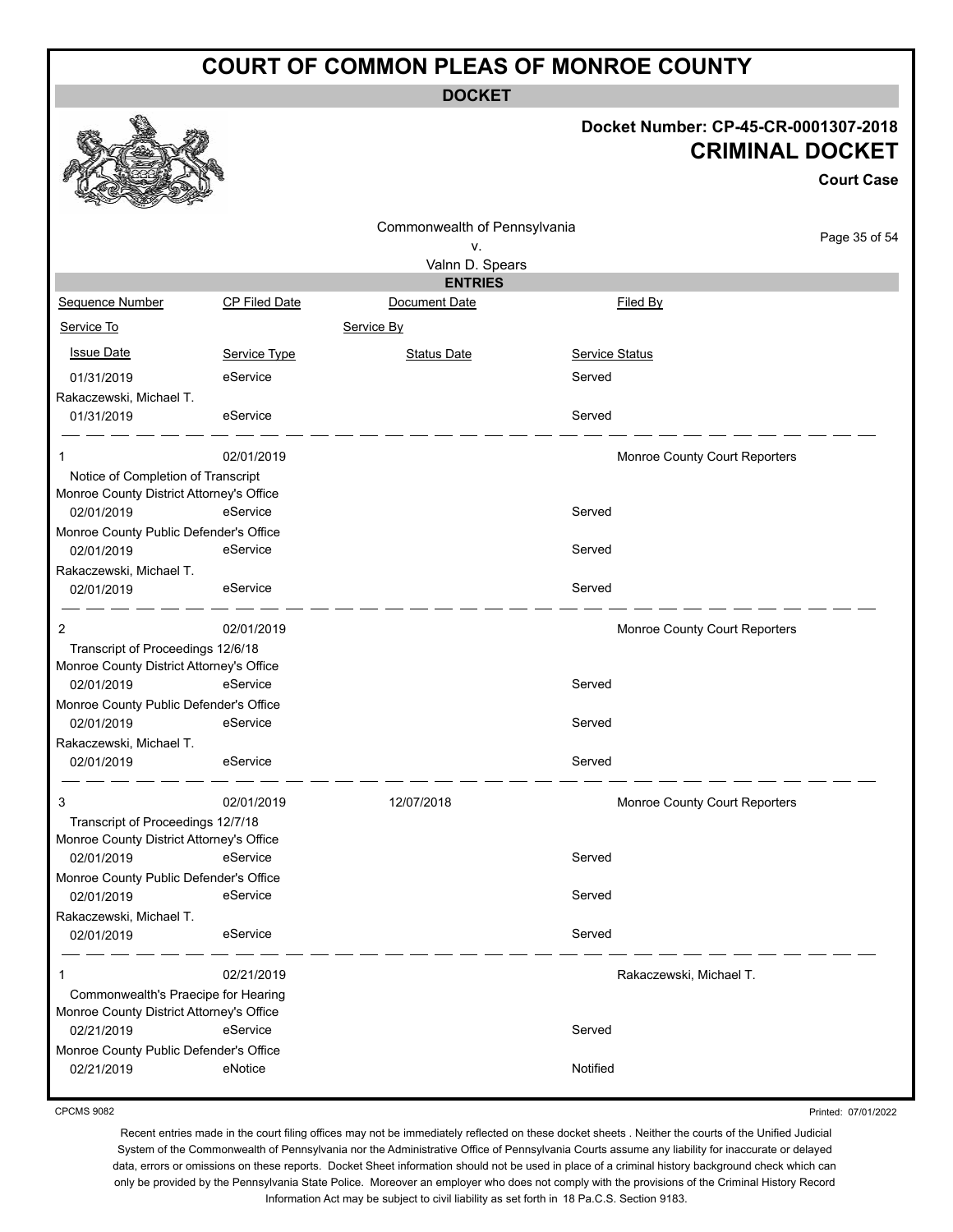**DOCKET**

| Commonwealth of Pennsylvania<br>۷.<br>Valnn D. Spears<br><b>ENTRIES</b><br>Sequence Number<br><b>CP Filed Date</b><br>Document Date<br>Filed By<br>Service To<br>Service By<br><b>Issue Date</b><br>Service Status<br>Service Type<br><b>Status Date</b><br>2<br>02/21/2019<br>Rakaczewski, Michael T.<br>Commonwealth's Praecipe for Hearing<br>Monroe County District Attorney's Office<br>eService<br>Served<br>02/21/2019<br>Monroe County Public Defender's Office<br>Notified<br>eNotice<br>02/21/2019<br>02/22/2019<br>02/22/2019<br>Worthington, Margherita P.<br>1<br>Order-Motions Hearing Scheduled 4/22/19 9:30AM CR#3 / Sentencing Continued to 4/22/19 9:30AM<br>Monroe County Court Administration<br><b>Clerk of Court's Boxes</b><br>02/22/2019<br>Monroe County District Attorney's Office<br><b>Clerk of Court's Boxes</b><br>02/22/2019<br>Monroe County District Attorney's Office<br>eService<br>Served<br>02/22/2019<br>Monroe County Probation<br>Clerk of Court's Boxes<br>02/22/2019<br>Monroe County Public Defender's Office<br>Clerk of Court's Boxes<br>02/22/2019<br>Monroe County Public Defender's Office<br>eService<br>Served<br>02/22/2019<br>Monroe County Sheriff<br><b>Clerk of Court's Boxes</b><br>02/22/2019<br>Rakaczewski, Michael T. | Docket Number: CP-45-CR-0001307-2018<br><b>CRIMINAL DOCKET</b><br><b>Court Case</b> |  |  |
|-----------------------------------------------------------------------------------------------------------------------------------------------------------------------------------------------------------------------------------------------------------------------------------------------------------------------------------------------------------------------------------------------------------------------------------------------------------------------------------------------------------------------------------------------------------------------------------------------------------------------------------------------------------------------------------------------------------------------------------------------------------------------------------------------------------------------------------------------------------------------------------------------------------------------------------------------------------------------------------------------------------------------------------------------------------------------------------------------------------------------------------------------------------------------------------------------------------------------------------------------------------------------------------|-------------------------------------------------------------------------------------|--|--|
|                                                                                                                                                                                                                                                                                                                                                                                                                                                                                                                                                                                                                                                                                                                                                                                                                                                                                                                                                                                                                                                                                                                                                                                                                                                                                   | Page 36 of 54                                                                       |  |  |
|                                                                                                                                                                                                                                                                                                                                                                                                                                                                                                                                                                                                                                                                                                                                                                                                                                                                                                                                                                                                                                                                                                                                                                                                                                                                                   |                                                                                     |  |  |
|                                                                                                                                                                                                                                                                                                                                                                                                                                                                                                                                                                                                                                                                                                                                                                                                                                                                                                                                                                                                                                                                                                                                                                                                                                                                                   |                                                                                     |  |  |
|                                                                                                                                                                                                                                                                                                                                                                                                                                                                                                                                                                                                                                                                                                                                                                                                                                                                                                                                                                                                                                                                                                                                                                                                                                                                                   |                                                                                     |  |  |
|                                                                                                                                                                                                                                                                                                                                                                                                                                                                                                                                                                                                                                                                                                                                                                                                                                                                                                                                                                                                                                                                                                                                                                                                                                                                                   |                                                                                     |  |  |
|                                                                                                                                                                                                                                                                                                                                                                                                                                                                                                                                                                                                                                                                                                                                                                                                                                                                                                                                                                                                                                                                                                                                                                                                                                                                                   |                                                                                     |  |  |
|                                                                                                                                                                                                                                                                                                                                                                                                                                                                                                                                                                                                                                                                                                                                                                                                                                                                                                                                                                                                                                                                                                                                                                                                                                                                                   |                                                                                     |  |  |
|                                                                                                                                                                                                                                                                                                                                                                                                                                                                                                                                                                                                                                                                                                                                                                                                                                                                                                                                                                                                                                                                                                                                                                                                                                                                                   |                                                                                     |  |  |
|                                                                                                                                                                                                                                                                                                                                                                                                                                                                                                                                                                                                                                                                                                                                                                                                                                                                                                                                                                                                                                                                                                                                                                                                                                                                                   |                                                                                     |  |  |
|                                                                                                                                                                                                                                                                                                                                                                                                                                                                                                                                                                                                                                                                                                                                                                                                                                                                                                                                                                                                                                                                                                                                                                                                                                                                                   |                                                                                     |  |  |
|                                                                                                                                                                                                                                                                                                                                                                                                                                                                                                                                                                                                                                                                                                                                                                                                                                                                                                                                                                                                                                                                                                                                                                                                                                                                                   |                                                                                     |  |  |
|                                                                                                                                                                                                                                                                                                                                                                                                                                                                                                                                                                                                                                                                                                                                                                                                                                                                                                                                                                                                                                                                                                                                                                                                                                                                                   |                                                                                     |  |  |
|                                                                                                                                                                                                                                                                                                                                                                                                                                                                                                                                                                                                                                                                                                                                                                                                                                                                                                                                                                                                                                                                                                                                                                                                                                                                                   |                                                                                     |  |  |
|                                                                                                                                                                                                                                                                                                                                                                                                                                                                                                                                                                                                                                                                                                                                                                                                                                                                                                                                                                                                                                                                                                                                                                                                                                                                                   |                                                                                     |  |  |
|                                                                                                                                                                                                                                                                                                                                                                                                                                                                                                                                                                                                                                                                                                                                                                                                                                                                                                                                                                                                                                                                                                                                                                                                                                                                                   |                                                                                     |  |  |
|                                                                                                                                                                                                                                                                                                                                                                                                                                                                                                                                                                                                                                                                                                                                                                                                                                                                                                                                                                                                                                                                                                                                                                                                                                                                                   |                                                                                     |  |  |
|                                                                                                                                                                                                                                                                                                                                                                                                                                                                                                                                                                                                                                                                                                                                                                                                                                                                                                                                                                                                                                                                                                                                                                                                                                                                                   |                                                                                     |  |  |
|                                                                                                                                                                                                                                                                                                                                                                                                                                                                                                                                                                                                                                                                                                                                                                                                                                                                                                                                                                                                                                                                                                                                                                                                                                                                                   |                                                                                     |  |  |
|                                                                                                                                                                                                                                                                                                                                                                                                                                                                                                                                                                                                                                                                                                                                                                                                                                                                                                                                                                                                                                                                                                                                                                                                                                                                                   |                                                                                     |  |  |
|                                                                                                                                                                                                                                                                                                                                                                                                                                                                                                                                                                                                                                                                                                                                                                                                                                                                                                                                                                                                                                                                                                                                                                                                                                                                                   |                                                                                     |  |  |
|                                                                                                                                                                                                                                                                                                                                                                                                                                                                                                                                                                                                                                                                                                                                                                                                                                                                                                                                                                                                                                                                                                                                                                                                                                                                                   |                                                                                     |  |  |
|                                                                                                                                                                                                                                                                                                                                                                                                                                                                                                                                                                                                                                                                                                                                                                                                                                                                                                                                                                                                                                                                                                                                                                                                                                                                                   |                                                                                     |  |  |
| Served<br>eService<br>02/22/2019                                                                                                                                                                                                                                                                                                                                                                                                                                                                                                                                                                                                                                                                                                                                                                                                                                                                                                                                                                                                                                                                                                                                                                                                                                                  |                                                                                     |  |  |
| 02/25/2019<br>Rakaczewski, Michael T.<br>1                                                                                                                                                                                                                                                                                                                                                                                                                                                                                                                                                                                                                                                                                                                                                                                                                                                                                                                                                                                                                                                                                                                                                                                                                                        |                                                                                     |  |  |
| <b>Motion for Continuance</b>                                                                                                                                                                                                                                                                                                                                                                                                                                                                                                                                                                                                                                                                                                                                                                                                                                                                                                                                                                                                                                                                                                                                                                                                                                                     |                                                                                     |  |  |
| Monroe County District Attorney's Office<br>Served<br>eService                                                                                                                                                                                                                                                                                                                                                                                                                                                                                                                                                                                                                                                                                                                                                                                                                                                                                                                                                                                                                                                                                                                                                                                                                    |                                                                                     |  |  |
| 02/25/2019<br>Monroe County Public Defender's Office                                                                                                                                                                                                                                                                                                                                                                                                                                                                                                                                                                                                                                                                                                                                                                                                                                                                                                                                                                                                                                                                                                                                                                                                                              |                                                                                     |  |  |
| eNotice<br>Notified<br>02/25/2019                                                                                                                                                                                                                                                                                                                                                                                                                                                                                                                                                                                                                                                                                                                                                                                                                                                                                                                                                                                                                                                                                                                                                                                                                                                 |                                                                                     |  |  |
| 02/25/2019<br>2<br>02/25/2019<br>Worthington, Margherita P.                                                                                                                                                                                                                                                                                                                                                                                                                                                                                                                                                                                                                                                                                                                                                                                                                                                                                                                                                                                                                                                                                                                                                                                                                       |                                                                                     |  |  |
| Order- Sentencing Continued to 4/26/19 9:30AM CR#1<br>Monroe County Court Administration                                                                                                                                                                                                                                                                                                                                                                                                                                                                                                                                                                                                                                                                                                                                                                                                                                                                                                                                                                                                                                                                                                                                                                                          |                                                                                     |  |  |

CPCMS 9082

Printed: 07/01/2022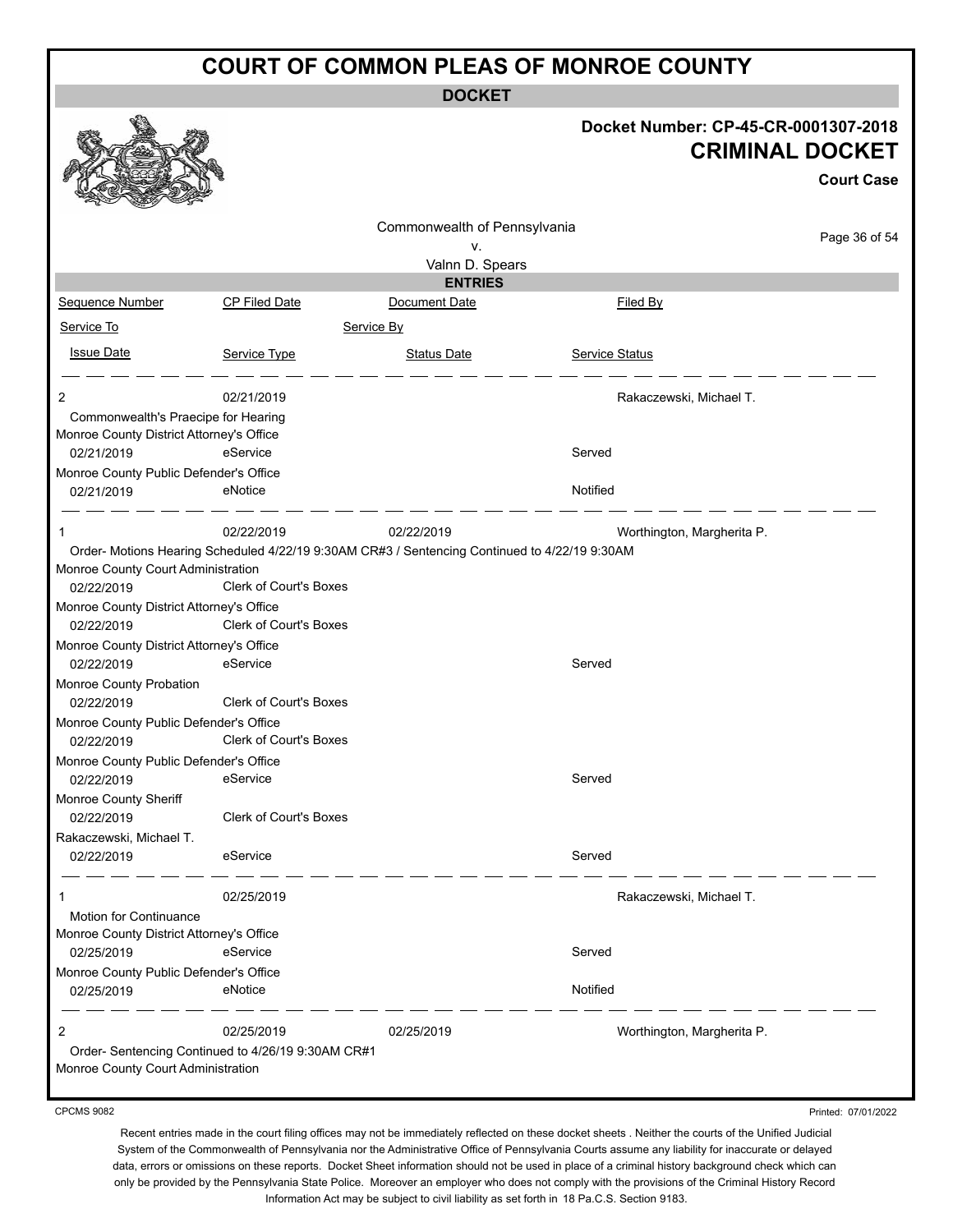**DOCKET**

#### **Docket Number: CP-45-CR-0001307-2018 CRIMINAL DOCKET**

Printed: 07/01/2022

|                                          |                                                                                          |                              | <b>CRIMINAL DOCKET</b>                    |                   |  |
|------------------------------------------|------------------------------------------------------------------------------------------|------------------------------|-------------------------------------------|-------------------|--|
|                                          |                                                                                          |                              |                                           | <b>Court Case</b> |  |
|                                          |                                                                                          | Commonwealth of Pennsylvania |                                           | Page 37 of 54     |  |
|                                          |                                                                                          | ۷.                           |                                           |                   |  |
|                                          |                                                                                          | Valnn D. Spears              |                                           |                   |  |
|                                          |                                                                                          | <b>ENTRIES</b>               |                                           |                   |  |
| Sequence Number                          | <b>CP Filed Date</b>                                                                     | Document Date                | Filed By                                  |                   |  |
| Service To                               |                                                                                          | Service By                   |                                           |                   |  |
| <b>Issue Date</b>                        | Service Type                                                                             | <b>Status Date</b>           | Service Status                            |                   |  |
| 02/25/2019                               | <b>Clerk of Court's Boxes</b>                                                            |                              |                                           |                   |  |
| Monroe County District Attorney's Office |                                                                                          |                              |                                           |                   |  |
| 02/25/2019                               | <b>Clerk of Court's Boxes</b>                                                            |                              |                                           |                   |  |
| Monroe County District Attorney's Office |                                                                                          |                              |                                           |                   |  |
| 02/25/2019                               | eService                                                                                 |                              | Served                                    |                   |  |
| Monroe County Probation                  |                                                                                          |                              |                                           |                   |  |
| 02/25/2019                               | <b>Clerk of Court's Boxes</b>                                                            |                              |                                           |                   |  |
| Monroe County Public Defender's Office   |                                                                                          |                              |                                           |                   |  |
| 02/25/2019                               | <b>Clerk of Court's Boxes</b>                                                            |                              |                                           |                   |  |
| Monroe County Public Defender's Office   |                                                                                          |                              |                                           |                   |  |
| 02/25/2019                               | eService                                                                                 |                              | Served                                    |                   |  |
| Monroe County Sheriff                    |                                                                                          |                              |                                           |                   |  |
| 02/25/2019                               | <b>Clerk of Court's Boxes</b>                                                            |                              |                                           |                   |  |
| Rakaczewski, Michael T.                  |                                                                                          |                              |                                           |                   |  |
| 02/25/2019                               | eService                                                                                 |                              | Served                                    |                   |  |
| 3                                        | 02/26/2019                                                                               |                              | Warden, George J.                         |                   |  |
|                                          | Case Correspondence - Letter forwarded to attorney - requesting review of SVP assessment |                              |                                           |                   |  |
| Monroe County District Attorney's Office |                                                                                          |                              |                                           |                   |  |
| 02/28/2019                               | eService                                                                                 |                              | Served                                    |                   |  |
| Monroe County Public Defender's Office   |                                                                                          |                              |                                           |                   |  |
| 02/28/2019                               | eService                                                                                 |                              | Served                                    |                   |  |
| Rakaczewski, Michael T.                  |                                                                                          |                              |                                           |                   |  |
| 02/28/2019                               | eService                                                                                 |                              | Served                                    |                   |  |
| 1                                        | 04/12/2019                                                                               |                              | Monroe County Public Defender's<br>Office |                   |  |
|                                          | Motion to Declare SORNA Unconstitutional and Preclude Sexual Offender Registration       |                              |                                           |                   |  |
| Monroe County District Attorney's Office |                                                                                          |                              |                                           |                   |  |
| 04/12/2019                               | eNotice                                                                                  |                              | Notified                                  |                   |  |
| Rakaczewski, Michael T.                  |                                                                                          |                              |                                           |                   |  |
| 04/12/2019                               | eNotice                                                                                  |                              | Notified                                  |                   |  |
| 1                                        | 04/15/2019                                                                               | 04/15/2019                   | Worthington, Margherita P.                |                   |  |
|                                          | Order- Hearing on Def Motion Scheduled 4/26/19 9:30AM CR#1                               |                              |                                           |                   |  |
| Monroe County Court Administration       |                                                                                          |                              |                                           |                   |  |
| 04/15/2019                               | <b>Clerk of Court's Boxes</b>                                                            |                              |                                           |                   |  |
| Monroe County District Attorney's Office |                                                                                          |                              |                                           |                   |  |

CPCMS 9082

a An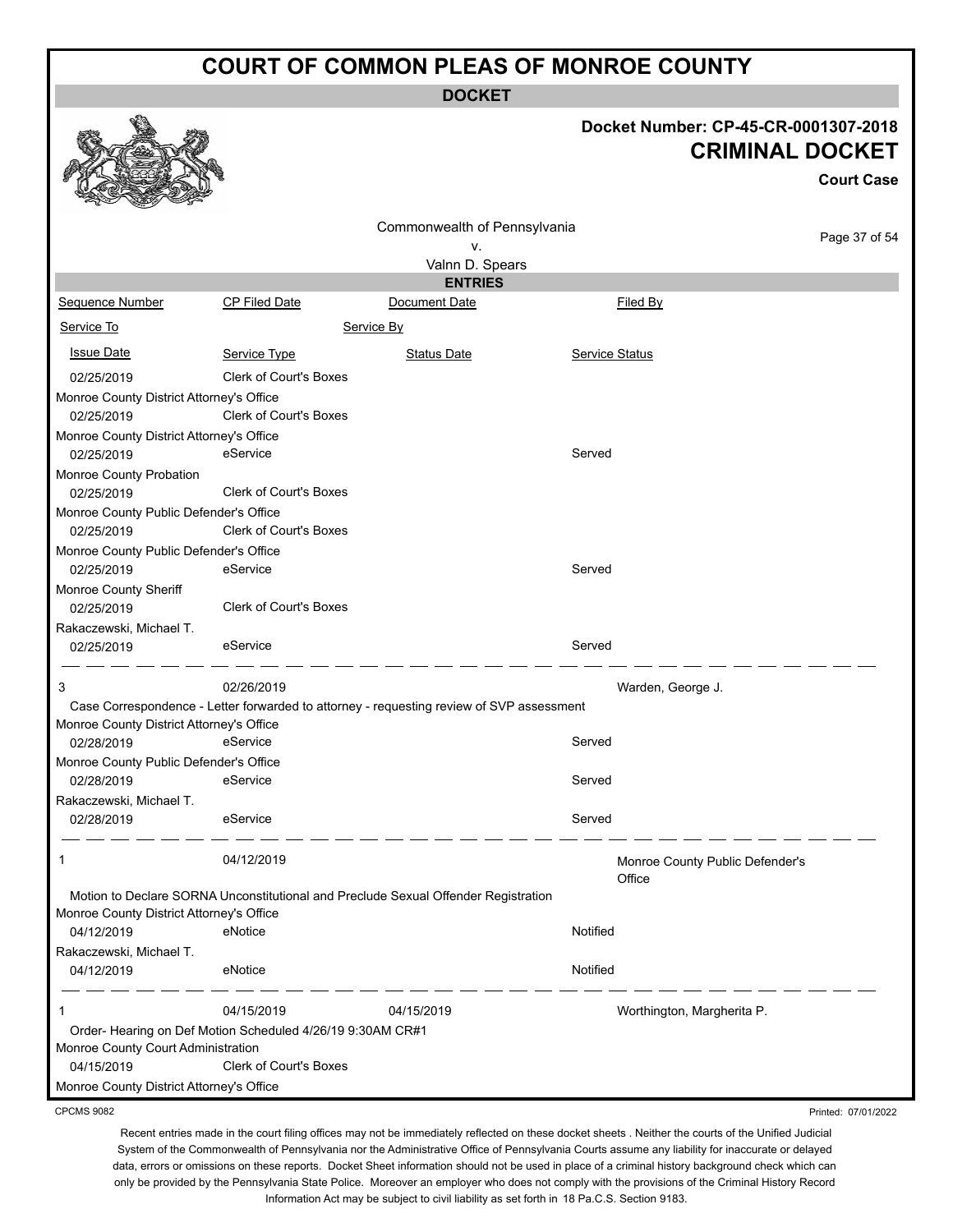**DOCKET**

## **Docket Number: CP-45-CR-0001307-2018**

Printed: 07/01/2022

|                                                        |                                                              |                              |                       | <b>CRIMINAL DOCKET</b>               | <b>Court Case</b> |
|--------------------------------------------------------|--------------------------------------------------------------|------------------------------|-----------------------|--------------------------------------|-------------------|
|                                                        |                                                              | Commonwealth of Pennsylvania |                       |                                      |                   |
|                                                        |                                                              | v.                           |                       |                                      | Page 38 of 54     |
|                                                        |                                                              | Valnn D. Spears              |                       |                                      |                   |
|                                                        |                                                              | <b>ENTRIES</b>               |                       |                                      |                   |
| Sequence Number                                        | CP Filed Date                                                | Document Date                | Filed By              |                                      |                   |
| Service To                                             |                                                              | Service By                   |                       |                                      |                   |
| <b>Issue Date</b>                                      | Service Type                                                 | <b>Status Date</b>           | <b>Service Status</b> |                                      |                   |
| 04/15/2019                                             | <b>Clerk of Court's Boxes</b>                                |                              |                       |                                      |                   |
| Monroe County District Attorney's Office               |                                                              |                              |                       |                                      |                   |
| 04/15/2019                                             | eService                                                     |                              | Served                |                                      |                   |
| Monroe County Probation<br>04/15/2019                  | Clerk of Court's Boxes                                       |                              |                       |                                      |                   |
| Monroe County Public Defender's Office<br>04/15/2019   | Clerk of Court's Boxes                                       |                              |                       |                                      |                   |
| Monroe County Public Defender's Office<br>04/15/2019   | eService                                                     |                              | Served                |                                      |                   |
| Monroe County Sheriff<br>04/15/2019                    | Clerk of Court's Boxes                                       |                              |                       |                                      |                   |
| Rakaczewski, Michael T.<br>04/15/2019                  | eService                                                     |                              | Served                |                                      |                   |
| 1                                                      | 04/22/2019                                                   |                              | Office                | Monroe County District Attorney's    |                   |
| Notification at Sentencing                             |                                                              |                              |                       |                                      |                   |
| Monroe County Public Defender's Office                 |                                                              |                              |                       |                                      |                   |
| 04/22/2019                                             | eNotice                                                      |                              | Notified              |                                      |                   |
| Rakaczewski, Michael T.                                |                                                              |                              |                       |                                      |                   |
| 04/22/2019                                             | eService                                                     |                              | Served                |                                      |                   |
|                                                        | 04/26/2019                                                   |                              |                       | Closs, Eric Carl                     |                   |
|                                                        | Notification of Megan's Law Sex Offender Registration Duties |                              |                       |                                      |                   |
| Monroe County District Attorney's Office<br>05/07/2019 | eService                                                     |                              | Served                |                                      |                   |
| Monroe County Public Defender's Office                 |                                                              |                              |                       |                                      |                   |
| 05/07/2019                                             | eService                                                     |                              | Served                |                                      |                   |
| Rakaczewski, Michael T.<br>05/07/2019                  | eService                                                     |                              | Served                |                                      |                   |
| 2                                                      | 04/26/2019                                                   |                              |                       | Closs, Eric Carl<br>Spears, Valnn D. |                   |
| Written Post-Sentence Rights                           |                                                              |                              |                       |                                      |                   |
| Monroe County District Attorney's Office               |                                                              |                              |                       |                                      |                   |
| 04/30/2019                                             | eService                                                     |                              | Served                |                                      |                   |
| Monroe County Public Defender's Office                 |                                                              |                              |                       |                                      |                   |
| 04/30/2019                                             | eService                                                     |                              | Served                |                                      |                   |

CPCMS 9082

 $\mathbb{Z}$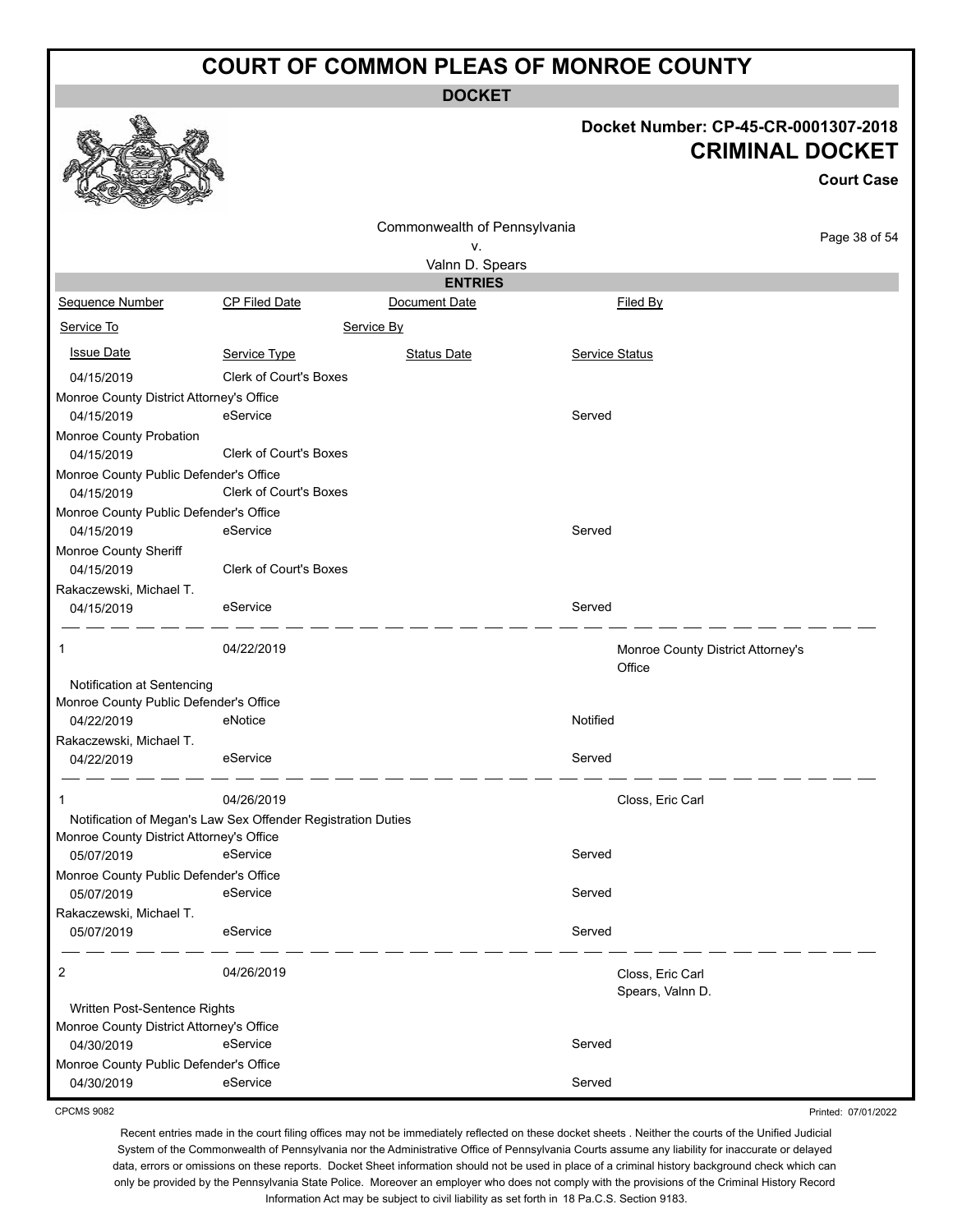**DOCKET**

|                                                            |                               |                              | Docket Number: CP-45-CR-0001307-2018 | <b>CRIMINAL DOCKET</b><br><b>Court Case</b> |
|------------------------------------------------------------|-------------------------------|------------------------------|--------------------------------------|---------------------------------------------|
|                                                            |                               | Commonwealth of Pennsylvania |                                      |                                             |
|                                                            |                               | ٧.                           |                                      | Page 39 of 54                               |
|                                                            |                               | Valnn D. Spears              |                                      |                                             |
|                                                            |                               | <b>ENTRIES</b>               |                                      |                                             |
| Sequence Number                                            | <b>CP Filed Date</b>          | Document Date                | Filed By                             |                                             |
| Service To                                                 |                               | Service By                   |                                      |                                             |
| <b>Issue Date</b>                                          | Service Type                  | <b>Status Date</b>           | Service Status                       |                                             |
| Rakaczewski, Michael T.                                    |                               |                              |                                      |                                             |
| 04/30/2019                                                 | eService                      |                              | Served                               |                                             |
|                                                            |                               |                              |                                      |                                             |
| 3                                                          | 04/26/2019                    |                              | Worthington, Margherita P.           |                                             |
| Order - Sentence/Penalty Imposed                           |                               |                              |                                      |                                             |
| Monroe County Correctional Facility<br>04/29/2019          | Clerk of Court's Boxes        |                              |                                      |                                             |
| Monroe County Court Administration                         |                               |                              |                                      |                                             |
| 04/29/2019                                                 | <b>Clerk of Court's Boxes</b> |                              |                                      |                                             |
| Monroe County District Attorney's Office                   |                               |                              |                                      |                                             |
| 04/29/2019                                                 | Clerk of Court's Boxes        |                              |                                      |                                             |
| Monroe County Probation Department                         |                               |                              |                                      |                                             |
| 04/29/2019                                                 | Clerk of Court's Boxes        |                              |                                      |                                             |
| Monroe County Public Defender's Office                     |                               |                              |                                      |                                             |
| 04/29/2019                                                 | Clerk of Court's Boxes        |                              |                                      |                                             |
| Monroe County Sheriff's Department                         |                               |                              |                                      |                                             |
| 04/29/2019                                                 | Clerk of Court's Boxes        |                              |                                      |                                             |
| Monroe County District Attorney's Office                   | eService                      |                              | Served                               |                                             |
| 05/02/2019<br>Monroe County Public Defender's Office       |                               |                              |                                      |                                             |
| 05/02/2019                                                 | eService                      |                              | Served                               |                                             |
| Rakaczewski, Michael T.                                    |                               |                              |                                      |                                             |
| 05/02/2019                                                 | eService                      |                              | Served                               |                                             |
| -1                                                         | 04/29/2019                    | 04/26/2019                   | Worthington, Margherita P.           |                                             |
| Order Granting Mot in PART & declines to hold SVP hearing. |                               |                              |                                      |                                             |
| Monroe County Court Administration<br>04/29/2019           | <b>Clerk of Court's Boxes</b> |                              |                                      |                                             |
| Monroe County District Attorney's Office                   |                               |                              |                                      |                                             |
| 04/29/2019                                                 | Clerk of Court's Boxes        |                              |                                      |                                             |
| Monroe County Probation<br>04/29/2019                      | <b>Clerk of Court's Boxes</b> |                              |                                      |                                             |
| Monroe County Public Defender's Office                     |                               |                              |                                      |                                             |
| 04/29/2019                                                 | Clerk of Court's Boxes        |                              |                                      |                                             |
| Monroe County Sheriff                                      |                               |                              |                                      |                                             |
| 04/29/2019                                                 | Clerk of Court's Boxes        |                              |                                      |                                             |
| Monroe County District Attorney's Office                   |                               |                              |                                      |                                             |

CPCMS 9082

Printed: 07/01/2022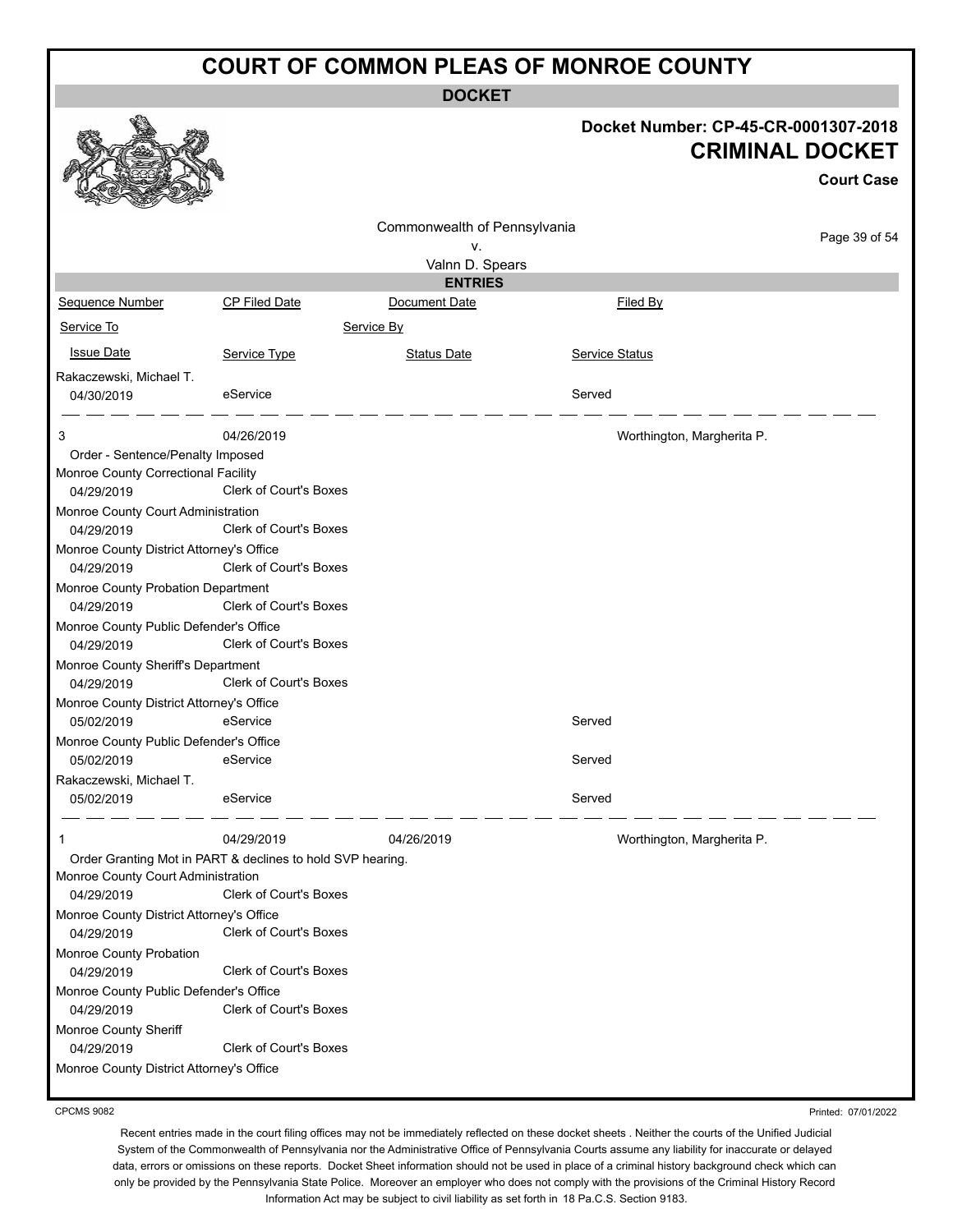**DOCKET**

#### **Docket Number: CP-45-CR-0001307-2018 CRIMINAL DOCKET**

**Court Case**

|                                          |                                                                                                | Commonwealth of Pennsylvania |                                          |               |
|------------------------------------------|------------------------------------------------------------------------------------------------|------------------------------|------------------------------------------|---------------|
|                                          |                                                                                                | ٧.                           |                                          | Page 40 of 54 |
|                                          |                                                                                                | Valnn D. Spears              |                                          |               |
|                                          |                                                                                                | <b>ENTRIES</b>               |                                          |               |
| Sequence Number                          | CP Filed Date                                                                                  | Document Date                | Filed By                                 |               |
| Service To                               |                                                                                                | Service By                   |                                          |               |
| <b>Issue Date</b>                        | Service Type                                                                                   | <b>Status Date</b>           | <b>Service Status</b>                    |               |
| 05/02/2019                               | eService                                                                                       |                              | Served                                   |               |
| Monroe County Public Defender's Office   |                                                                                                |                              |                                          |               |
| 05/02/2019                               | eService                                                                                       |                              | Served                                   |               |
| Rakaczewski, Michael T.                  |                                                                                                |                              |                                          |               |
| 05/02/2019                               | eService                                                                                       |                              | Served                                   |               |
|                                          | 05/01/2019                                                                                     |                              | Warden, George J.                        |               |
|                                          | Case Correspondence - Letter forwarded to attorney concerning facts presented                  |                              |                                          |               |
| Monroe County District Attorney's Office |                                                                                                |                              |                                          |               |
| 05/01/2019                               | eService                                                                                       |                              | Served                                   |               |
| Monroe County Public Defender's Office   |                                                                                                |                              |                                          |               |
| 05/01/2019                               | eService                                                                                       |                              | Served                                   |               |
| Rakaczewski, Michael T.                  |                                                                                                |                              |                                          |               |
| 05/01/2019                               | eService                                                                                       |                              | Served                                   |               |
| 1                                        | 05/02/2019                                                                                     |                              | Court of Common Pleas - Monroe<br>County |               |
| Penalty Assessed                         |                                                                                                |                              |                                          |               |
| Monroe County District Attorney's Office |                                                                                                |                              |                                          |               |
| 05/02/2019                               | eService                                                                                       |                              | Served                                   |               |
| Monroe County Public Defender's Office   |                                                                                                |                              |                                          |               |
| 05/02/2019                               | eService                                                                                       |                              | Served                                   |               |
| Rakaczewski, Michael T.                  |                                                                                                |                              |                                          |               |
| 05/02/2019                               | eService                                                                                       |                              | Served                                   |               |
| 2                                        | 05/02/2019                                                                                     |                              | Worthington, Margherita P.               |               |
|                                          | Order Amending Sentence of Count 2 120 months-240 months (Total Agg Sent of 24 yrs. - 86 yrs.) |                              |                                          |               |
| Monroe County Correctional Facility      |                                                                                                |                              |                                          |               |
| 05/03/2019                               | <b>Clerk of Court's Boxes</b>                                                                  |                              |                                          |               |
| Monroe County Court Administration       |                                                                                                |                              |                                          |               |
| 05/03/2019                               | Clerk of Court's Boxes                                                                         |                              |                                          |               |
| Monroe County District Attorney's Office |                                                                                                |                              |                                          |               |
| 05/03/2019                               | Clerk of Court's Boxes                                                                         |                              |                                          |               |
| Monroe County District Attorney's Office |                                                                                                |                              |                                          |               |
| 05/03/2019                               | eService                                                                                       |                              | Served                                   |               |
| Monroe County Probation Department       |                                                                                                |                              |                                          |               |
| 05/03/2019                               | Clerk of Court's Boxes                                                                         |                              |                                          |               |
| Monroe County Public Defender's Office   |                                                                                                |                              |                                          |               |

CPCMS 9082

Recent entries made in the court filing offices may not be immediately reflected on these docket sheets . Neither the courts of the Unified Judicial System of the Commonwealth of Pennsylvania nor the Administrative Office of Pennsylvania Courts assume any liability for inaccurate or delayed data, errors or omissions on these reports. Docket Sheet information should not be used in place of a criminal history background check which can only be provided by the Pennsylvania State Police. Moreover an employer who does not comply with the provisions of the Criminal History Record Information Act may be subject to civil liability as set forth in 18 Pa.C.S. Section 9183.

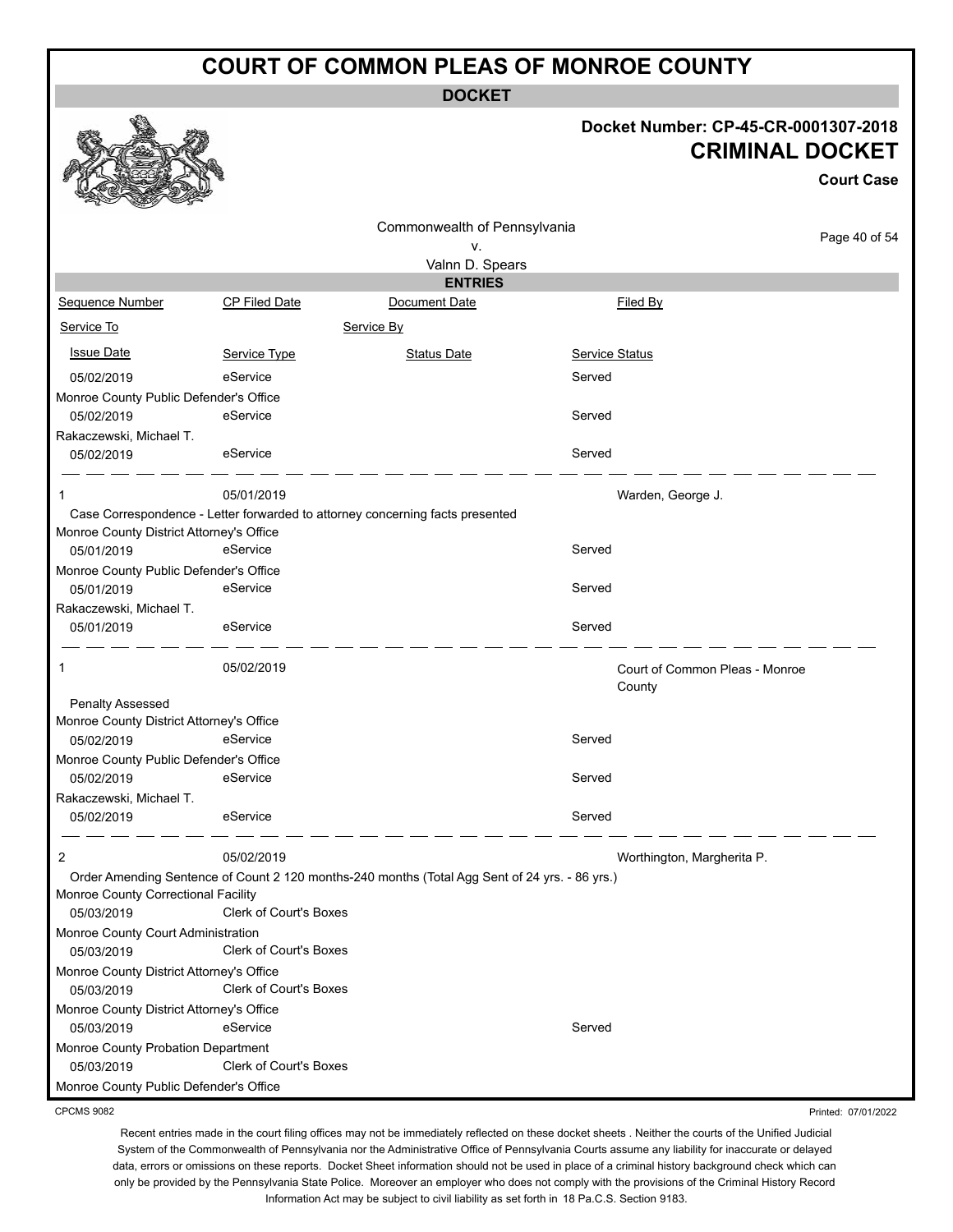**DOCKET**

#### **Docket Number: CP-45-CR-0001307-2018 CRIMINAL DOCKET**

Printed: 07/01/2022

|                                          |                                                                                             |                                   |                            | <b>CRIMINAL DOCKET</b>             |
|------------------------------------------|---------------------------------------------------------------------------------------------|-----------------------------------|----------------------------|------------------------------------|
|                                          |                                                                                             |                                   |                            | <b>Court Case</b>                  |
|                                          |                                                                                             | Commonwealth of Pennsylvania      |                            | Page 41 of 54                      |
|                                          |                                                                                             | ٧.                                |                            |                                    |
|                                          |                                                                                             | Valnn D. Spears<br><b>ENTRIES</b> |                            |                                    |
| Sequence Number                          | <b>CP Filed Date</b>                                                                        | Document Date                     | <b>Filed By</b>            |                                    |
|                                          |                                                                                             |                                   |                            |                                    |
| Service To                               |                                                                                             | Service By                        |                            |                                    |
| <b>Issue Date</b>                        | Service Type                                                                                | <b>Status Date</b>                | Service Status             |                                    |
| 05/03/2019                               | <b>Clerk of Court's Boxes</b>                                                               |                                   |                            |                                    |
| Monroe County Public Defender's Office   |                                                                                             |                                   |                            |                                    |
| 05/03/2019                               | eService                                                                                    |                                   | Served                     |                                    |
| Monroe County Sheriff's Department       |                                                                                             |                                   |                            |                                    |
| 05/03/2019                               | Clerk of Court's Boxes                                                                      |                                   |                            |                                    |
| Rakaczewski, Michael T.                  |                                                                                             |                                   |                            |                                    |
| 05/03/2019                               | eService                                                                                    |                                   | Served                     |                                    |
| 3                                        | 05/02/2019                                                                                  |                                   | Worthington, Margherita P. |                                    |
|                                          | Order Motion Grants Motion in Part and Dimissed Remaining Motion without Prejudice          |                                   |                            |                                    |
| Monroe County District Attorney's Office |                                                                                             |                                   |                            |                                    |
| 05/03/2019                               | Clerk of Court's Boxes                                                                      |                                   |                            |                                    |
| Monroe County Probation Department       |                                                                                             |                                   |                            |                                    |
| 05/03/2019                               | <b>Clerk of Court's Boxes</b>                                                               |                                   |                            |                                    |
| Monroe County Public Defender's Office   |                                                                                             |                                   |                            |                                    |
| 05/03/2019                               | Clerk of Court's Boxes                                                                      |                                   |                            |                                    |
| Monroe County Sheriff's Department       |                                                                                             |                                   |                            |                                    |
| 05/03/2019                               | <b>Clerk of Court's Boxes</b>                                                               |                                   |                            |                                    |
| Monroe County District Attorney's Office |                                                                                             |                                   |                            |                                    |
| 05/04/2019                               | eService                                                                                    |                                   | Served                     |                                    |
| Monroe County Public Defender's Office   |                                                                                             |                                   |                            |                                    |
| 05/04/2019                               | eService                                                                                    |                                   | Served                     |                                    |
| Rakaczewski, Michael T.                  |                                                                                             |                                   |                            |                                    |
| 05/04/2019                               | eService                                                                                    |                                   | Served                     |                                    |
| 1                                        | 05/06/2019                                                                                  |                                   | Office                     | Monroe County Public Defender's    |
|                                          | Post-Sentence Motion to Declare Sorna Unconstitutional & Preclude Sex Offender Registration |                                   |                            |                                    |
| Monroe County District Attorney's Office |                                                                                             |                                   |                            |                                    |
| 05/06/2019                               | eNotice                                                                                     |                                   | Notified                   |                                    |
| Rakaczewski, Michael T.                  |                                                                                             |                                   |                            |                                    |
| 05/06/2019                               | eNotice                                                                                     |                                   | Notified                   |                                    |
|                                          | 05/10/2019                                                                                  |                                   |                            | Monroe County Probation Department |
| Guideline Sentence Form                  |                                                                                             |                                   |                            |                                    |
| Monroe County District Attorney's Office |                                                                                             |                                   |                            |                                    |
| 05/10/2019                               | eService                                                                                    |                                   | Served                     |                                    |
| Monroe County Public Defender's Office   |                                                                                             |                                   |                            |                                    |

CPCMS 9082

a An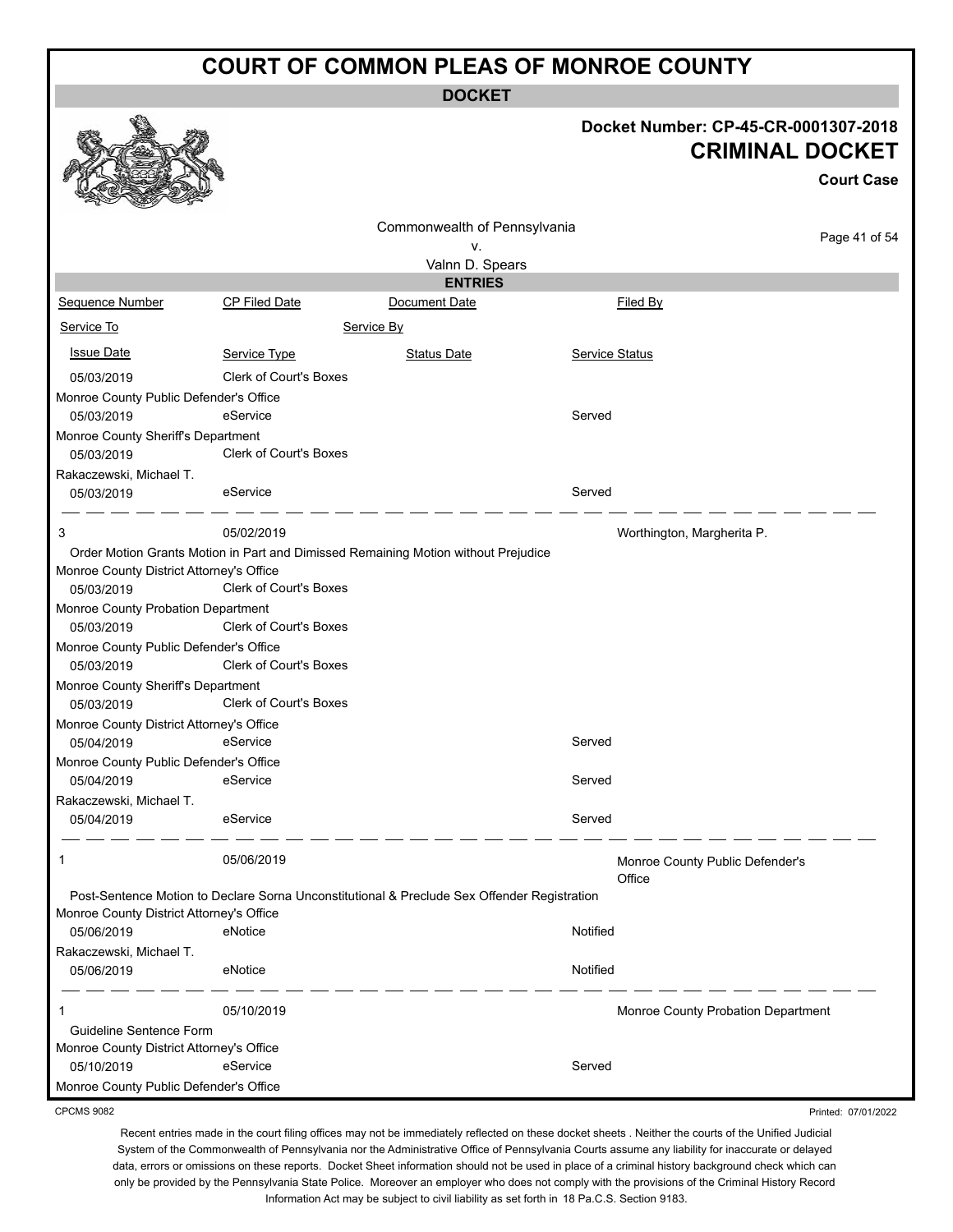**DOCKET**

|                                          |                                                      |                                                                                      |                                           | Docket Number: CP-45-CR-0001307-2018<br><b>CRIMINAL DOCKET</b><br><b>Court Case</b> |
|------------------------------------------|------------------------------------------------------|--------------------------------------------------------------------------------------|-------------------------------------------|-------------------------------------------------------------------------------------|
|                                          |                                                      |                                                                                      |                                           |                                                                                     |
|                                          |                                                      | Commonwealth of Pennsylvania                                                         |                                           | Page 42 of 54                                                                       |
|                                          |                                                      | ٧.                                                                                   |                                           |                                                                                     |
|                                          |                                                      | Valnn D. Spears<br><b>ENTRIES</b>                                                    |                                           |                                                                                     |
| <b>Sequence Number</b>                   | CP Filed Date                                        | Document Date                                                                        | Filed By                                  |                                                                                     |
|                                          |                                                      |                                                                                      |                                           |                                                                                     |
| Service To                               |                                                      | Service By                                                                           |                                           |                                                                                     |
| <b>Issue Date</b>                        | Service Type                                         | <b>Status Date</b>                                                                   | Service Status                            |                                                                                     |
| 05/10/2019                               | eService                                             |                                                                                      | Served                                    |                                                                                     |
| Rakaczewski, Michael T.                  |                                                      |                                                                                      |                                           |                                                                                     |
| 05/10/2019                               | eService                                             |                                                                                      | Served                                    |                                                                                     |
| 1                                        | 05/17/2019                                           |                                                                                      | Worthington, Margherita P.                |                                                                                     |
|                                          | Order Argument Hearing Scheduled 5/31/19@2:00pm CR31 |                                                                                      |                                           |                                                                                     |
| Monroe County Court Administration       |                                                      |                                                                                      |                                           |                                                                                     |
| 05/21/2019                               | <b>Clerk of Court's Boxes</b>                        |                                                                                      |                                           |                                                                                     |
| Monroe County District Attorney's Office |                                                      |                                                                                      |                                           |                                                                                     |
| 05/21/2019                               | Clerk of Court's Boxes                               |                                                                                      |                                           |                                                                                     |
| Monroe County District Attorney's Office |                                                      |                                                                                      |                                           |                                                                                     |
| 05/21/2019                               | eService                                             |                                                                                      | Served                                    |                                                                                     |
| Monroe County Probation Department       |                                                      |                                                                                      |                                           |                                                                                     |
| 05/21/2019                               | <b>Clerk of Court's Boxes</b>                        |                                                                                      |                                           |                                                                                     |
| Monroe County Public Defender's Office   |                                                      |                                                                                      |                                           |                                                                                     |
| 05/21/2019                               | Clerk of Court's Boxes                               |                                                                                      |                                           |                                                                                     |
| Monroe County Public Defender's Office   |                                                      |                                                                                      |                                           |                                                                                     |
| 05/21/2019                               | eService                                             |                                                                                      | Served                                    |                                                                                     |
| Monroe County Sheriff's Department       |                                                      |                                                                                      |                                           |                                                                                     |
| 05/21/2019                               | <b>Clerk of Court's Boxes</b>                        |                                                                                      |                                           |                                                                                     |
| Rakaczewski, Michael T.                  |                                                      |                                                                                      |                                           |                                                                                     |
| 05/21/2019                               | eService                                             |                                                                                      | Served                                    |                                                                                     |
|                                          |                                                      |                                                                                      |                                           |                                                                                     |
| 1                                        | 05/29/2019                                           |                                                                                      | Monroe County Public Defender's<br>Office |                                                                                     |
| <b>Brief in Support</b>                  |                                                      |                                                                                      |                                           |                                                                                     |
| Monroe County District Attorney's Office |                                                      |                                                                                      |                                           |                                                                                     |
| 05/29/2019                               | eNotice                                              |                                                                                      | Notified                                  |                                                                                     |
| Rakaczewski, Michael T.                  |                                                      |                                                                                      |                                           |                                                                                     |
| 05/29/2019                               | eNotice                                              |                                                                                      | Notified                                  |                                                                                     |
| 1                                        | 06/25/2019                                           |                                                                                      | Warden, George J.                         |                                                                                     |
|                                          |                                                      | Case Correspomdence - Letter from defendant to attorney requesting to file an appeal |                                           |                                                                                     |
| Monroe County District Attorney's Office |                                                      |                                                                                      |                                           |                                                                                     |
| 06/25/2019                               | eService                                             |                                                                                      | Served                                    |                                                                                     |
| Monroe County Public Defender's Office   |                                                      |                                                                                      |                                           |                                                                                     |
| 06/25/2019                               | eService                                             |                                                                                      | Served                                    |                                                                                     |
| Rakaczewski, Michael T.                  |                                                      |                                                                                      |                                           |                                                                                     |
| CPCMS 9082                               |                                                      |                                                                                      |                                           | Drintod: 07/04/2022                                                                 |

**CPCM** 

Printed: 07/01/2022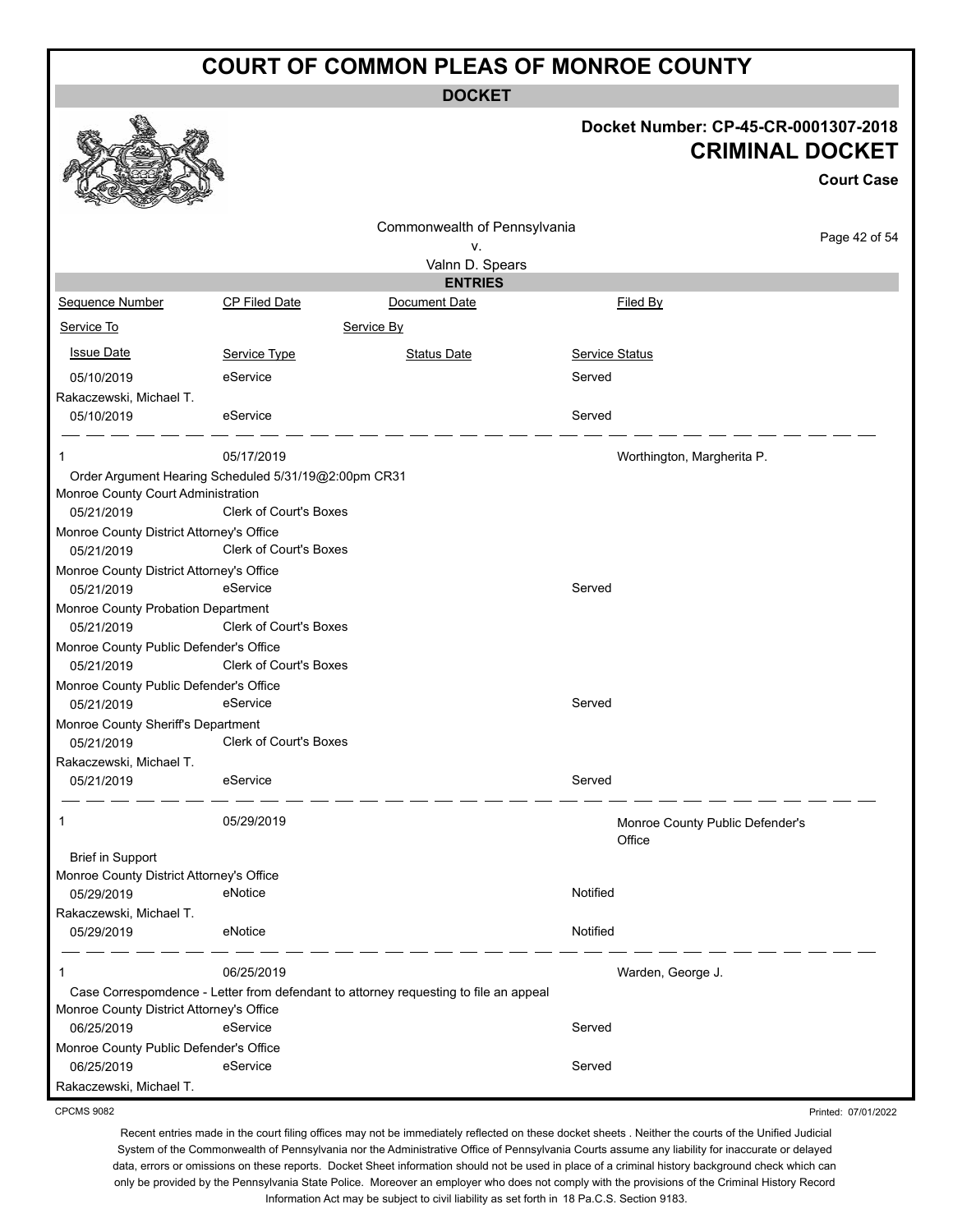**DOCKET**

|                                                                     |                        | DUUNE I                           |                       |                                                                                     |
|---------------------------------------------------------------------|------------------------|-----------------------------------|-----------------------|-------------------------------------------------------------------------------------|
|                                                                     |                        |                                   |                       | Docket Number: CP-45-CR-0001307-2018<br><b>CRIMINAL DOCKET</b><br><b>Court Case</b> |
|                                                                     |                        |                                   |                       |                                                                                     |
|                                                                     |                        | Commonwealth of Pennsylvania      |                       | Page 43 of 54                                                                       |
|                                                                     |                        | ۷.                                |                       |                                                                                     |
|                                                                     |                        | Valnn D. Spears<br><b>ENTRIES</b> |                       |                                                                                     |
| Sequence Number                                                     | CP Filed Date          | Document Date                     |                       | Filed By                                                                            |
| Service To                                                          |                        | Service By                        |                       |                                                                                     |
|                                                                     |                        |                                   |                       |                                                                                     |
| <b>Issue Date</b>                                                   | Service Type           | <b>Status Date</b>                | <b>Service Status</b> |                                                                                     |
| 06/25/2019                                                          | eService               |                                   | Served                |                                                                                     |
| 1                                                                   | 07/19/2019             |                                   |                       | Higgins, Stephen M.<br>Mark, Jonathan<br>Worthington, Margherita P.                 |
| Order Denying Post-Sentencing Motion to Find SORNA Unconstitutional |                        |                                   |                       |                                                                                     |
| Monroe County Court Administration<br>07/22/2019                    | Clerk of Court's Boxes |                                   |                       |                                                                                     |
| Monroe County District Attorney's Office                            |                        |                                   |                       |                                                                                     |
| 07/22/2019                                                          | Clerk of Court's Boxes |                                   |                       |                                                                                     |
| Monroe County Public Defender's Office<br>07/22/2019                | Clerk of Court's Boxes |                                   |                       |                                                                                     |
| Monroe County Sheriff's Department                                  |                        |                                   |                       |                                                                                     |
| 07/22/2019                                                          | Clerk of Court's Boxes |                                   |                       |                                                                                     |
| Monroe County District Attorney's Office<br>08/19/2019              | eService               |                                   | Served                |                                                                                     |
| Monroe County Public Defender's Office                              |                        |                                   |                       |                                                                                     |
| 08/19/2019<br>Rakaczewski, Michael T.                               | eService               |                                   | Served                |                                                                                     |
| 08/19/2019                                                          | eService               |                                   | Served                |                                                                                     |
| 1                                                                   | 08/15/2019             |                                   |                       | Higgins, Stephen M.<br>Mark, Jonathan<br>Worthington, Margherita P.                 |
| Amended Order                                                       |                        |                                   |                       |                                                                                     |
| Closs, Eric Carl<br>08/16/2019                                      | Clerk of Court's Boxes |                                   |                       |                                                                                     |
| Monroe County Court Administration                                  |                        |                                   |                       |                                                                                     |
| 08/16/2019                                                          | Clerk of Court's Boxes |                                   |                       |                                                                                     |
| Monroe County District Attorney's Office                            |                        |                                   |                       |                                                                                     |
| 08/16/2019                                                          | Clerk of Court's Boxes |                                   |                       |                                                                                     |
| Monroe County District Attorney's Office                            |                        |                                   |                       |                                                                                     |
| 08/16/2019                                                          | eService               |                                   | Served                |                                                                                     |
| Monroe County Public Defender's Office<br>08/16/2019                | Clerk of Court's Boxes |                                   |                       |                                                                                     |
| Monroe County Public Defender's Office                              |                        |                                   |                       |                                                                                     |
| 08/16/2019                                                          | eService               |                                   | Served                |                                                                                     |
| Monroe County Sheriff's Department                                  |                        |                                   |                       |                                                                                     |

CPCMS 9082

Recent entries made in the court filing offices may not be immediately reflected on these docket sheets . Neither the courts of the Unified Judicial System of the Commonwealth of Pennsylvania nor the Administrative Office of Pennsylvania Courts assume any liability for inaccurate or delayed data, errors or omissions on these reports. Docket Sheet information should not be used in place of a criminal history background check which can only be provided by the Pennsylvania State Police. Moreover an employer who does not comply with the provisions of the Criminal History Record Information Act may be subject to civil liability as set forth in 18 Pa.C.S. Section 9183.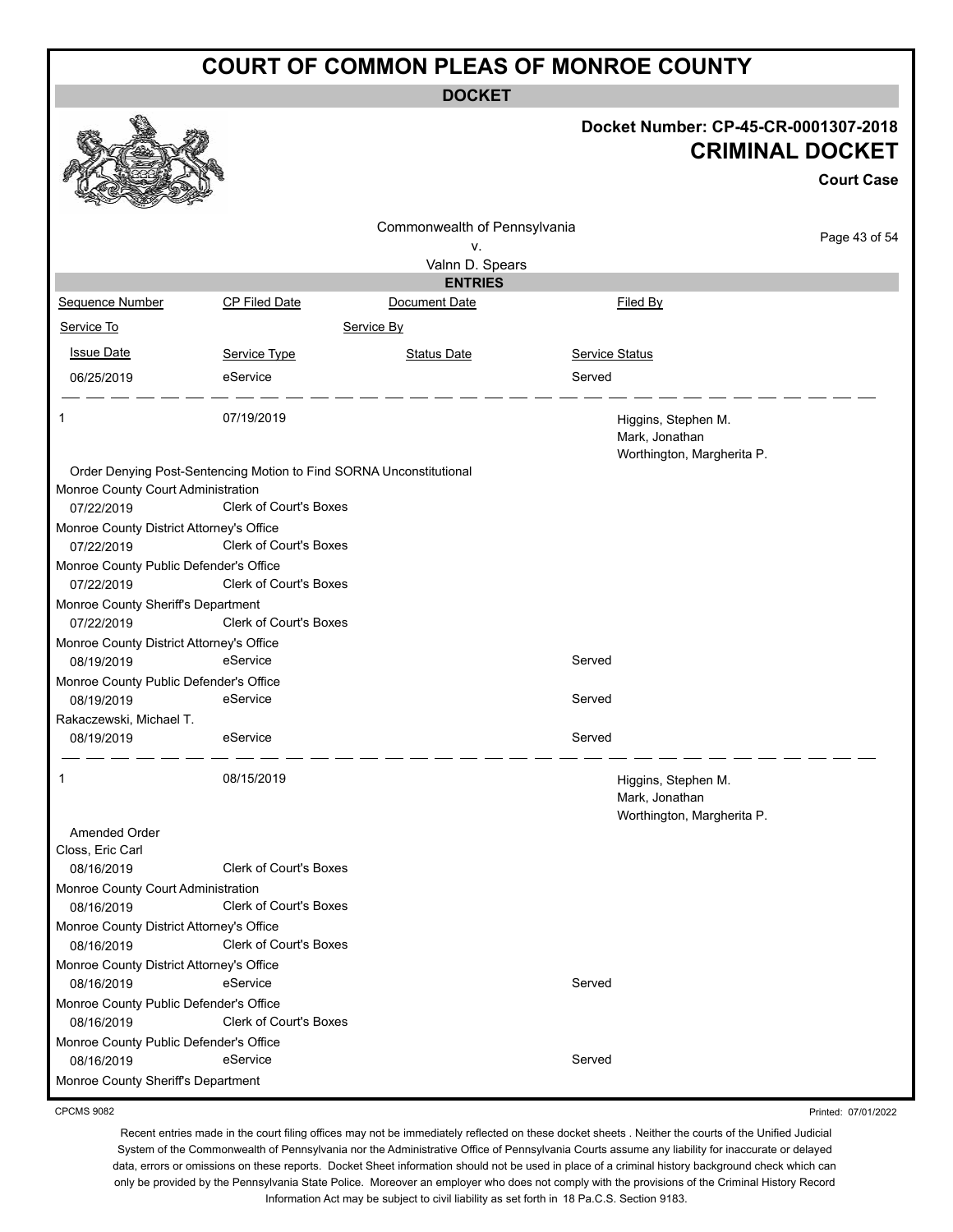**DOCKET**

#### **Docket Number: CP-45-CR-0001307-2018 CRIMINAL DOCKET**

**Court Case**

|                                                                                    |                               |                              |                |                                                   | <b>Court Case</b> |
|------------------------------------------------------------------------------------|-------------------------------|------------------------------|----------------|---------------------------------------------------|-------------------|
|                                                                                    |                               | Commonwealth of Pennsylvania |                |                                                   |                   |
|                                                                                    |                               | ٧.                           |                |                                                   | Page 44 of 54     |
|                                                                                    |                               | Valnn D. Spears              |                |                                                   |                   |
|                                                                                    |                               | <b>ENTRIES</b>               |                | Filed By                                          |                   |
| Sequence Number                                                                    | CP Filed Date                 | Document Date                |                |                                                   |                   |
| Service To                                                                         |                               | Service By                   |                |                                                   |                   |
| <b>Issue Date</b>                                                                  | Service Type                  | Status Date                  | Service Status |                                                   |                   |
| 08/16/2019                                                                         | <b>Clerk of Court's Boxes</b> |                              |                |                                                   |                   |
| Rakaczewski, Michael T.                                                            |                               |                              |                |                                                   |                   |
| 08/16/2019                                                                         | eService                      |                              | Served         |                                                   |                   |
| 1                                                                                  | 08/19/2019                    |                              |                | Monroe County Public Defender's<br>Office         |                   |
| Notice of Appeal to the Superior Court<br>Monroe County District Attorney's Office |                               |                              |                |                                                   |                   |
| 08/19/2019                                                                         | eNotice                       |                              | Notified       |                                                   |                   |
| Rakaczewski, Michael T.                                                            |                               |                              |                |                                                   |                   |
| 08/19/2019                                                                         | eNotice                       |                              | Notified       |                                                   |                   |
| 2                                                                                  | 08/19/2019                    |                              |                | Monroe County Public Defender's<br>Office         |                   |
| Motion for Transcripts                                                             |                               |                              |                |                                                   |                   |
| Monroe County District Attorney's Office<br>08/19/2019                             | eNotice                       |                              | Notified       |                                                   |                   |
| Rakaczewski, Michael T.                                                            |                               |                              |                |                                                   |                   |
| 08/19/2019                                                                         | eNotice                       |                              | Notified       |                                                   |                   |
| 1                                                                                  | 08/20/2019                    |                              |                | Higgins, Stephen M.<br>Worthington, Margherita P. |                   |
| Concise Statement Order                                                            |                               |                              |                |                                                   |                   |
| Monroe County District Attorney's Office<br>08/21/2019                             | Clerk of Court's Boxes        |                              |                |                                                   |                   |
| Monroe County District Attorney's Office                                           |                               |                              |                |                                                   |                   |
| 08/21/2019                                                                         | eService                      |                              | Served         |                                                   |                   |
| Monroe County Public Defender's Office                                             |                               |                              |                |                                                   |                   |
| 08/21/2019                                                                         | Clerk of Court's Boxes        |                              |                |                                                   |                   |
| Monroe County Public Defender's Office                                             | eService                      |                              | Served         |                                                   |                   |
| 08/21/2019<br>Rakaczewski, Michael T.                                              |                               |                              |                |                                                   |                   |
| 08/21/2019                                                                         | eService                      |                              | Served         |                                                   |                   |
| 2                                                                                  | 08/20/2019                    | 08/20/2019                   |                | Worthington, Margherita P.                        |                   |
| Order Granting Motion for Transcripts                                              |                               |                              |                |                                                   |                   |
| Monroe County Court Administration<br>08/21/2019                                   | <b>Clerk of Court's Boxes</b> |                              |                |                                                   |                   |

CPCMS 9082

Recent entries made in the court filing offices may not be immediately reflected on these docket sheets . Neither the courts of the Unified Judicial System of the Commonwealth of Pennsylvania nor the Administrative Office of Pennsylvania Courts assume any liability for inaccurate or delayed data, errors or omissions on these reports. Docket Sheet information should not be used in place of a criminal history background check which can only be provided by the Pennsylvania State Police. Moreover an employer who does not comply with the provisions of the Criminal History Record Information Act may be subject to civil liability as set forth in 18 Pa.C.S. Section 9183.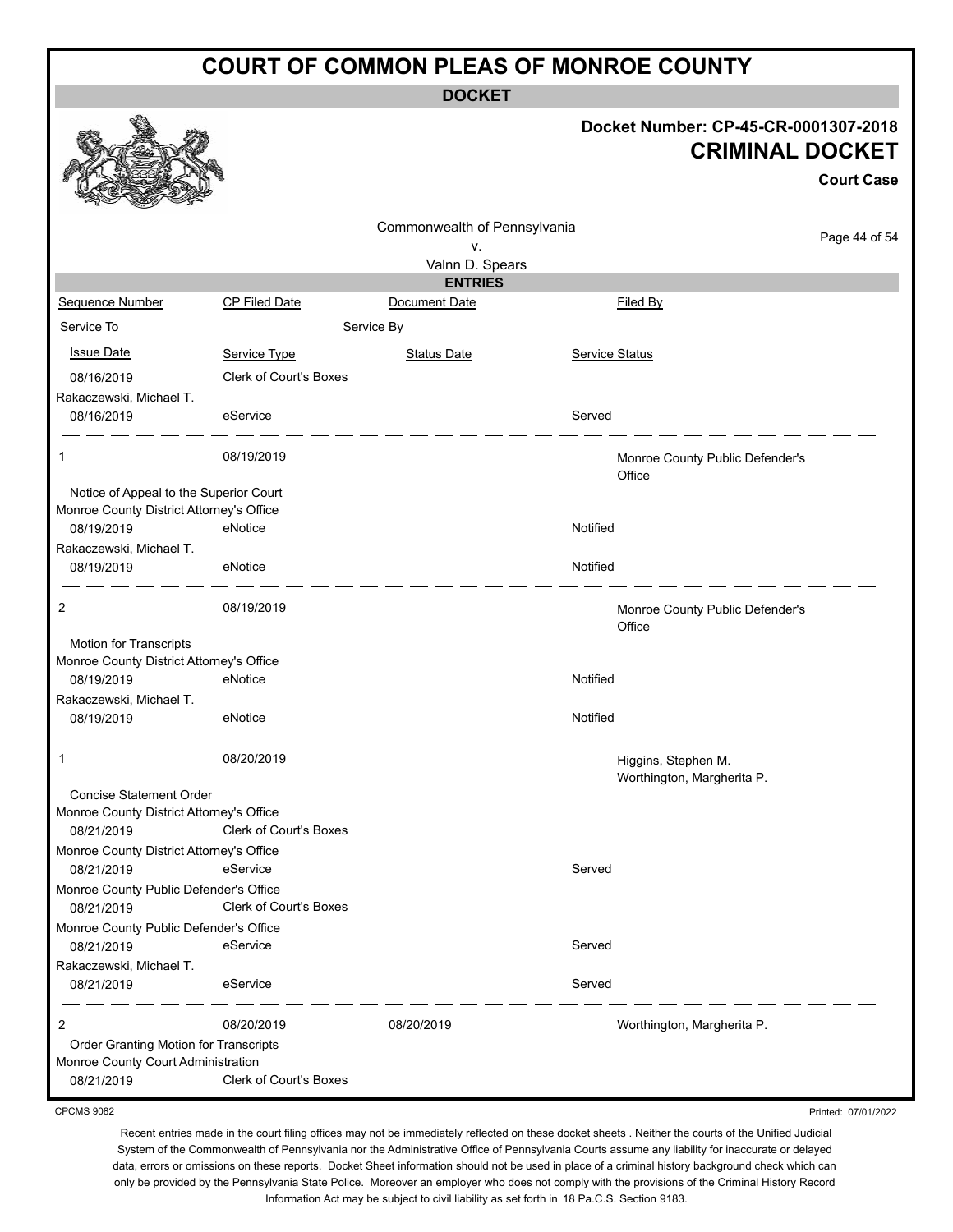**DOCKET**

#### **Docket Number: CP-45-CR-0001307-2018 CRIMINAL DOCKET**

Printed: 07/01/2022

|                                                        |                               |                              | <b>CRIMINAL DOCKET</b>                |                   |
|--------------------------------------------------------|-------------------------------|------------------------------|---------------------------------------|-------------------|
|                                                        |                               |                              |                                       | <b>Court Case</b> |
|                                                        |                               | Commonwealth of Pennsylvania |                                       |                   |
|                                                        |                               | ۷.                           |                                       | Page 45 of 54     |
|                                                        |                               | Valnn D. Spears              |                                       |                   |
|                                                        |                               | <b>ENTRIES</b>               |                                       |                   |
| Sequence Number                                        | CP Filed Date                 | Document Date                | Filed By                              |                   |
| Service To                                             |                               | Service By                   |                                       |                   |
| <b>Issue Date</b>                                      | Service Type                  | <b>Status Date</b>           | Service Status                        |                   |
| Monroe County Court Reporters                          |                               |                              |                                       |                   |
| 08/21/2019                                             | <b>Clerk of Court's Boxes</b> |                              |                                       |                   |
| Monroe County District Attorney's Office               |                               |                              |                                       |                   |
| 08/21/2019                                             | <b>Clerk of Court's Boxes</b> |                              |                                       |                   |
| Monroe County Probation Department                     |                               |                              |                                       |                   |
| 08/21/2019                                             | <b>Clerk of Court's Boxes</b> |                              |                                       |                   |
| Monroe County Public Defender's Office                 |                               |                              |                                       |                   |
| 08/21/2019                                             | <b>Clerk of Court's Boxes</b> |                              |                                       |                   |
| Monroe County District Attorney's Office               |                               |                              |                                       |                   |
| 08/22/2019                                             | eService                      |                              | Served                                |                   |
| Monroe County Public Defender's Office                 |                               |                              |                                       |                   |
| 08/22/2019                                             | eService                      |                              | Served                                |                   |
| Rakaczewski, Michael T.                                |                               |                              |                                       |                   |
| 08/22/2019                                             | eService                      |                              | Served                                |                   |
| 1                                                      | 08/28/2019                    |                              | Higgins, Stephen M.<br>Mark, Jonathan |                   |
|                                                        |                               |                              | Worthington, Margherita P.            |                   |
| Second Amended Order                                   |                               |                              |                                       |                   |
| Closs, Eric Carl                                       | <b>Clerk of Court's Boxes</b> |                              |                                       |                   |
| 08/29/2019                                             |                               |                              |                                       |                   |
| Monroe County Court Administration                     | <b>Clerk of Court's Boxes</b> |                              |                                       |                   |
| 08/29/2019                                             |                               |                              |                                       |                   |
| Monroe County District Attorney's Office<br>08/29/2019 | <b>Clerk of Court's Boxes</b> |                              |                                       |                   |
|                                                        |                               |                              |                                       |                   |
| Monroe County Probation Department<br>08/29/2019       | Clerk of Court's Boxes        |                              |                                       |                   |
| Monroe County Sheriff's Department                     |                               |                              |                                       |                   |
| 08/29/2019                                             | <b>Clerk of Court's Boxes</b> |                              |                                       |                   |
| Monroe County District Attorney's Office               |                               |                              |                                       |                   |
| 09/03/2019                                             | eService                      |                              | Served                                |                   |
| Monroe County Public Defender's Office                 |                               |                              |                                       |                   |
| 09/03/2019                                             | eService                      |                              | Served                                |                   |
| Rakaczewski, Michael T.                                |                               |                              |                                       |                   |
| 09/03/2019                                             | eService                      |                              | Served                                |                   |
|                                                        | 09/03/2019                    |                              | Warden, George J.                     |                   |
| Certified Mail return receipt                          |                               |                              |                                       |                   |

CPCMS 9082

a An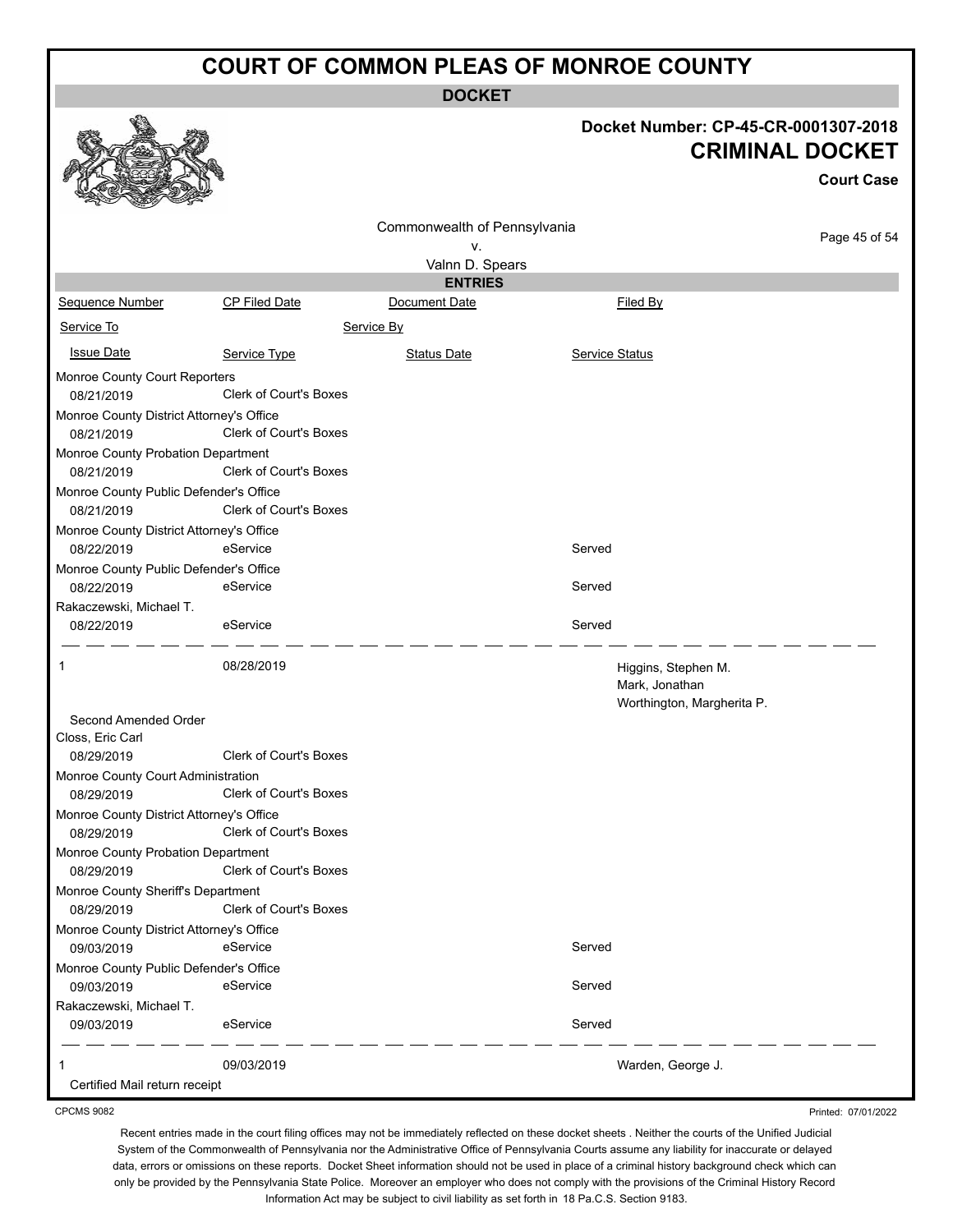**DOCKET**

#### **Docket Number: CP-45-CR-0001307-2018 CRIMINAL DOCKET**

**Court Case**

|                                                      |                                                                                                   | Commonwealth of Pennsylvania |                                                             |  |
|------------------------------------------------------|---------------------------------------------------------------------------------------------------|------------------------------|-------------------------------------------------------------|--|
|                                                      |                                                                                                   | ٧.                           | Page 46 of 54                                               |  |
|                                                      |                                                                                                   | Valnn D. Spears              |                                                             |  |
|                                                      |                                                                                                   | <b>ENTRIES</b>               |                                                             |  |
| Sequence Number                                      | <b>CP Filed Date</b>                                                                              | Document Date                | Filed By                                                    |  |
| Service To                                           |                                                                                                   | Service By                   |                                                             |  |
| <b>Issue Date</b>                                    | Service Type                                                                                      | <b>Status Date</b>           | Service Status                                              |  |
| Monroe County District Attorney's Office             |                                                                                                   |                              |                                                             |  |
| 09/03/2019                                           | eService                                                                                          |                              | Served                                                      |  |
| Monroe County Public Defender's Office               |                                                                                                   |                              |                                                             |  |
| 09/03/2019                                           | eService                                                                                          |                              | Served                                                      |  |
| Rakaczewski, Michael T.                              |                                                                                                   |                              |                                                             |  |
| 09/03/2019                                           | eService                                                                                          |                              | Served                                                      |  |
| 2                                                    | 09/03/2019                                                                                        |                              | Superior Court of Pennsylvania -<br><b>Eastern District</b> |  |
|                                                      | Appeal Docket Sheet from Superior Court of PA - 2439 EDA 2019 due 10/18/19                        |                              |                                                             |  |
| Monroe County District Attorney's Office             |                                                                                                   |                              |                                                             |  |
| 09/04/2019                                           | eService                                                                                          |                              | Served                                                      |  |
| Monroe County Public Defender's Office               |                                                                                                   |                              |                                                             |  |
| 09/04/2019                                           | eService                                                                                          |                              | Served                                                      |  |
| Rakaczewski, Michael T.                              |                                                                                                   |                              |                                                             |  |
| 09/04/2019                                           | eService                                                                                          |                              | Served                                                      |  |
| 1                                                    | 09/04/2019                                                                                        |                              | Worthington, Margherita P.                                  |  |
|                                                      | Order Amending Aggregate Sentence of not less than 44 yrs. & 8 mos. nor more than 148 yrs. 4 mos. |                              |                                                             |  |
| Monroe County Court Administration                   |                                                                                                   |                              |                                                             |  |
| 09/04/2019                                           | Clerk of Court's Boxes                                                                            |                              |                                                             |  |
| Monroe County District Attorney's Office             |                                                                                                   |                              |                                                             |  |
| 09/04/2019                                           | <b>Clerk of Court's Boxes</b>                                                                     |                              |                                                             |  |
| Monroe County District Attorney's Office             | eService                                                                                          |                              | Served                                                      |  |
| 09/04/2019                                           |                                                                                                   |                              |                                                             |  |
| Monroe County Probation Department<br>09/04/2019     | Clerk of Court's Boxes                                                                            |                              |                                                             |  |
|                                                      |                                                                                                   |                              |                                                             |  |
| Monroe County Public Defender's Office<br>09/04/2019 | <b>Clerk of Court's Boxes</b>                                                                     |                              |                                                             |  |
| Monroe County Public Defender's Office               |                                                                                                   |                              |                                                             |  |
| 09/04/2019                                           | eService                                                                                          |                              | Served                                                      |  |
| Monroe County Sheriff's Department                   |                                                                                                   |                              |                                                             |  |
| 09/04/2019                                           | <b>Clerk of Court's Boxes</b>                                                                     |                              |                                                             |  |
| Other                                                |                                                                                                   |                              |                                                             |  |
| 09/04/2019                                           | <b>First Class</b>                                                                                |                              |                                                             |  |
| Rakaczewski, Michael T.                              |                                                                                                   |                              |                                                             |  |
| 09/04/2019                                           | eService                                                                                          |                              | Served                                                      |  |
|                                                      |                                                                                                   |                              |                                                             |  |

CPCMS 9082

Printed: 07/01/2022

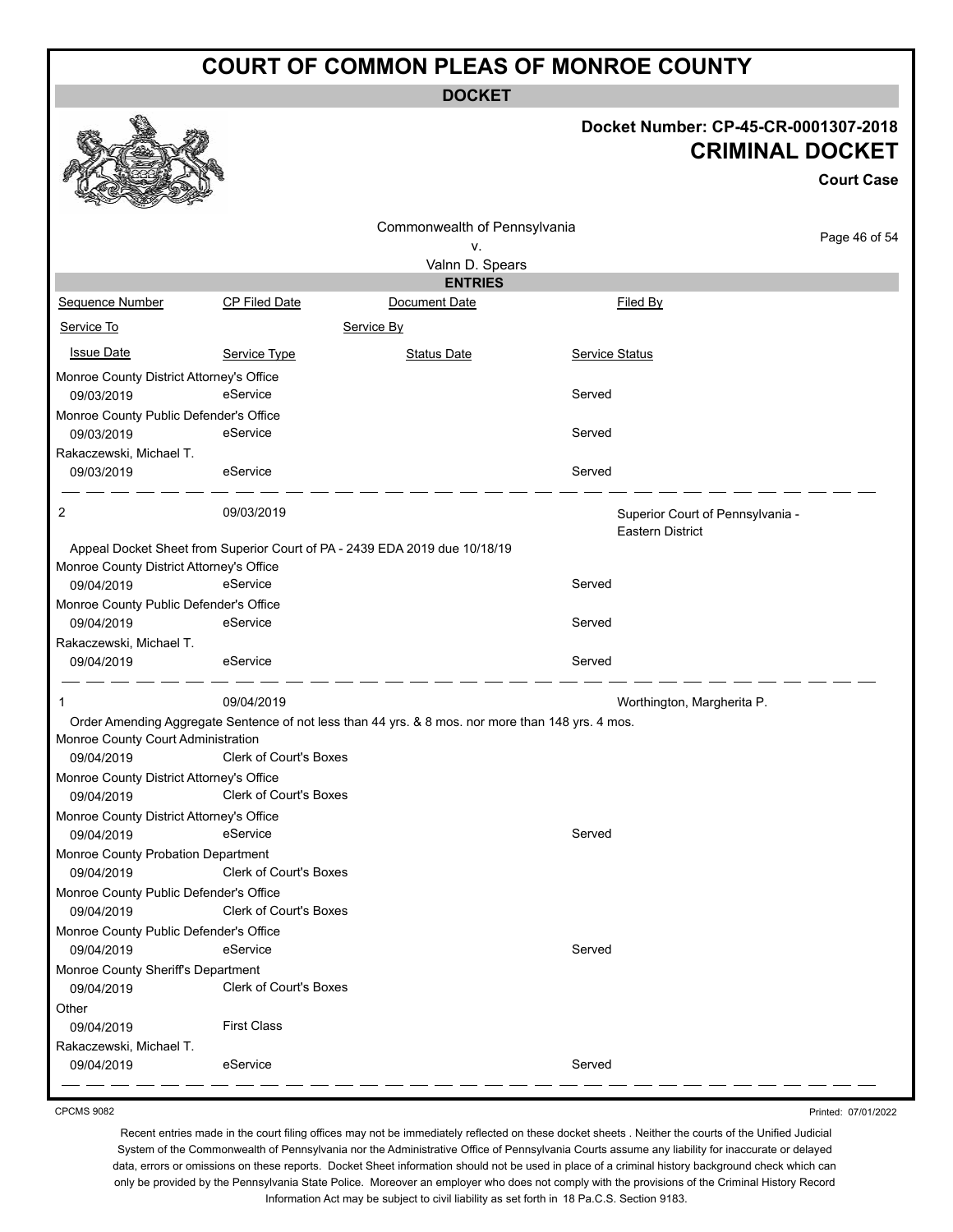**DOCKET**

#### **Docket Number: CP-45-CR-0001307-2018 CRIMINAL DOCKET**

| <b>Court Case</b> |
|-------------------|
| Page 47 of 54     |
|                   |
|                   |
|                   |
|                   |
|                   |
|                   |
|                   |
|                   |
|                   |
|                   |
|                   |
|                   |
|                   |
|                   |
|                   |
|                   |
|                   |
|                   |
|                   |
|                   |
|                   |
|                   |
|                   |
|                   |
|                   |
|                   |
|                   |
|                   |
|                   |
|                   |
|                   |
|                   |
|                   |
|                   |
|                   |
|                   |

CPCMS 9082

Printed: 07/01/2022

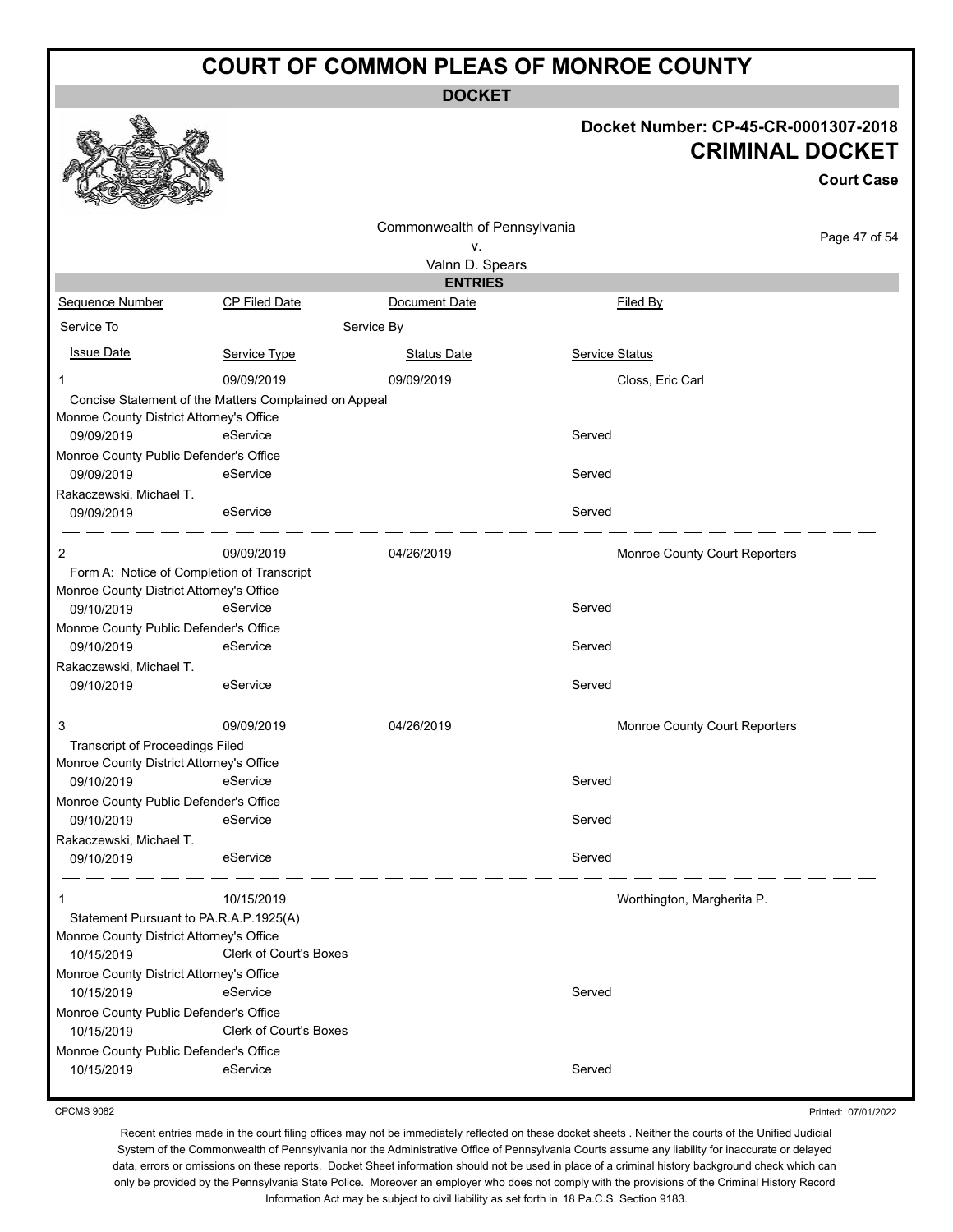**DOCKET**

#### **Docket Number: CP-45-CR-0001307-2018 CRIMINAL DOCKET**

|                                                                    |                                                                      |                                    |                                                      | <b>Court Case</b> |
|--------------------------------------------------------------------|----------------------------------------------------------------------|------------------------------------|------------------------------------------------------|-------------------|
|                                                                    |                                                                      | Commonwealth of Pennsylvania<br>v. |                                                      | Page 48 of 54     |
|                                                                    |                                                                      | Valnn D. Spears                    |                                                      |                   |
|                                                                    |                                                                      | <b>ENTRIES</b>                     |                                                      |                   |
| Sequence Number                                                    | <b>CP Filed Date</b>                                                 | Document Date                      | Filed By                                             |                   |
| Service To                                                         |                                                                      | Service By                         |                                                      |                   |
| <b>Issue Date</b>                                                  | Service Type                                                         | <b>Status Date</b>                 | Service Status                                       |                   |
| Rakaczewski, Michael T.<br>10/15/2019                              | eService                                                             |                                    | Served                                               |                   |
| Spears, Valnn D.<br>10/15/2019                                     | <b>First Class</b>                                                   |                                    |                                                      |                   |
| Superior Court of Pennsylvania -<br>Eastern District<br>10/15/2019 | <b>First Class</b>                                                   |                                    |                                                      |                   |
| 2                                                                  | 10/15/2019                                                           |                                    | Warden, George J.                                    |                   |
| Monroe County District Attorney's Office<br>10/15/2019             | Certified Docket Enteries Sent to DA and Defense Counsel<br>eService |                                    | Served                                               |                   |
| Monroe County Public Defender's Office<br>10/15/2019               | eService                                                             |                                    | Served                                               |                   |
| Rakaczewski, Michael T.                                            |                                                                      |                                    |                                                      |                   |
| 10/15/2019                                                         | eService                                                             |                                    | Served                                               |                   |
| 1                                                                  | 10/16/2019                                                           |                                    | Warden, George J.                                    |                   |
| Monroe County District Attorney's Office                           | Certificate and Transmittal of Record to Appellate Court             |                                    |                                                      |                   |
| 10/16/2019                                                         | eService                                                             |                                    | Served                                               |                   |
| Monroe County Public Defender's Office                             |                                                                      |                                    |                                                      |                   |
| 10/16/2019                                                         | eService                                                             |                                    | Served                                               |                   |
| Rakaczewski, Michael T.                                            |                                                                      |                                    |                                                      |                   |
| 10/16/2019                                                         | eService                                                             |                                    | Served                                               |                   |
| $\mathbf{1}$                                                       | 05/24/2021                                                           |                                    | Superior Court of Pennsylvania -<br>Eastern District |                   |
| Original Record Returned                                           |                                                                      |                                    |                                                      |                   |
| Monroe County District Attorney's Office                           |                                                                      |                                    |                                                      |                   |
| 05/25/2021                                                         | eService                                                             |                                    | Served                                               |                   |
| Monroe County Public Defender's Office                             |                                                                      |                                    |                                                      |                   |
| 05/25/2021                                                         | eService                                                             |                                    | Served                                               |                   |
| Rakaczewski, Michael T.                                            |                                                                      |                                    |                                                      |                   |
| 05/25/2021                                                         | eService                                                             |                                    | Served                                               |                   |

CPCMS 9082

Printed: 07/01/2022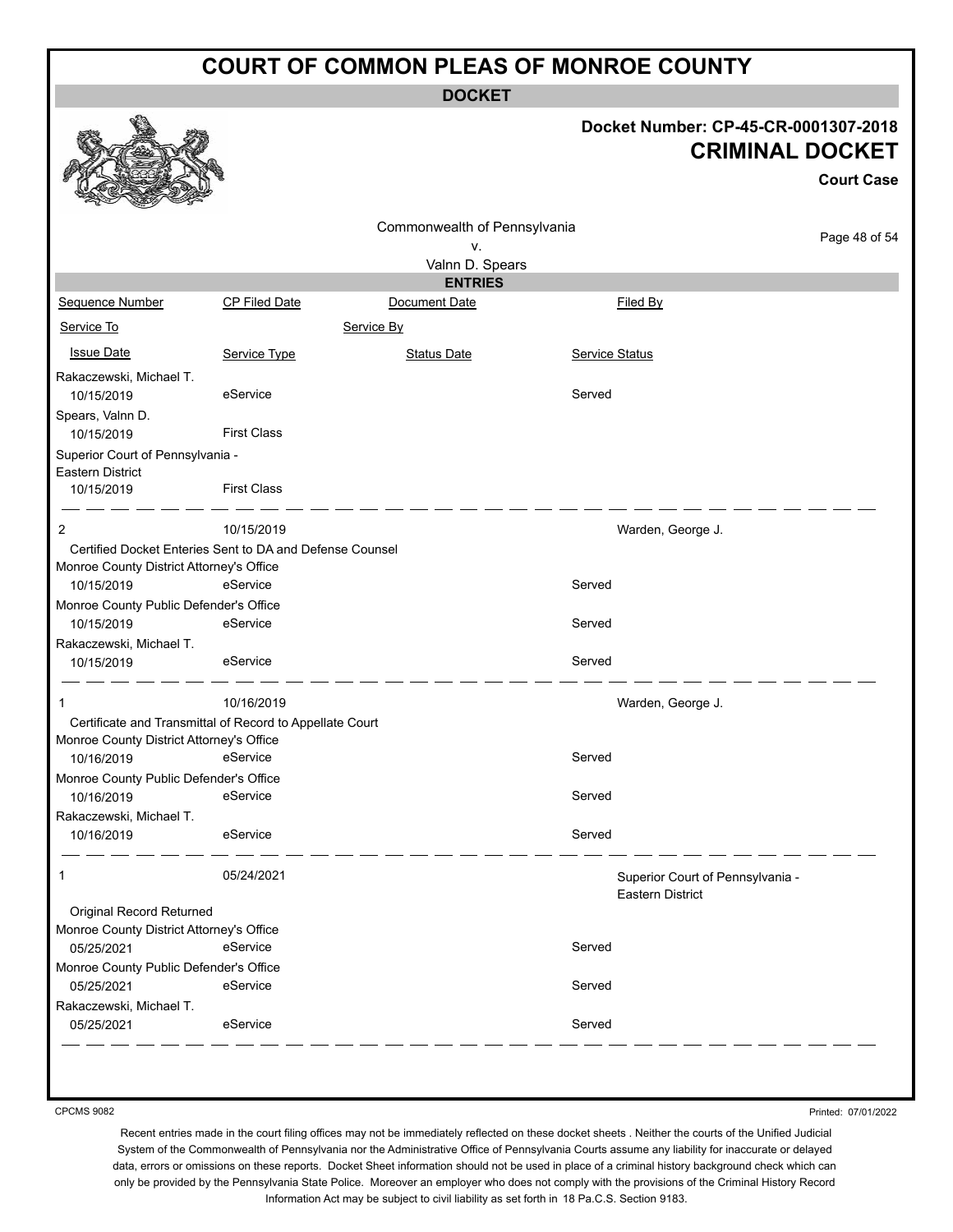**DOCKET**

#### **Docket Number: CP-45-CR-0001307-2018 CRIMINAL DOCKET**

**Court Case**

|                                                                                         |                        | Commonwealth of Pennsylvania                                                                |                |                                                             |               |
|-----------------------------------------------------------------------------------------|------------------------|---------------------------------------------------------------------------------------------|----------------|-------------------------------------------------------------|---------------|
|                                                                                         |                        | ۷.                                                                                          |                |                                                             | Page 49 of 54 |
|                                                                                         |                        | Valnn D. Spears                                                                             |                |                                                             |               |
|                                                                                         |                        | <b>ENTRIES</b>                                                                              |                |                                                             |               |
| <b>Sequence Number</b>                                                                  | CP Filed Date          | Document Date                                                                               |                | Filed By                                                    |               |
| Service To                                                                              |                        | Service By                                                                                  |                |                                                             |               |
| <b>Issue Date</b>                                                                       | Service Type           | <b>Status Date</b>                                                                          | Service Status |                                                             |               |
| 2                                                                                       | 05/24/2021             |                                                                                             |                | Superior Court of Pennsylvania -<br><b>Eastern District</b> |               |
| Superior Court Decision - Judgement Entered<br>Monroe County District Attorney's Office |                        |                                                                                             |                |                                                             |               |
| 05/25/2021                                                                              | eService               |                                                                                             | Served         |                                                             |               |
| Monroe County Public Defender's Office                                                  |                        |                                                                                             |                |                                                             |               |
| 05/25/2021                                                                              | eService               |                                                                                             | Served         |                                                             |               |
| Rakaczewski, Michael T.<br>05/25/2021                                                   | eService               |                                                                                             | Served         |                                                             |               |
|                                                                                         |                        |                                                                                             |                |                                                             |               |
| 1                                                                                       | 01/18/2022             |                                                                                             |                | Spears, Valnn D.                                            |               |
| Petition for Post Conviction Collateral Relief                                          |                        |                                                                                             |                |                                                             |               |
| Monroe County District Attorney's Office<br>01/18/2022                                  | eService               |                                                                                             | Served         |                                                             |               |
| Monroe County Public Defender's Office                                                  |                        |                                                                                             |                |                                                             |               |
| 01/18/2022                                                                              | eService               |                                                                                             | Served         |                                                             |               |
| Rakaczewski, Michael T.                                                                 |                        |                                                                                             |                |                                                             |               |
| 01/18/2022                                                                              | eService               |                                                                                             | Served         |                                                             |               |
| 1                                                                                       | 01/21/2022             | 01/20/2022                                                                                  |                | Worthington, Margherita P.                                  |               |
| Order Granting Petition for Post-Conviction Collateral Relief                           |                        |                                                                                             |                |                                                             |               |
| Monroe County Court Administration                                                      |                        |                                                                                             |                |                                                             |               |
| 01/25/2022                                                                              | Clerk of Court's Boxes |                                                                                             |                |                                                             |               |
| Monroe County District Attorney's Office                                                |                        |                                                                                             |                |                                                             |               |
| 01/25/2022                                                                              | eService               |                                                                                             | Served         |                                                             |               |
| Monroe County Public Defender's Office                                                  |                        |                                                                                             |                |                                                             |               |
| 01/25/2022                                                                              | eService               |                                                                                             | Served         |                                                             |               |
| Rakaczewski, Michael T.                                                                 | eService               |                                                                                             | Served         |                                                             |               |
| 01/25/2022                                                                              |                        |                                                                                             |                |                                                             |               |
| Spears, Valnn D.<br>01/25/2022                                                          | <b>First Class</b>     |                                                                                             |                |                                                             |               |
| Weidenbaum, Bradley Warren                                                              |                        |                                                                                             |                |                                                             |               |
| 01/25/2022                                                                              | eService               |                                                                                             | Served         |                                                             |               |
| 1                                                                                       | 01/28/2022             |                                                                                             |                | Warden, George J.                                           |               |
|                                                                                         |                        | Case Correspondence - forwarded to attorney re: rights waived by courts and hearing request |                |                                                             |               |
| Monroe County District Attorney's Office                                                |                        |                                                                                             |                |                                                             |               |

CPCMS 9082

Printed: 07/01/2022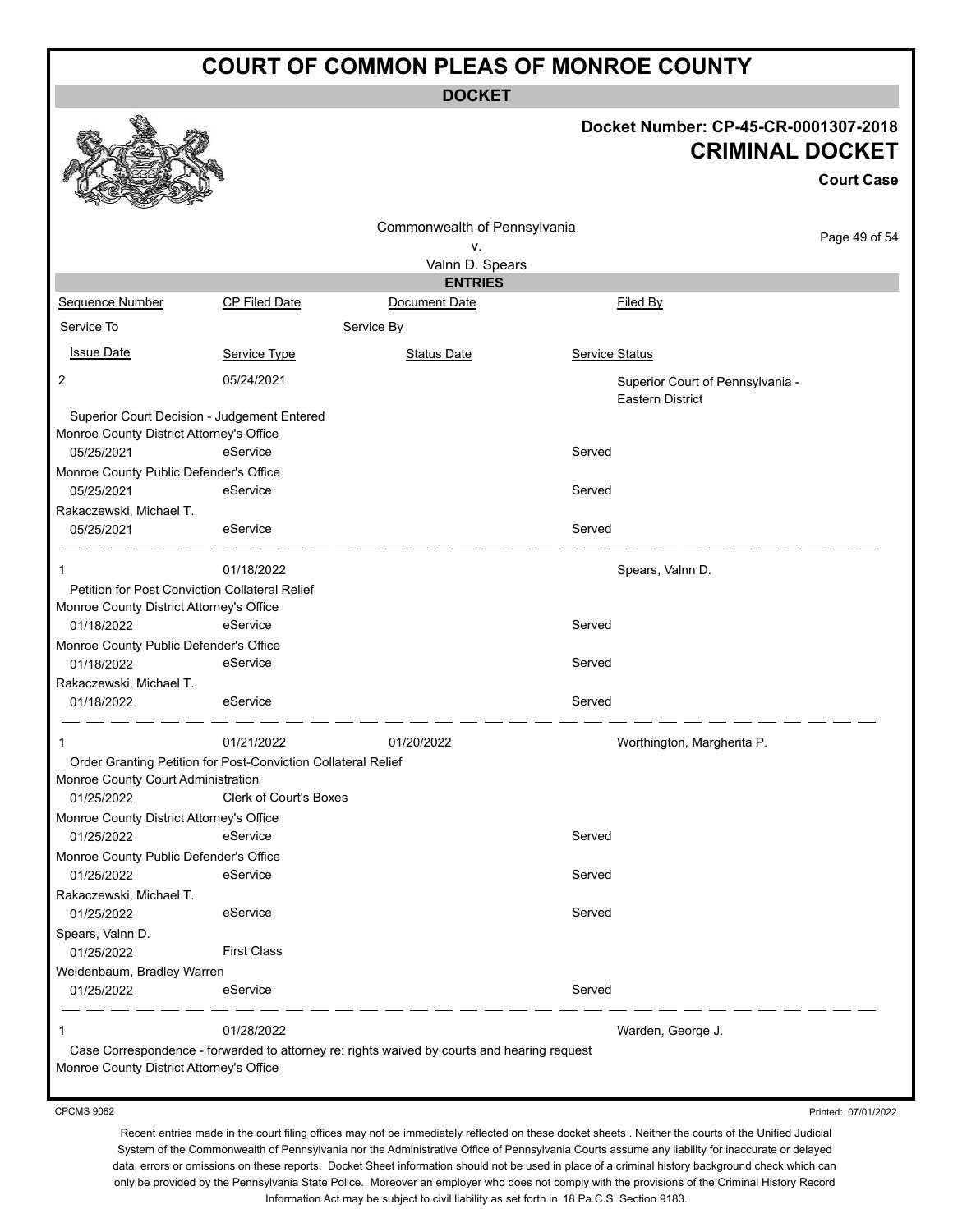**DOCKET**

# **Docket Number: CP-45-CR-0001307-2018**

|                                               |                                                                                                                                                                                                                                                      |                                                                                   | <b>CRIMINAL DOCKET</b><br><b>Court Case</b>                                                       |
|-----------------------------------------------|------------------------------------------------------------------------------------------------------------------------------------------------------------------------------------------------------------------------------------------------------|-----------------------------------------------------------------------------------|---------------------------------------------------------------------------------------------------|
|                                               |                                                                                                                                                                                                                                                      |                                                                                   |                                                                                                   |
|                                               | ٧.                                                                                                                                                                                                                                                   |                                                                                   | Page 50 of 54                                                                                     |
|                                               |                                                                                                                                                                                                                                                      |                                                                                   |                                                                                                   |
|                                               | <b>ENTRIES</b>                                                                                                                                                                                                                                       |                                                                                   |                                                                                                   |
| <b>CP Filed Date</b>                          | Document Date                                                                                                                                                                                                                                        | Filed By                                                                          |                                                                                                   |
|                                               |                                                                                                                                                                                                                                                      |                                                                                   |                                                                                                   |
| Service Type                                  | <b>Status Date</b>                                                                                                                                                                                                                                   | Service Status                                                                    |                                                                                                   |
| Clerk of Court's Boxes                        |                                                                                                                                                                                                                                                      |                                                                                   |                                                                                                   |
| Monroe County District Attorney's Office      |                                                                                                                                                                                                                                                      |                                                                                   |                                                                                                   |
| eService                                      |                                                                                                                                                                                                                                                      | Served                                                                            |                                                                                                   |
|                                               |                                                                                                                                                                                                                                                      |                                                                                   |                                                                                                   |
|                                               |                                                                                                                                                                                                                                                      |                                                                                   |                                                                                                   |
| eService                                      |                                                                                                                                                                                                                                                      | Served                                                                            |                                                                                                   |
| <b>First Class</b>                            |                                                                                                                                                                                                                                                      |                                                                                   |                                                                                                   |
| Weidenbaum, Bradley Warren                    |                                                                                                                                                                                                                                                      |                                                                                   |                                                                                                   |
| <b>Attorney Box</b>                           |                                                                                                                                                                                                                                                      |                                                                                   |                                                                                                   |
| Weidenbaum, Bradley Warren                    |                                                                                                                                                                                                                                                      |                                                                                   |                                                                                                   |
| eService                                      |                                                                                                                                                                                                                                                      | Served                                                                            |                                                                                                   |
| 01/28/2022                                    |                                                                                                                                                                                                                                                      |                                                                                   | Warden, George J.                                                                                 |
| Letter from /to defendant req docket statment |                                                                                                                                                                                                                                                      |                                                                                   |                                                                                                   |
| Monroe County District Attorney's Office      |                                                                                                                                                                                                                                                      |                                                                                   |                                                                                                   |
| eService                                      |                                                                                                                                                                                                                                                      | Served                                                                            |                                                                                                   |
|                                               |                                                                                                                                                                                                                                                      |                                                                                   |                                                                                                   |
| eService                                      |                                                                                                                                                                                                                                                      |                                                                                   |                                                                                                   |
|                                               |                                                                                                                                                                                                                                                      |                                                                                   |                                                                                                   |
|                                               |                                                                                                                                                                                                                                                      |                                                                                   |                                                                                                   |
| 01/28/2022                                    |                                                                                                                                                                                                                                                      |                                                                                   | Warden, George J.                                                                                 |
|                                               |                                                                                                                                                                                                                                                      |                                                                                   |                                                                                                   |
|                                               |                                                                                                                                                                                                                                                      |                                                                                   |                                                                                                   |
|                                               |                                                                                                                                                                                                                                                      |                                                                                   |                                                                                                   |
|                                               |                                                                                                                                                                                                                                                      |                                                                                   |                                                                                                   |
|                                               |                                                                                                                                                                                                                                                      |                                                                                   |                                                                                                   |
|                                               |                                                                                                                                                                                                                                                      |                                                                                   |                                                                                                   |
|                                               |                                                                                                                                                                                                                                                      |                                                                                   |                                                                                                   |
|                                               |                                                                                                                                                                                                                                                      |                                                                                   |                                                                                                   |
|                                               |                                                                                                                                                                                                                                                      |                                                                                   |                                                                                                   |
| Clerk of Court's Boxes                        |                                                                                                                                                                                                                                                      |                                                                                   |                                                                                                   |
|                                               |                                                                                                                                                                                                                                                      |                                                                                   |                                                                                                   |
| <b>First Class</b>                            |                                                                                                                                                                                                                                                      |                                                                                   |                                                                                                   |
|                                               | Clerk of Court's Boxes<br>Weidenbaum, Bradley Warren<br>eService<br>Monroe County District Attorney's Office<br>eService<br>eService<br>Weidenbaum, Bradley Warren<br>eService<br>Monroe County District Attorney's Office<br>Clerk of Court's Boxes | Service By<br>Case Correspondence - forwarded to attorney re: requests for orders | Commonwealth of Pennsylvania<br>Valnn D. Spears<br>Served<br>Served<br>Served<br>Served<br>Served |

CPCMS 9082

 $\mathbb{Z}$ 

Recent entries made in the court filing offices may not be immediately reflected on these docket sheets . Neither the courts of the Unified Judicial System of the Commonwealth of Pennsylvania nor the Administrative Office of Pennsylvania Courts assume any liability for inaccurate or delayed data, errors or omissions on these reports. Docket Sheet information should not be used in place of a criminal history background check which can only be provided by the Pennsylvania State Police. Moreover an employer who does not comply with the provisions of the Criminal History Record Information Act may be subject to civil liability as set forth in 18 Pa.C.S. Section 9183.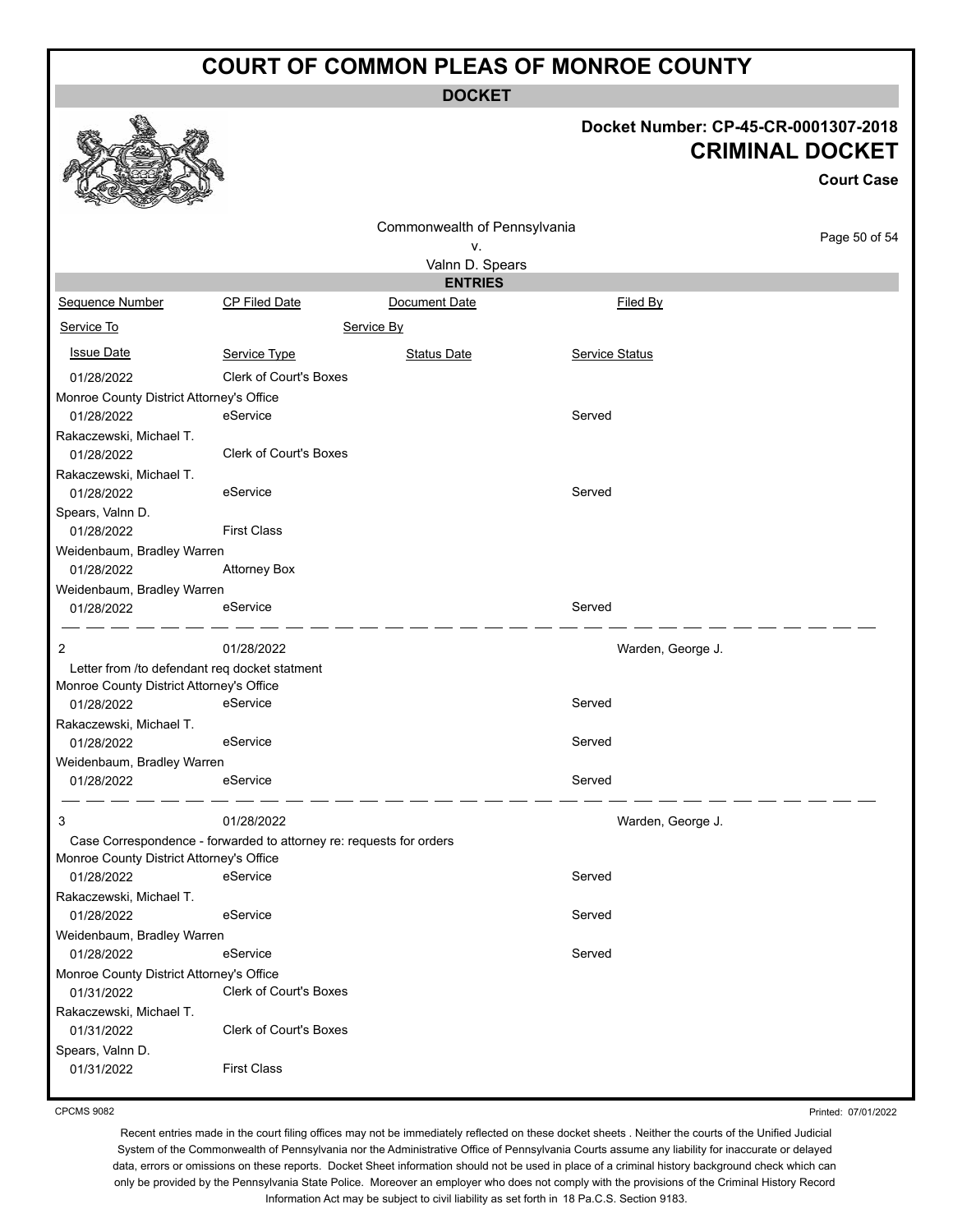**DOCKET**

|                                                   |                        |                              |                       | Docket Number: CP-45-CR-0001307-2018<br><b>CRIMINAL DOCKET</b><br><b>Court Case</b> |
|---------------------------------------------------|------------------------|------------------------------|-----------------------|-------------------------------------------------------------------------------------|
|                                                   |                        | Commonwealth of Pennsylvania |                       | Page 51 of 54                                                                       |
|                                                   |                        | ν.<br>Valnn D. Spears        |                       |                                                                                     |
|                                                   |                        | <b>ENTRIES</b>               |                       |                                                                                     |
| Sequence Number                                   | <b>CP Filed Date</b>   | Document Date                |                       | Filed By                                                                            |
| Service To                                        |                        | Service By                   |                       |                                                                                     |
| <b>Issue Date</b>                                 | Service Type           | <b>Status Date</b>           | <b>Service Status</b> |                                                                                     |
| Weidenbaum, Bradley Warren                        |                        |                              |                       |                                                                                     |
| 01/31/2022                                        | <b>Attorney Box</b>    |                              |                       |                                                                                     |
| 1                                                 | 02/01/2022             |                              |                       | Spears, Valnn D.                                                                    |
| Letter from / to defendant requesting docket stmt |                        |                              |                       |                                                                                     |
| Monroe County District Attorney's Office          |                        |                              |                       |                                                                                     |
| 02/01/2022                                        | eService               |                              | Served                |                                                                                     |
| Rakaczewski, Michael T.                           |                        |                              |                       |                                                                                     |
| 02/01/2022                                        | eService               |                              | Served                |                                                                                     |
| Weidenbaum, Bradley Warren                        |                        |                              |                       |                                                                                     |
| 02/01/2022                                        | eService               |                              | Served                |                                                                                     |
| 1                                                 | 02/23/2022             |                              |                       | Weidenbaum, Bradley Warren                                                          |
| Motion for Extension of Time                      |                        |                              |                       |                                                                                     |
| Monroe County District Attorney's Office          |                        |                              |                       |                                                                                     |
| 02/23/2022                                        | eNotice                |                              | Notified              |                                                                                     |
| Rakaczewski, Michael T.<br>02/23/2022             | eNotice                |                              | Notified              |                                                                                     |
| 2                                                 | 02/28/2022             | 02/28/2022                   |                       | Worthington, Margherita P.                                                          |
| Order Granting Motion for Extension of Time       |                        |                              |                       |                                                                                     |
| Monroe County District Attorney's Office          |                        |                              |                       |                                                                                     |
| 02/28/2022 eService                               |                        |                              | Served                |                                                                                     |
| Rakaczewski, Michael T.                           |                        |                              |                       |                                                                                     |
| 02/28/2022<br>Weidenbaum, Bradley Warren          | eService               |                              | Served                |                                                                                     |
| 02/28/2022                                        | eService               |                              | Served                |                                                                                     |
| Monroe County Court Administration                |                        |                              |                       |                                                                                     |
| 03/01/2022                                        | Clerk of Court's Boxes |                              |                       |                                                                                     |
| Spears, Valnn D.<br>03/01/2022                    | <b>First Class</b>     |                              |                       |                                                                                     |
| $\mathbf{1}$                                      | 05/03/2022             |                              |                       | Weidenbaum, Bradley Warren                                                          |
| Motion for Continuance                            |                        |                              |                       |                                                                                     |
| Monroe County District Attorney's Office          |                        |                              |                       |                                                                                     |
| 05/03/2022                                        | eNotice                |                              | Notified              |                                                                                     |
| Rakaczewski, Michael T.                           |                        |                              |                       |                                                                                     |

CPCMS 9082

Recent entries made in the court filing offices may not be immediately reflected on these docket sheets . Neither the courts of the Unified Judicial System of the Commonwealth of Pennsylvania nor the Administrative Office of Pennsylvania Courts assume any liability for inaccurate or delayed data, errors or omissions on these reports. Docket Sheet information should not be used in place of a criminal history background check which can only be provided by the Pennsylvania State Police. Moreover an employer who does not comply with the provisions of the Criminal History Record Information Act may be subject to civil liability as set forth in 18 Pa.C.S. Section 9183.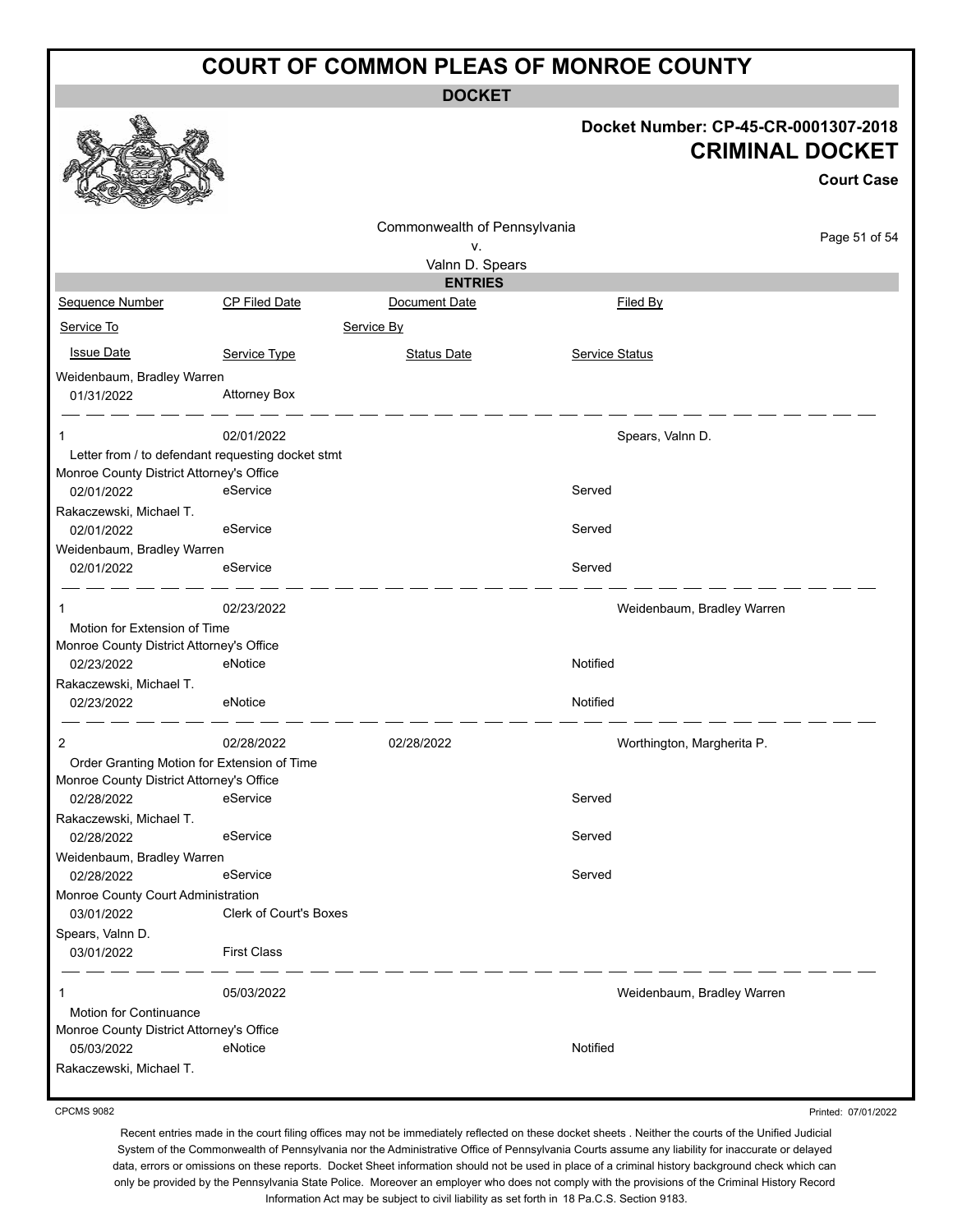**DOCKET**

#### **Docket Number: CP-45-CR-0001307-2018 CRIMINAL DOCKET**

**Court Case**

|                                          |                                             | Commonwealth of Pennsylvania |                            |               |
|------------------------------------------|---------------------------------------------|------------------------------|----------------------------|---------------|
|                                          |                                             | V.                           |                            | Page 52 of 54 |
|                                          |                                             | Valnn D. Spears              |                            |               |
|                                          |                                             | <b>ENTRIES</b>               |                            |               |
| Sequence Number                          | CP Filed Date                               | Document Date                | Filed By                   |               |
| Service To                               |                                             | Service By                   |                            |               |
| <b>Issue Date</b>                        | Service Type                                | <b>Status Date</b>           | <b>Service Status</b>      |               |
| 05/03/2022                               | eNotice                                     |                              | Notified                   |               |
|                                          | 05/05/2022                                  | 05/05/2022                   | Worthington, Margherita P. |               |
|                                          | Order Granting Motion for Extension of Time |                              |                            |               |
| Monroe County Court Administration       |                                             |                              |                            |               |
| 05/05/2022                               | <b>Clerk of Court's Boxes</b>               |                              |                            |               |
| Monroe County District Attorney's Office |                                             |                              |                            |               |
| 05/05/2022                               | eService                                    |                              | Served                     |               |
| Rakaczewski, Michael T.                  |                                             |                              |                            |               |
| 05/05/2022                               | eService                                    |                              | Served                     |               |
| Spears, Valnn D.                         |                                             |                              |                            |               |
| 05/05/2022                               | <b>First Class</b>                          |                              |                            |               |
| Weidenbaum, Bradley Warren               |                                             |                              |                            |               |
| 05/05/2022                               | eService                                    |                              | Served                     |               |
|                                          |                                             |                              |                            |               |

CPCMS 9082

Printed: 07/01/2022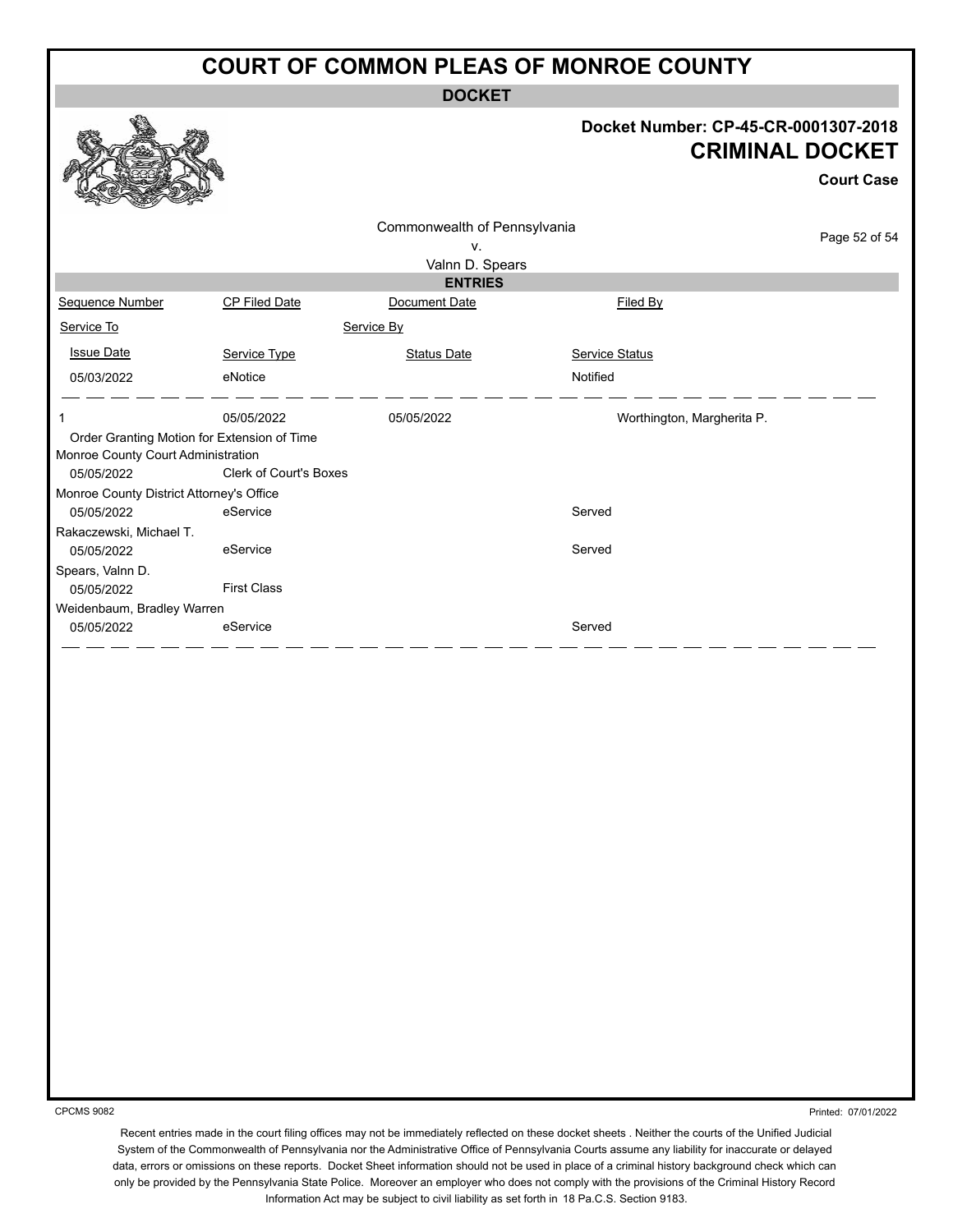**DOCKET**

#### **Docket Number: CP-45-CR-0001307-2018 CRIMINAL DOCKET**

**Court Case**

| Commonwealth of Pennsylvania                       |                   |                                   |                    | Page 53 of 54                    |          |
|----------------------------------------------------|-------------------|-----------------------------------|--------------------|----------------------------------|----------|
|                                                    |                   | ۷.                                |                    |                                  |          |
|                                                    |                   | Valnn D. Spears                   |                    |                                  |          |
| 06/21/2022<br>Last Payment Date:                   |                   | <b>CASE FINANCIAL INFORMATION</b> |                    | Total of Last Payment: - \$80.24 |          |
| Spears, Valnn D.                                   |                   |                                   |                    |                                  |          |
| Defendant                                          | <b>Assessment</b> | Payments                          | <b>Adjustments</b> | Non Monetary<br>Payments         | Total    |
| <b>Costs/Fees</b>                                  |                   |                                   |                    |                                  |          |
| Subpoena Fee (Monroe)                              | \$5.00            | (\$5.00)                          | \$0.00             | \$0.00                           | \$0.00   |
| Subpoena Fee (Monroe)                              | \$10.00           | (\$10.00)                         | \$0.00             | \$0.00                           | \$0.00   |
| Subpoena Fee (Monroe)                              | \$5.00            | (\$5.00)                          | \$0.00             | \$0.00                           | \$0.00   |
| Subpoena Fee (Monroe)                              | \$5.00            | (\$5.00)                          | \$0.00             | \$0.00                           | \$0.00   |
| Subpoena Fee (Monroe)                              | \$5.00            | (\$5.00)                          | \$0.00             | \$0.00                           | \$0.00   |
| Subpoena Fee (Monroe)                              | \$5.00            | (\$5.00)                          | \$0.00             | \$0.00                           | \$0.00   |
| Subpoena Fee (Monroe)                              | \$45.00           | (\$45.00)                         | \$0.00             | \$0.00                           | \$0.00   |
| Subpoena Fee (Monroe)                              | \$5.00            | (\$5.00)                          | \$0.00             | \$0.00                           | \$0.00   |
| Subpoena Fee (Monroe)                              | \$5.00            | (\$5.00)                          | \$0.00             | \$0.00                           | \$0.00   |
| <b>ATJ</b>                                         | \$6.00            | (\$6.00)                          | \$0.00             | \$0.00                           | \$0.00   |
| Automation Fee (Monroe)                            | \$5.00            | \$0.00                            | \$0.00             | \$0.00                           | \$5.00   |
| Booking Center Fee (Monroe)                        | \$300.00          | (\$300.00)                        | \$0.00             | \$0.00                           | \$0.00   |
| <b>CJES</b>                                        | \$2.50            | (\$2.50)                          | \$0.00             | \$0.00                           | \$0.00   |
| Commonwealth Cost - HB627 (Act 167<br>of 1992)     | \$21.10           | (\$11.97)                         | \$0.00             | \$0.00                           | \$9.13   |
| Costs of Prosecution - CJEA                        | \$50.00           | (\$28.35)                         | \$0.00             | \$0.00                           | \$21.65  |
| County Court Cost (Act 204 of 1976)                | \$30.80           | (\$17.47)                         | \$0.00             | \$0.00                           | \$13.33  |
| Court Costs (Monroe)                               | \$75.00           | (\$75.00)                         | \$0.00             | \$0.00                           | \$0.00   |
| Crime Victims Compensation (Act 96 of<br>1984)     | \$35.00           | (\$35.00)                         | \$0.00             | \$0.00                           | \$0.00   |
| DNA Detection Fund (Act 185-2004)                  | \$250.00          | (\$141.73)                        | \$0.00             | \$0.00                           | \$108.27 |
| Domestic Violence Compensation (Act<br>44 of 1988) | \$10.00           | (\$5.68)                          | \$0.00             | \$0.00                           | \$4.32   |
| Firearm Education and Training Fund                | \$5.00            | (\$2.85)                          | \$0.00             | \$0.00                           | \$2.15   |
| <b>JCPS</b>                                        | \$21.25           | (\$21.25)                         | \$0.00             | \$0.00                           | \$0.00   |
| Judicial Computer Project                          | \$8.00            | (\$8.00)                          | \$0.00             | \$0.00                           | \$0.00   |
| OAG - JCP                                          | \$2.50            | (\$2.50)                          | \$0.00             | \$0.00                           | \$0.00   |
| State Court Costs (Act 204 of 1976)                | \$14.10           | (\$7.94)                          | \$0.00             | \$0.00                           | \$6.16   |
| Victim Witness Service (Act 111 of 1998)           | \$25.00           | (\$25.00)                         | \$0.00             | \$0.00                           | \$0.00   |
| Copy Costs (Monroe)                                | \$12.50           | (\$12.50)                         | \$0.00             | \$0.00                           | \$0.00   |
| Copy Costs (Monroe)                                | \$13.25           | (\$13.25)                         | \$0.00             | \$0.00                           | \$0.00   |
| Costs/Fees Totals:                                 | \$977.00          | (\$806.99)                        | \$0.00             | \$0.00                           | \$170.01 |
| Grand Totals:                                      | \$977.00          | (\$806.99)                        | \$0.00             | \$0.00                           | \$170.01 |

CPCMS 9082

Printed: 07/01/2022